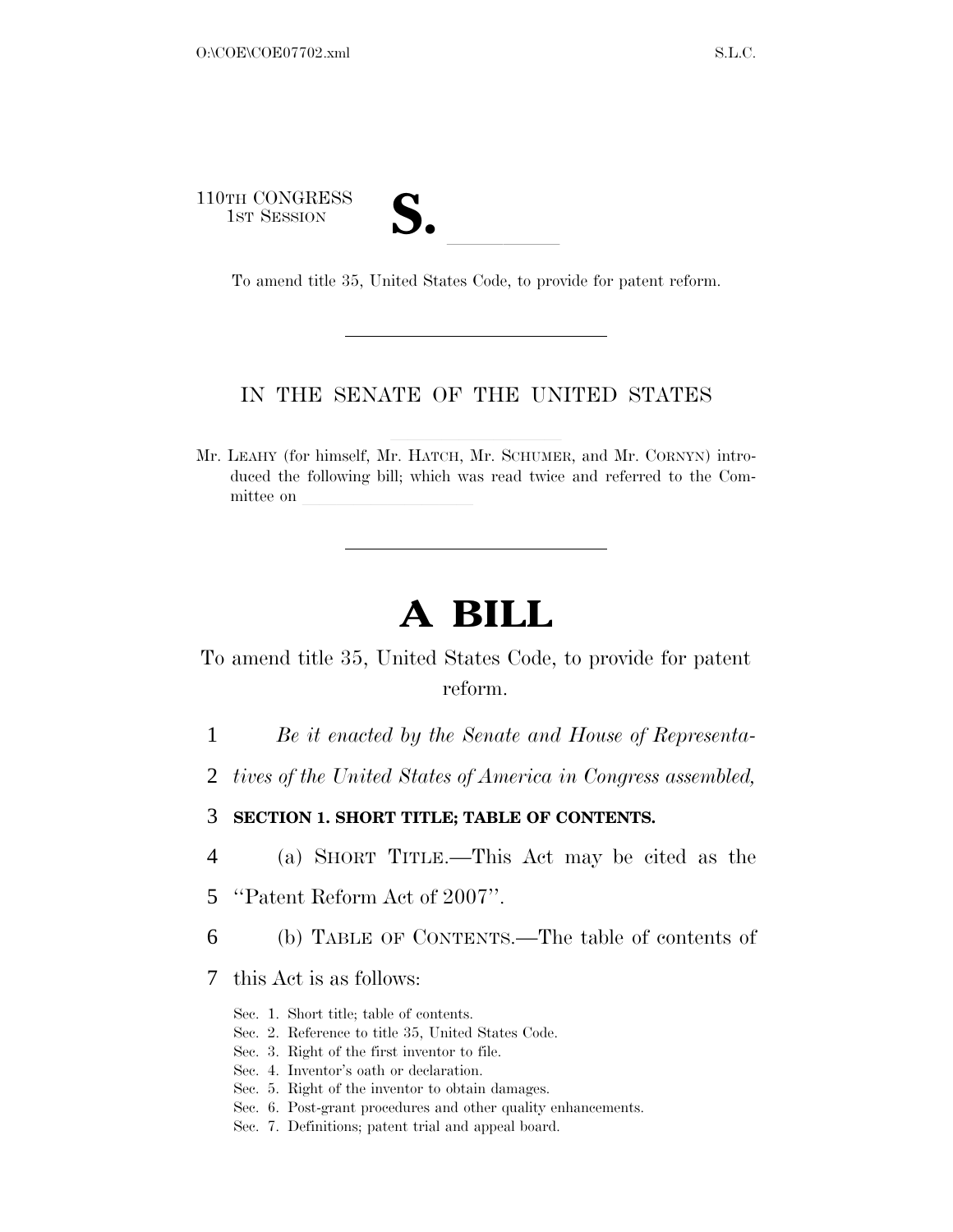Sec. 8. Study and report on reexamination proceedings.

- Sec. 9. Submissions by third parties and other quality enhancements.
- Sec. 10. Venue and jurisdiction.
- Sec. 11. Regulatory authority.
- Sec. 12. Technical amendments.
- Sec. 13. Effective date; rule of construction.

#### 1 **SEC. 2. REFERENCE TO TITLE 35, UNITED STATES CODE.**

 Whenever in this Act a section or other provision is amended or repealed, that amendment or repeal shall be considered to be made to that section or other provision of title 35, United States Code.

#### 6 **SEC. 3. RIGHT OF THE FIRST INVENTOR TO FILE.**

7 (a) DEFINITIONS.—Section 100 is amended by add-8 ing at the end the following:

9 ''(f) The term 'inventor' means the individual or, if 10 a joint invention, the individuals collectively who invented 11 or discovered the subject matter of the invention.

12 ''(g) The terms 'joint inventor' and 'coinventor' mean 13 any 1 of the individuals who invented or discovered the 14 subject matter of a joint invention.

15 "(h) The 'effective filing date of a claimed invention' 16 is—

17 ''(1) the filing date of the patent or the applica-18 tion for patent containing the claim to the invention; 19 or

20  $\frac{u(2)}{2}$  if the patent or application for patent is 21 entitled to a right of priority of any other applica-22 tion under section 119,  $365(a)$ , or  $365(b)$  or to the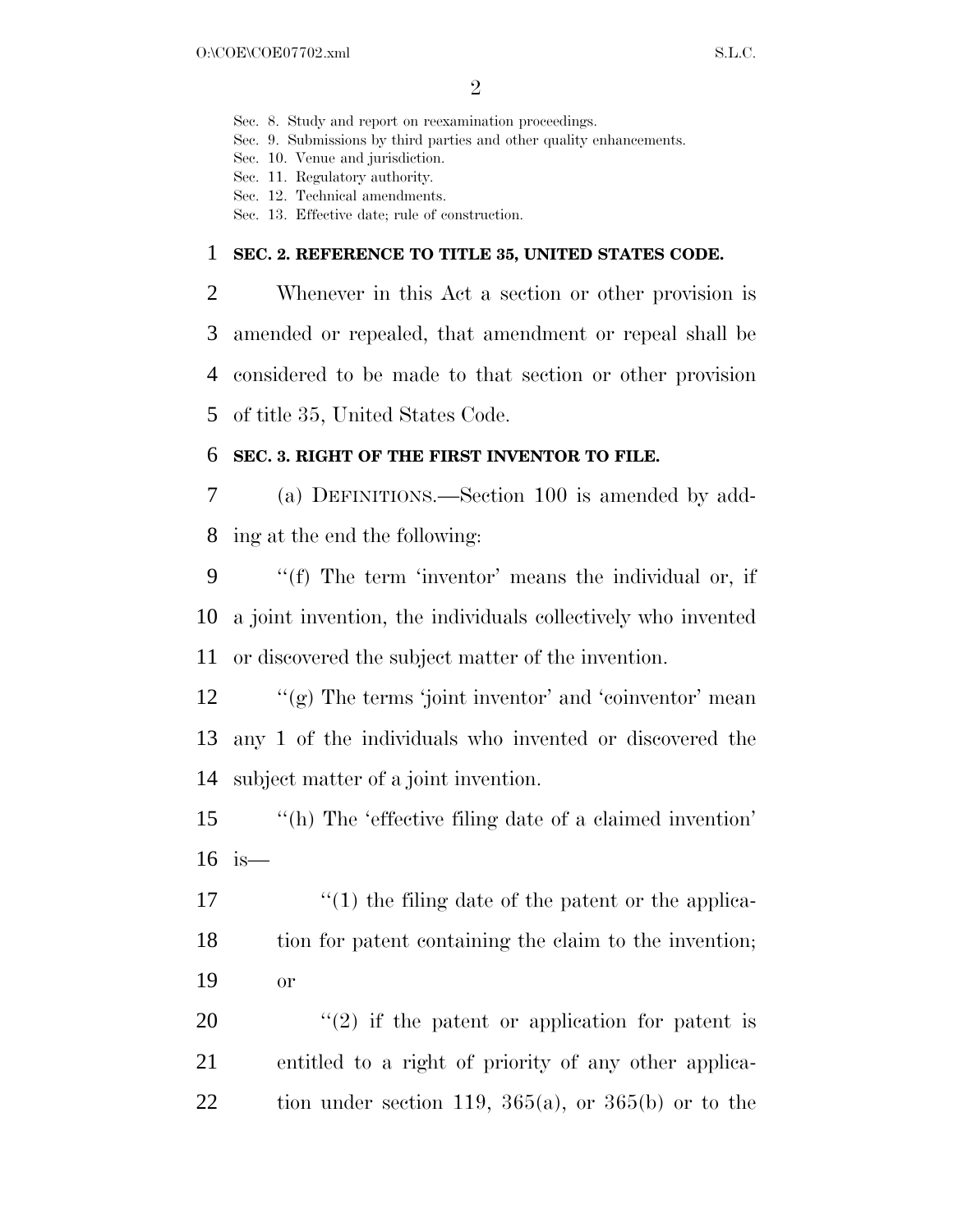benefit of an earlier filing date in the United States 2 under section 120, 121, or  $365(e)$ , the filing date of the earliest such application in which the claimed in- vention is disclosed in the manner provided by the first paragraph of section 112.

 ''(i) The term 'claimed invention' means the subject matter defined by a claim in a patent or an application for a patent.

 ''(j) The term 'joint invention' means an invention resulting from the collaboration of inventive endeavors of 2 or more persons working toward the same end and pro-ducing an invention by their collective efforts.''.

(b) CONDITIONS FOR PATENTABILITY.—

 (1) IN GENERAL.—Section 102 is amended to read as follows:

#### **''§ 102. Conditions for patentability; novelty**

 ''(a) NOVELTY; PRIOR ART.—A patent for a claimed invention may not be obtained if—

19  $\frac{1}{2}$  (1) the claimed invention was patented, de- scribed in a printed publication, or in public use or on sale—

22 ''(A) more than one year before the effec-tive filing date of the claimed invention; or

24 ''(B) one year or less before the effective filing date of the claimed invention, other than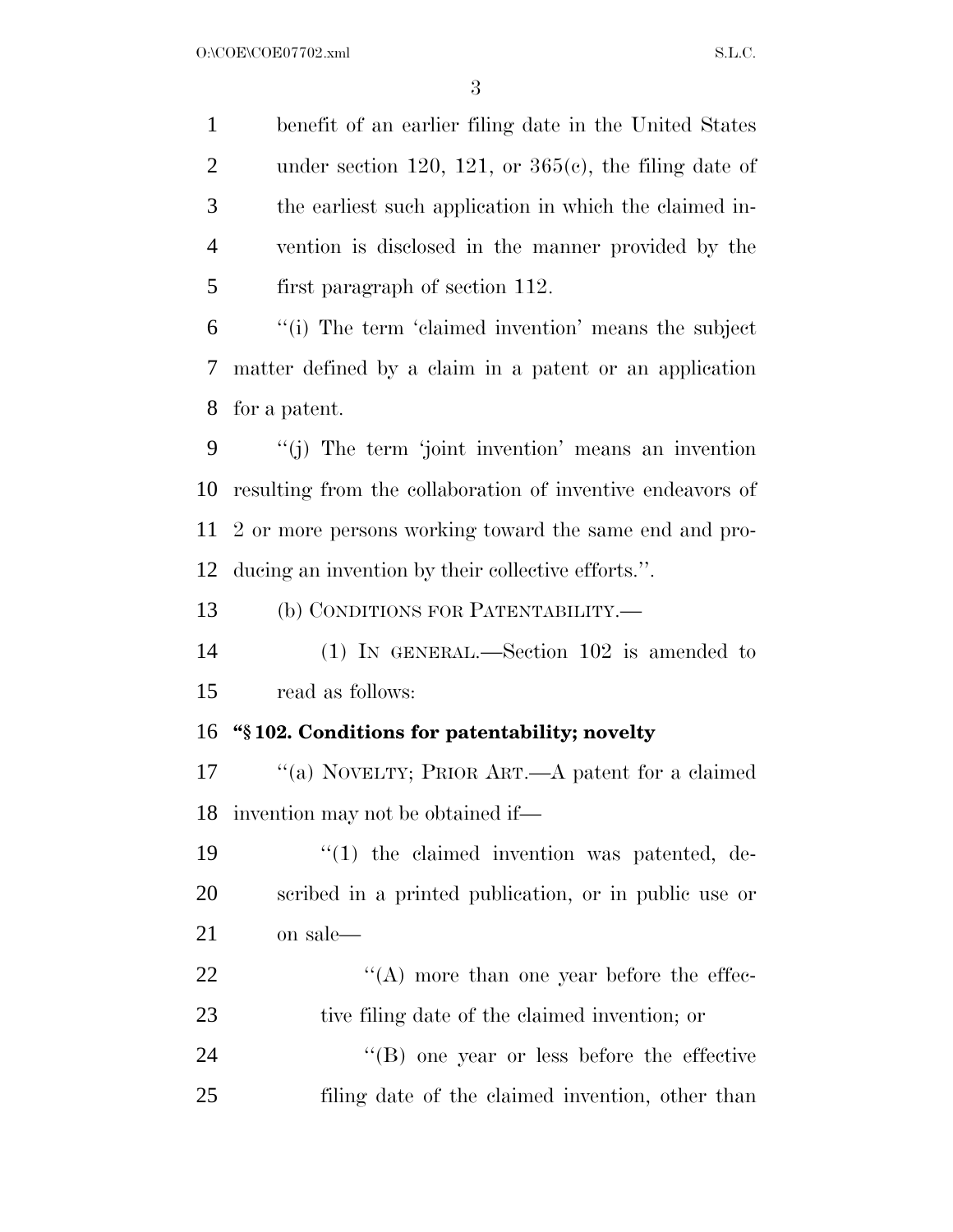through disclosures made by the inventor or a joint inventor or by others who obtained the subject matter disclosed directly or indirectly from the inventor or a joint inventor; or

 ''(2) the claimed invention was described in a patent issued under section 151, or in an application for patent published or deemed published under sec- tion 122(b), in which the patent or application, as the case may be, names another inventor and was effectively filed before the effective filing date of the claimed invention.

12 "(b) EXCEPTIONS.—

 ''(1) PRIOR INVENTOR DISCLOSURE EXCEP- TION.—Subject matter that would otherwise qualify as prior art under subparagraph (B) of subsection (a)(1) shall not be prior art to a claimed invention under that subparagraph if the subject matter had, before the applicable date under such subparagraph (B), been publicly disclosed by the inventor or a joint inventor or others who obtained the subject matter disclosed directly or indirectly from the in-ventor, joint inventor, or applicant.

23 "(2) DERIVATION AND COMMON ASSIGNMENT EXCEPTIONS.—Subject matter that would otherwise 25 qualify as prior art only under subsection  $(a)(2)$ ,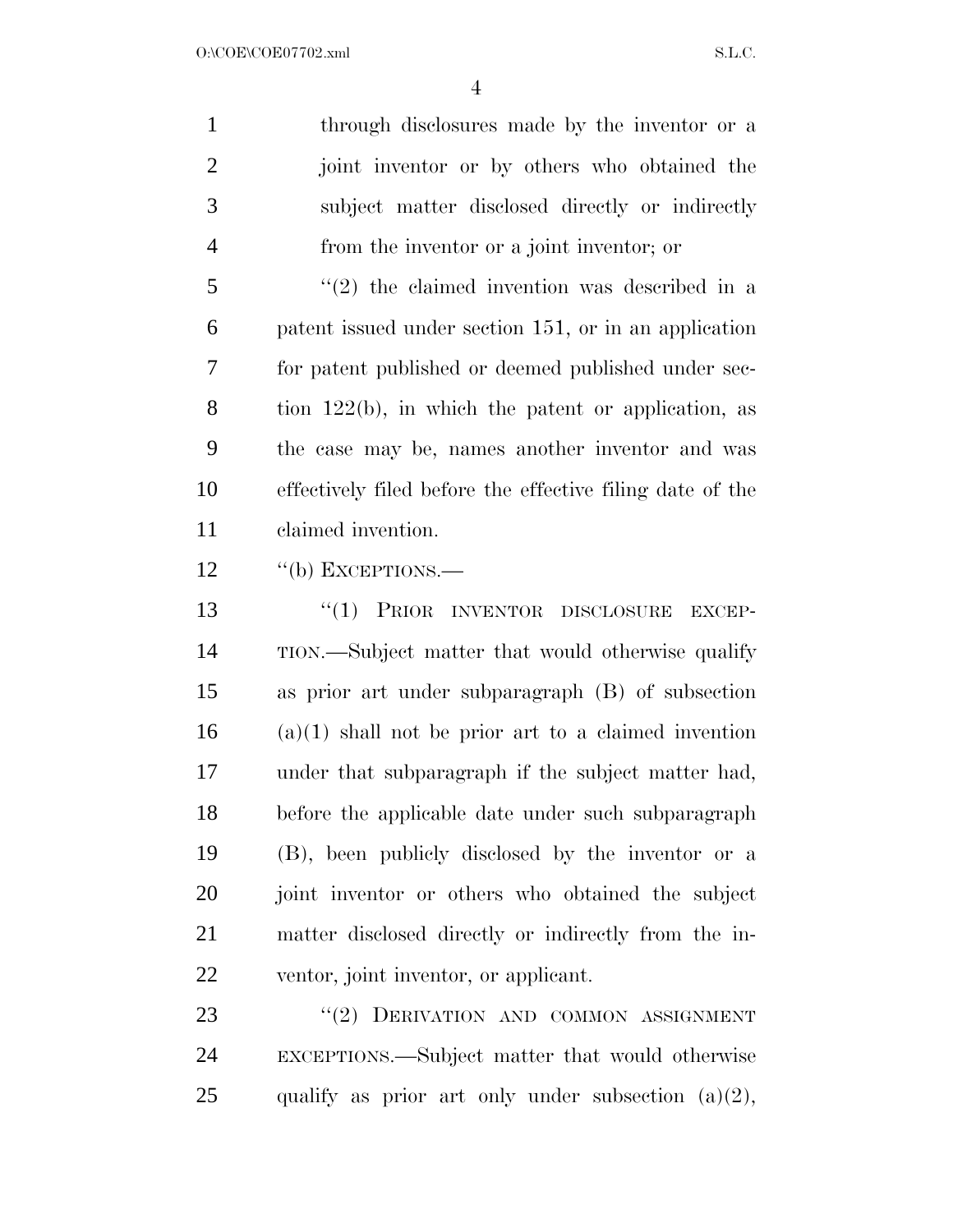| $\mathbf{1}$   | after taking into account the exception under para-   |
|----------------|-------------------------------------------------------|
| $\overline{2}$ | graph (1), shall not be prior art to a claimed inven- |
| 3              | tion if—                                              |
| $\overline{4}$ | "(A) the subject matter was obtained di-              |
| 5              | rectly or indirectly from the inventor or a joint     |
| 6              | inventor; or                                          |
| 7              | "(B) the subject matter and the claimed               |
| 8              | invention, not later than the effective filing date   |
| 9              | of the claimed invention, were owned by the           |
| 10             | same person or subject to an obligation of as-        |
| 11             | signment to the same person.                          |
| 12             | JOINT RESEARCH AGREEMENT<br>(3)<br><b>EXCEP-</b>      |
| 13             | TION.                                                 |
| 14             | "(A) IN GENERAL.—Subject matter and a                 |
| 15             | claimed invention shall be deemed to have been        |
| 16             | owned by the same person or subject to an obli-       |
| 17             | gation of assignment to the same person in ap-        |
| 18             | plying the provisions of paragraph $(2)$ if—          |
| 19             | "(i) the claimed invention was made                   |
| 20             | by or on behalf of parties to a joint re-             |
| 21             | search agreement that was in effect on or             |
| 22             | before the effective filing date of the               |
| 23             | claimed invention;                                    |
| 24             | "(ii) the claimed invention was made                  |
| 25             | as a result of activities undertaken within           |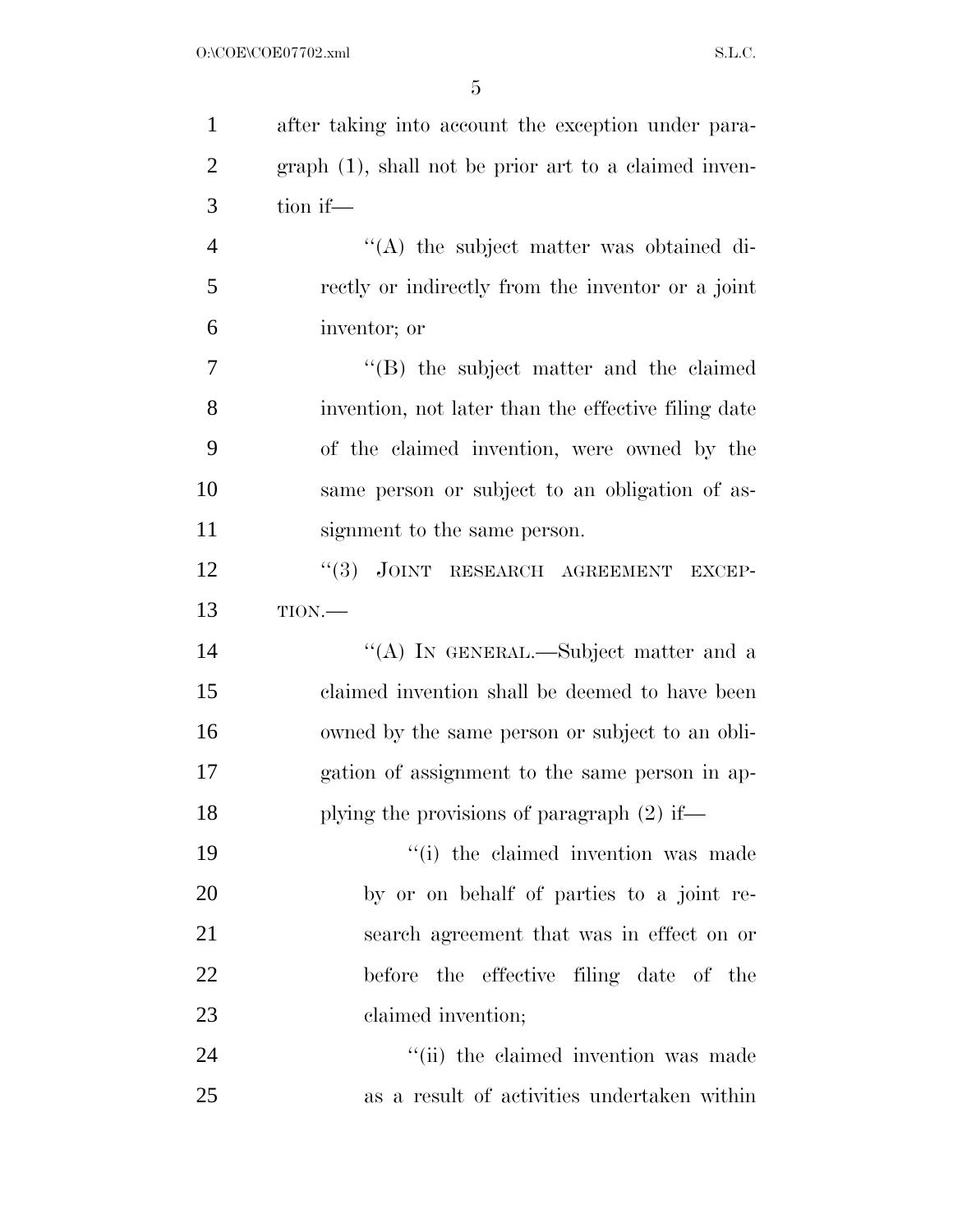| $\mathbf{1}$   | the scope of the joint research agreement;            |
|----------------|-------------------------------------------------------|
| $\overline{2}$ | and                                                   |
| 3              | "(iii) the application for patent for                 |
| $\overline{4}$ | claimed invention discloses or is<br>the              |
| 5              | amended to disclose the names of the par-             |
| 6              | ties to the joint research agreement.                 |
| 7              | "(B) For purposes of subparagraph $(A)$ ,             |
| 8              | the term 'joint research agreement' means a           |
| 9              | written contract, grant, or cooperative agree-        |
| 10             | ment entered into by two or more persons or           |
| 11             | entities for the performance of experimental,         |
| 12             | developmental, or research work in the field of       |
| 13             | the claimed invention.                                |
| 14             | "(4) PATENTS AND PUBLISHED APPLICATIONS               |
| 15             | EFFECTIVELY FILED.—A patent or application for        |
| 16             | patent is effectively filed under subsection $(a)(2)$ |
| 17             | with respect to any subject matter described in the   |
| 18             | patent or application—                                |
| 19             | "(A) as of the filing date of the patent or           |
| 20             | the application for patent; or                        |
| 21             | $\lq\lq$ ) if the patent or application for patent    |
| 22             | is entitled to claim a right of priority under sec-   |
| 23             | tion 119, 365(a), or 365(b) or to claim the ben-      |
| 24             | efit of an earlier filing date under section 120,     |
| 25             | 121, or $365(e)$ , based upon one or more prior       |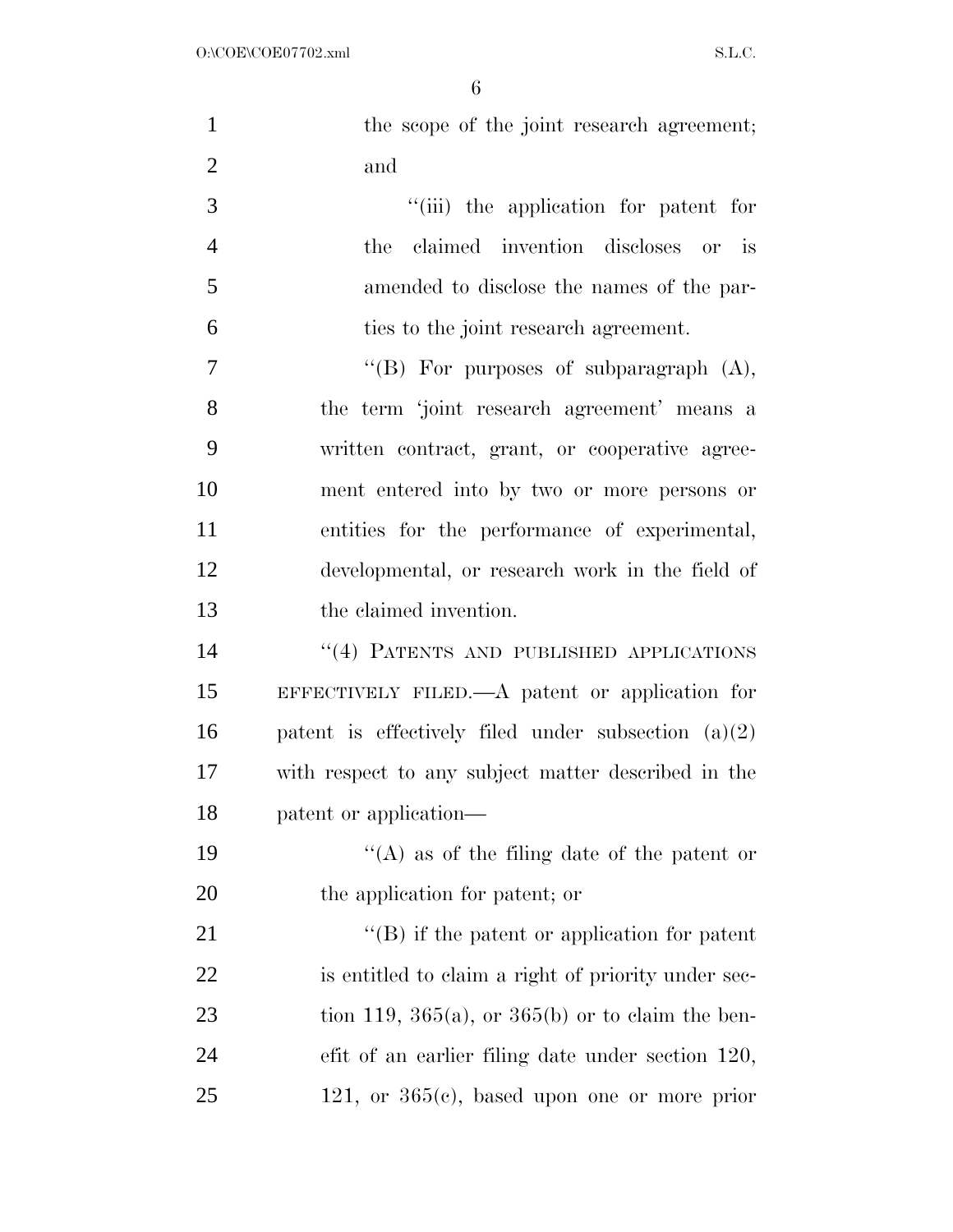| $\mathbf{1}$   | filed applications for patent, as of the filing                 |
|----------------|-----------------------------------------------------------------|
| $\overline{2}$ | date of the earliest such application that de-                  |
| 3              | scribes the subject matter.".                                   |
| $\overline{4}$ | (2) CONFORMING AMENDMENT.—The item re-                          |
| 5              | lating to section 102 in the table of sections for              |
| 6              | chapter 10 is amended to read as follows:                       |
|                | "102. Conditions for patentability; novelty.".                  |
| 7              | (c) CONDITIONS FOR PATENTABILITY; NON-OBVIOUS                   |
| 8              | SUBJECT MATTER.—Section 103 is amended to read as               |
| 9              | follows:                                                        |
| 10             | "\\$103. Conditions for patentability; nonobvious sub-          |
|                |                                                                 |
| 11             | ject matter                                                     |
|                | "A patent for a claimed invention may not be ob-                |
| 12<br>13       | tained though the claimed invention is not identically dis-     |
|                | 14 closed as set forth in section 102, if the differences be-   |
|                | tween the claimed invention and the prior art are such          |
|                | that the claimed invention as a whole would have been ob-       |
|                | 17 vious before the effective filing date of the claimed inven- |
| 15<br>16<br>18 | tion to a person having ordinary skill in the art to which      |
| 19             | the claimed invention pertains. Patentability shall not be      |
|                | negated by the manner in which the invention was made.".        |
| 20<br>21       | (d) REPEAL OF REQUIREMENTS FOR INVENTIONS                       |

 that section in the table of sections for chapter 10, are repealed.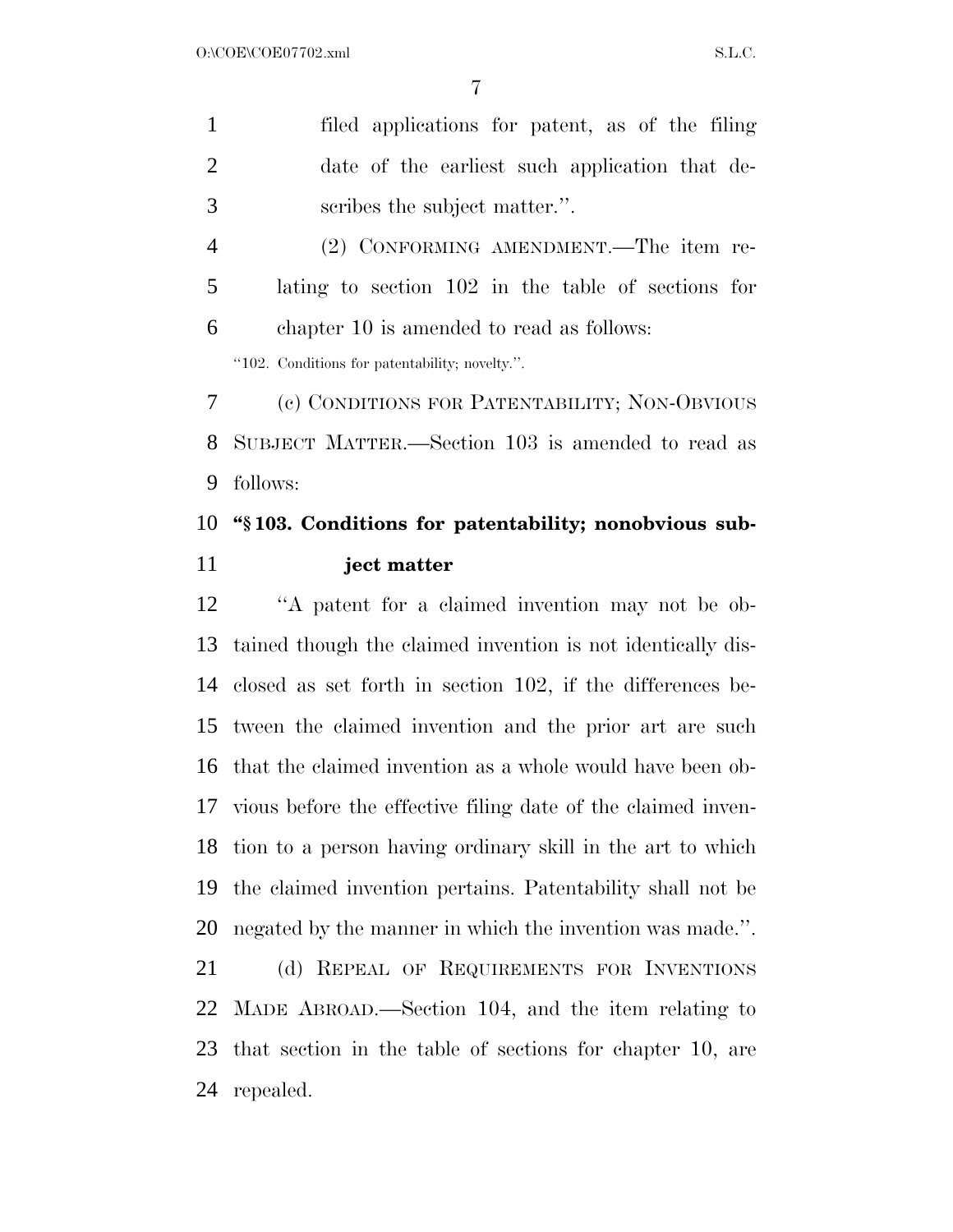(e) REPEAL OF STATUTORY INVENTION REGISTRA-TION.—

 (1) IN GENERAL.—Section 157, and the item relating to that section in the table of sections for chapter 14, are repealed.

 (2) REMOVAL OF CROSS REFERENCES.—Section 111(b)(8) is amended by striking ''sections 115, 131, 135, and 157'' and inserting ''sections 131 and 135''.

 (f) EARLIER FILING DATE FOR INVENTOR AND JOINT INVENTOR.—Section 120 is amended by striking ''which is filed by an inventor or inventors named'' and inserting ''which names an inventor or joint inventor''.

(g) CONFORMING AMENDMENTS.—

 (1) RIGHT OF PRIORITY.—Section 172 is amended by striking ''and the time specified in sec-17 tion  $102(d)$ ".

 (2) LIMITATION ON REMEDIES.—Section  $19 \qquad 287(e)(4)$  is amended by striking "the earliest effec- tive filing date of which is prior to'' and inserting ''which has an effective filing date before''.

 (3) INTERNATIONAL APPLICATION DESIG- NATING THE UNITED STATES: EFFECT.—Section 363 is amended by striking ''except as otherwise provided in section 102(e) of this title''.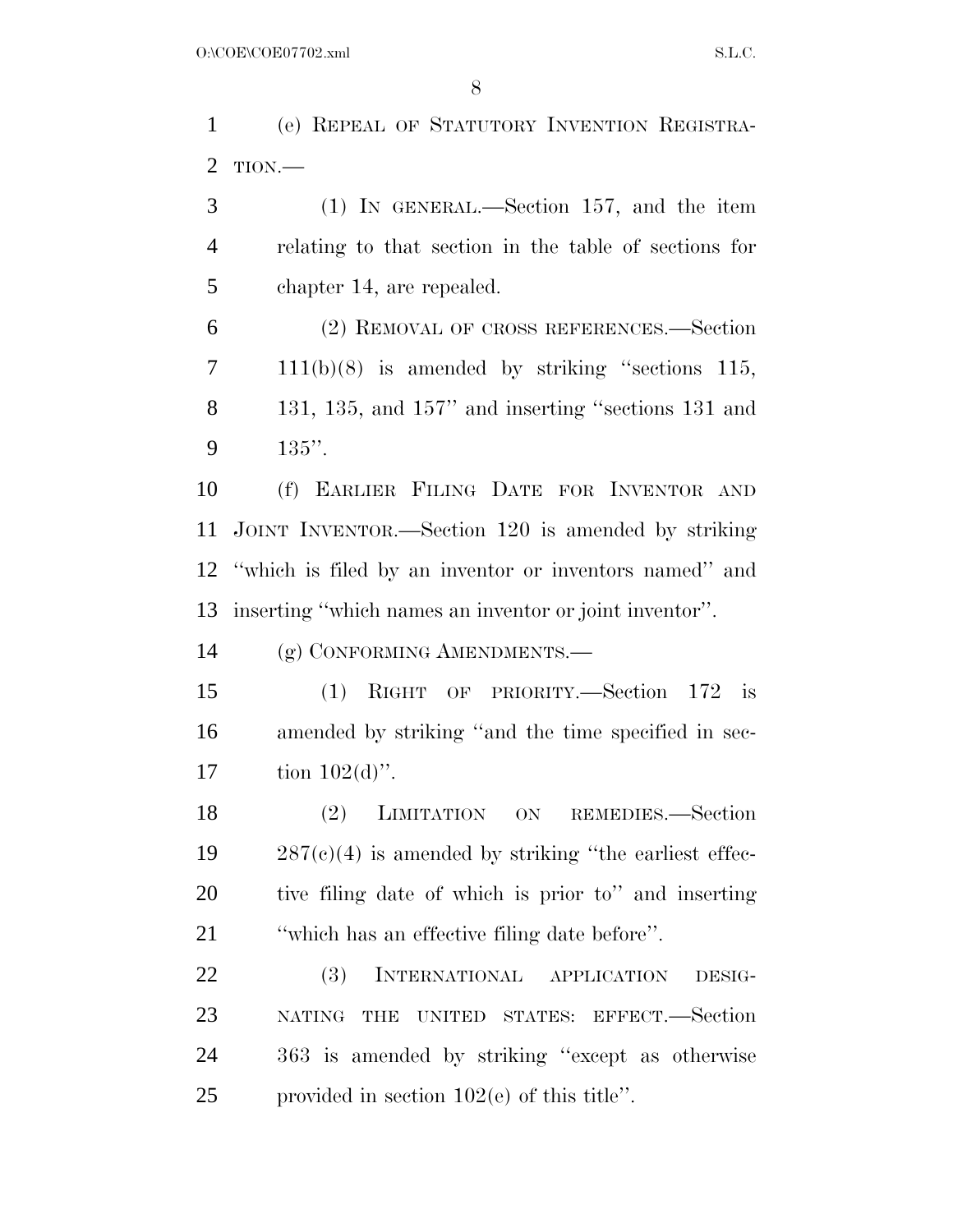| $\mathbf{1}$   | (4) PUBLICATION OF INTERNATIONAL APPLICA-                 |
|----------------|-----------------------------------------------------------|
| $\overline{2}$ | TION: EFFECT.—Section 374 is amended by striking          |
| 3              | "sections $102(e)$ and $154(d)$ " and inserting "section" |
| $\overline{4}$ | $154(d)$ ".                                               |
| 5              | (5) PATENT ISSUED ON INTERNATIONAL APPLI-                 |
| 6              | CATION: EFFECT.—The second sentence of section            |
| 7              | $375(a)$ is amended by striking "Subject to section"      |
| 8              | $102(e)$ of this title, such" and inserting "Such".       |
| 9              | (6) LIMIT ON RIGHT OF PRIORITY.-Section                   |
| 10             | $119(a)$ is amended by striking "; but no patent shall    |
| 11             | be granted" and all that follows through "one year        |
| 12             | prior to such filing".                                    |
| 13             | (7) INVENTIONS MADE WITH FEDERAL ASSIST-                  |
| 14             | $\text{ANCE.}$ -Section 202(c) is amended—                |
| 15             | (A) in paragraph $(2)$ —                                  |
| 16             | (i) by striking "publication, on sale,                    |
| 17             | or public use," and all that follows through              |
| 18             | "obtained in the United States" and in-                   |
| 19             | serting "the 1-year period referred to in                 |
| 20             | section $102(a)$ would end before the end of              |
| 21             | that 2-year period"; and                                  |
| 22             | (ii) by striking "the statutory" and                      |
| 23             | inserting "that 1-year"; and                              |
| 24             | $(B)$ in paragraph $(3)$ , by striking "any               |
| 25             | statutory bar date that may occur under this              |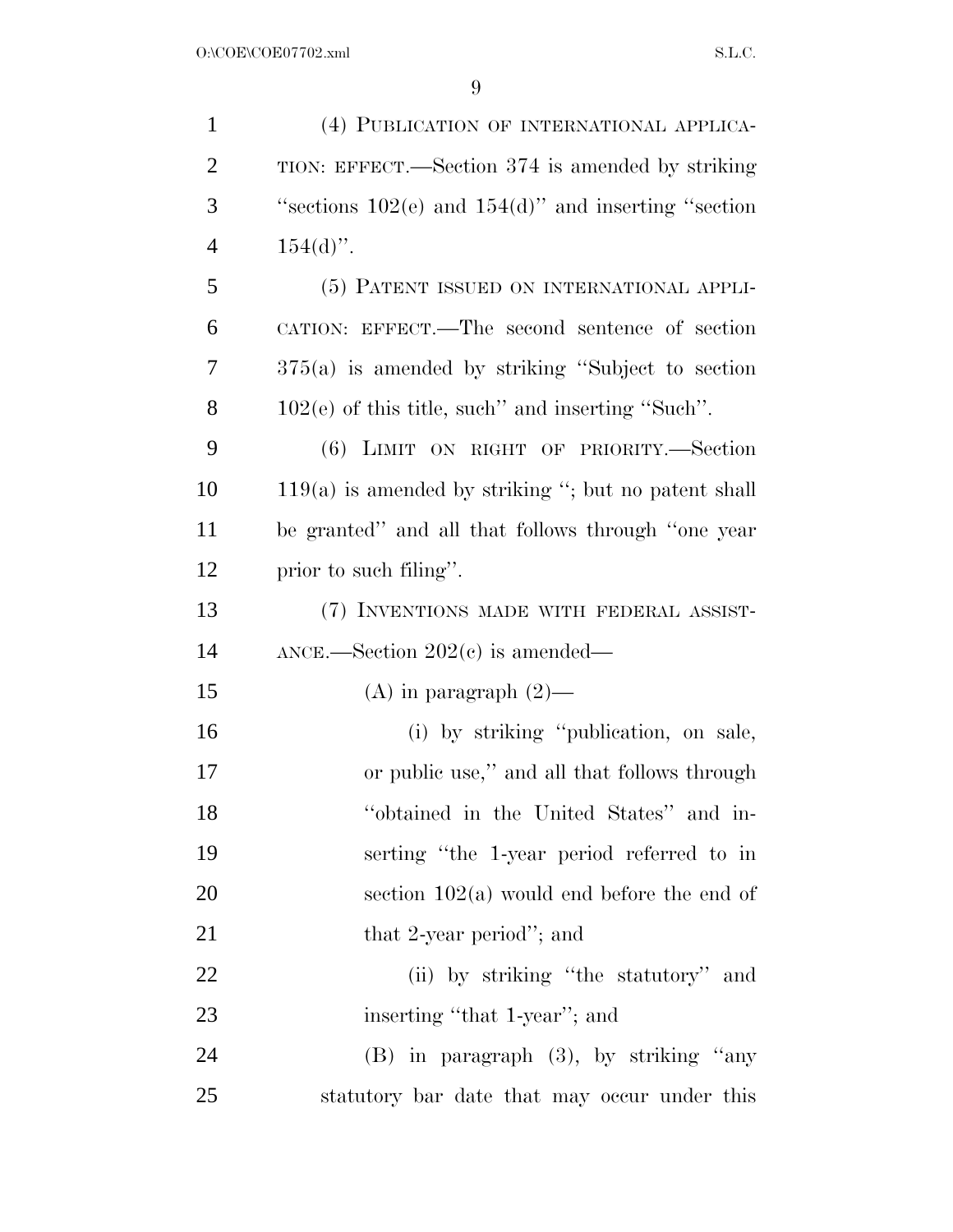| $\mathbf{1}$   | title due to publication, on sale, or public use"         |
|----------------|-----------------------------------------------------------|
| $\overline{2}$ | and inserting "the expiration of the 1-year pe-           |
| 3              | riod referred to in section $102(a)$ ".                   |
| $\overline{4}$ | (h) REPEAL OF INTERFERING PATENT REMEDIES.-               |
| 5              | Section 291, and the item relating to that section in the |
| 6              | table of sections for chapter 29, are repealed.           |
| 7              | (i) ACTION FOR CLAIM TO PATENT ON DERIVED IN-             |
| 8              | VENTION.—Section $135(a)$ is amended to read as follows:  |
| 9              | "(a) DISPUTE OVER RIGHT TO PATENT.—                       |
| 10             | $``(1)$ INSTITUTION OF<br><b>DERIVATION</b><br>PRO-       |
| 11             | CEEDING.—An applicant may request initiation of a         |
| 12             | derivation proceeding to determine the right of the       |
| 13             | applicant to a patent by filing a request which sets      |
| 14             | forth with particularity the basis for finding that an    |
| 15             | earlier applicant derived the claimed invention from      |
| 16             | the applicant requesting the proceeding and, without      |
| 17             | authorization, filed an application claiming such in-     |
| 18             | vention. Any such request may only be made within         |
| 19             | 12 months after the date of first publication of an       |
| 20             | application containing a claim that is the same or is     |
| 21             | substantially the same as the claimed invention,          |
| 22             | must be made under oath, and must be supported            |
| 23             | by substantial evidence. Whenever the Director de-        |
| 24             | termines that patents or applications for patent          |

naming different individuals as the inventor interfere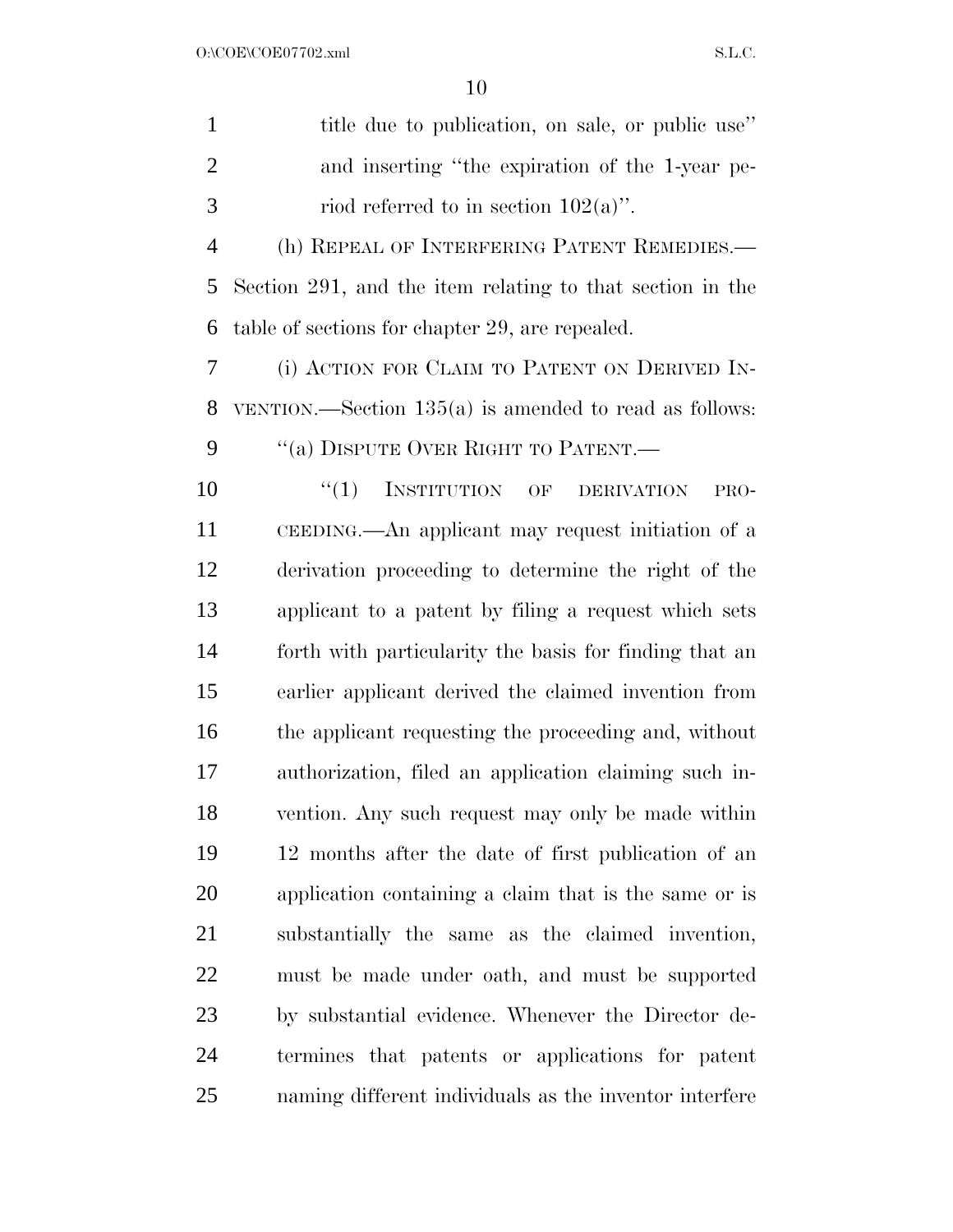$O:\text{COE}(\text{COE07702}.\text{xml}$  S.L.C.

| $\mathbf{1}$   | with one another because of a dispute over the right   |
|----------------|--------------------------------------------------------|
| $\overline{2}$ | to patent under section 101, the Director shall insti- |
| 3              | tute a derivation proceeding for the purpose of de-    |
| $\overline{4}$ | termining which applicant is entitled to a patent.     |
| 5              | "(2) REQUIREMENTS.—A proceeding under this             |
| 6              | subsection may not be commenced unless the party       |
| 7              | requesting the proceeding has filed an application     |
| 8              | that was filed not later than 18 months after the ef-  |
| 9              | fective filing date of the application or patent       |
| 10             | deemed to interfere with the subsequent application    |
| 11             | or patent.                                             |
| 12             | "(3) DETERMINATION BY PATENT TRIAL AND                 |
| 13             | APPEAL BOARD.—In any proceeding under this sub-        |
| 14             | section, the Patent Trial and Appeal Board—            |
| 15             | $\lq\lq$ shall determine the question of the           |
| 16             | right to patent;                                       |
| 17             | $\lq\lq$ (B) in appropriate circumstances, may         |
| 18             | correct the naming of the inventor in any appli-       |
| 19             | cation or patent at issue; and                         |
| 20             | " $(C)$ shall issue a final decision on the            |
| 21             | right to patent.                                       |
| 22             | DERIVATION PROCEEDING.—The<br>(4)<br>Board             |
| 23             | may defer action on a request to initiate a derivation |
| 24             | proceeding until 3 months after the date on which      |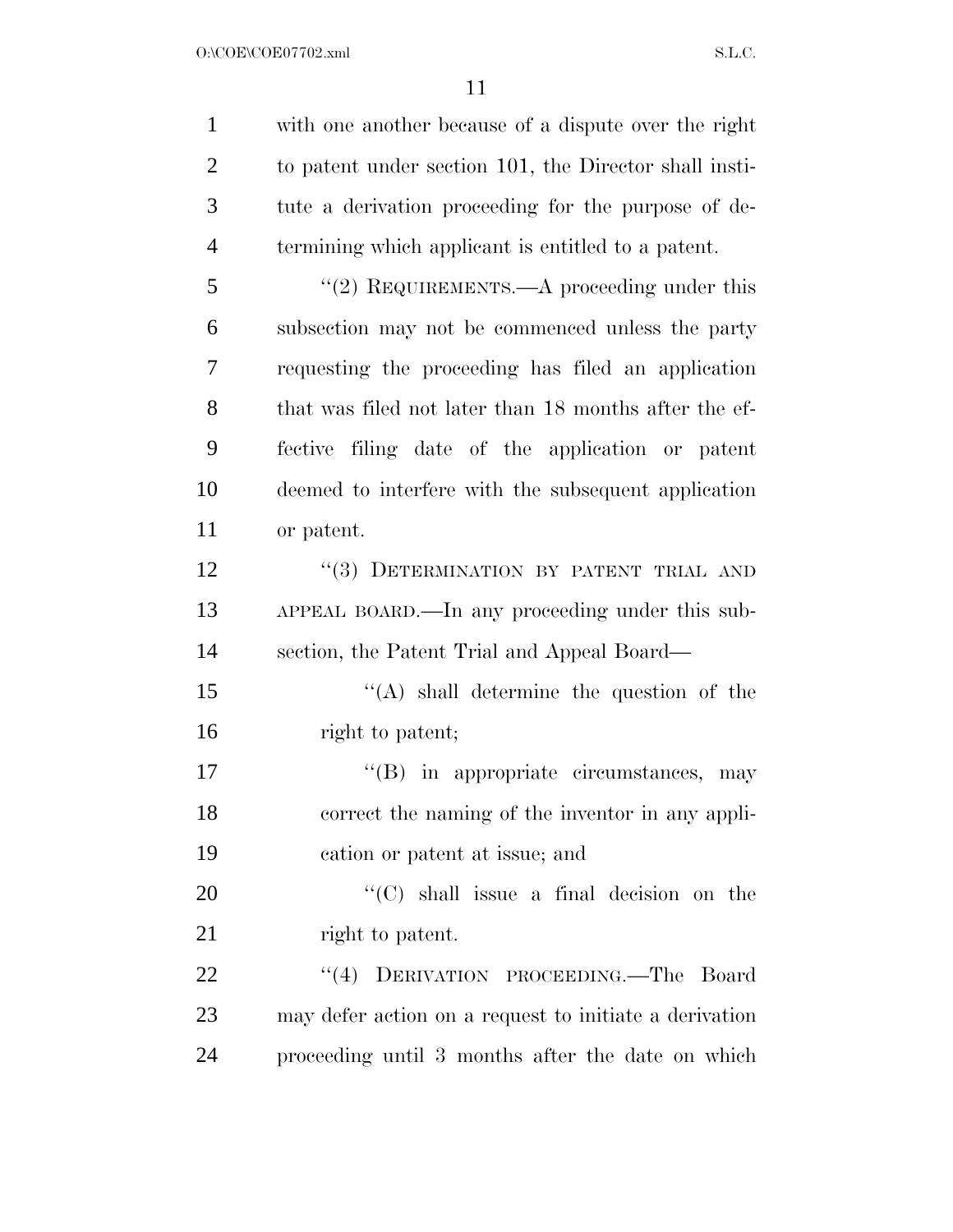the Director issues a patent to the applicant that filed the earlier application.

3 "(5) EFFECT OF FINAL DECISION.—The final decision of the Patent Trial and Appeal Board, if adverse to the claim of an applicant, shall constitute the final refusal by the Patent and Trademark Of- fice on the claims involved. The Director may issue a patent to an applicant who is determined by the Patent Trial and Appeal Board to have the right to patent. The final decision of the Board, if adverse to a patentee, shall, if no appeal or other review of the decision has been or can be taken or had, con- stitute cancellation of the claims involved in the pat- ent, and notice of such cancellation shall be endorsed on copies of the patent distributed after such can-cellation by the Patent and Trademark Office.''.

 (j) ELIMINATION OF REFERENCES TO INTER- FERENCES.—(1) Sections 6, 41, 134, 141, 145, 146, 154, 305, and 314 are each amended by striking ''Board of Patent Appeals and Interferences'' each place it appears and inserting ''Patent Trial and Appeal Board''.

 (2) Sections 141, 146, and 154 are each amended— (A) by striking ''an interference'' each place it appears and inserting ''a derivation proceeding''; and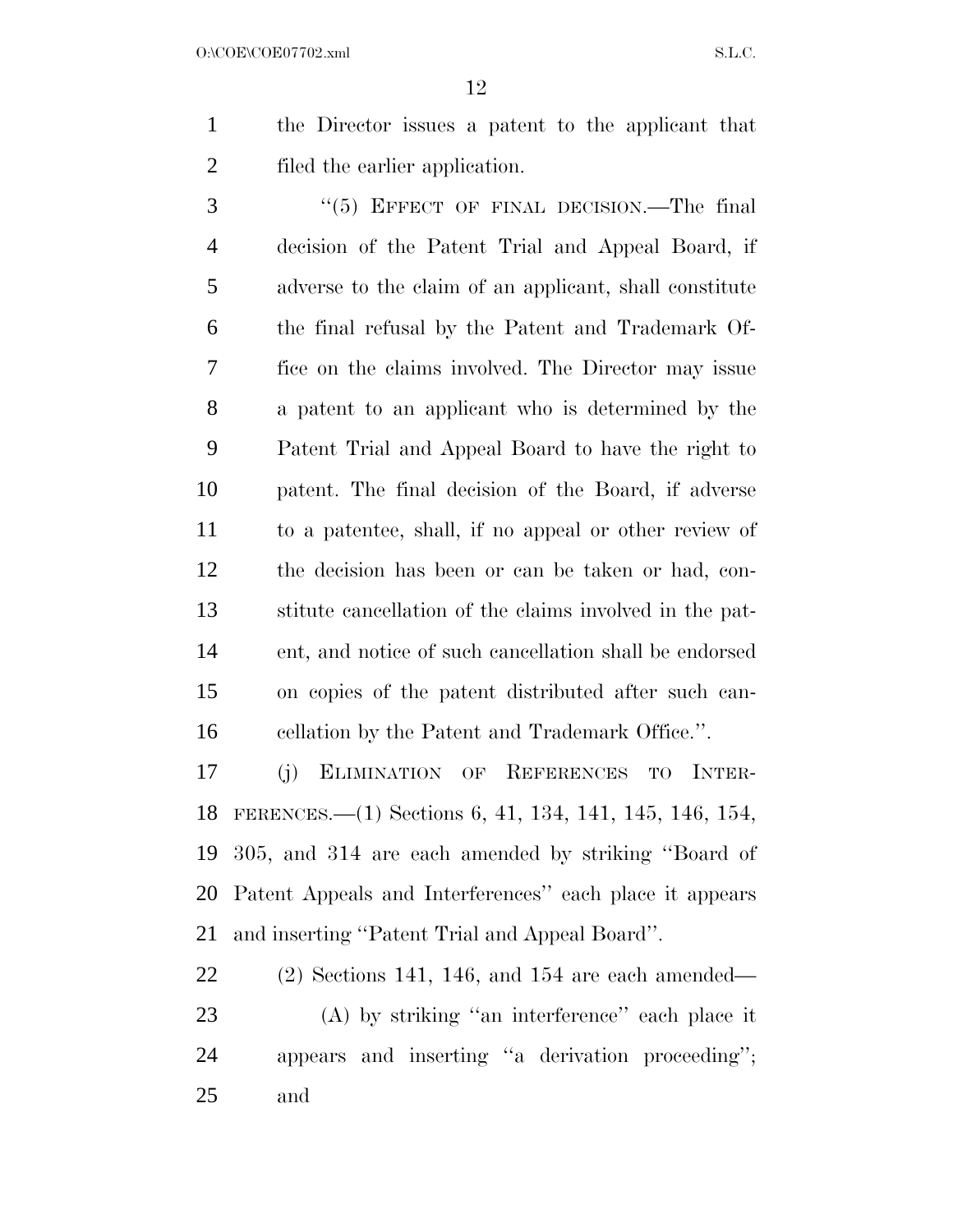| $\mathbf{1}$   | (B) by striking "interference" each additional                                        |
|----------------|---------------------------------------------------------------------------------------|
| $\overline{2}$ | place it appears and inserting "derivation pro-                                       |
| 3              | ceeding".                                                                             |
| $\overline{4}$ | $(3)$ The section heading for section 134 is                                          |
| 5              | amended to read as follows:                                                           |
| 6              | "\\$134. Appeal to the Patent Trial and Appeal Board".                                |
| 7              | $(4)$ The section heading for section 135 is                                          |
| 8              | amended to read as follows:                                                           |
| 9              | "§135. Derivation proceedings".                                                       |
| 10             | $(5)$ The section heading for section 146 is                                          |
| 11             | amended to read as follows:                                                           |
| 12             | "§146. Civil action in case of derivation proceeding".                                |
| 13             | (6) Section $154(b)(1)(C)$ is amended by striking                                     |
| 14             | "INTERFERENCES" and inserting "DERIVATION PRO-                                        |
| 15             | CEEDINGS".                                                                            |
| 16             | $(7)$ The item relating to section 6 in the table                                     |
| 17             | of sections for chapter 1 is amended to read as fol-                                  |
| 18             | lows:                                                                                 |
|                | "6. Patent Trial and Appeal Board.".                                                  |
| 19             | $(8)$ The items relating to sections 134 and 135                                      |
| 20             | in the table of sections for chapter 12 are amended                                   |
| 21             | to read as follows:                                                                   |
|                | "134. Appeal to the Patent Trial and Appeal Board.<br>"135. Derivation proceedings.". |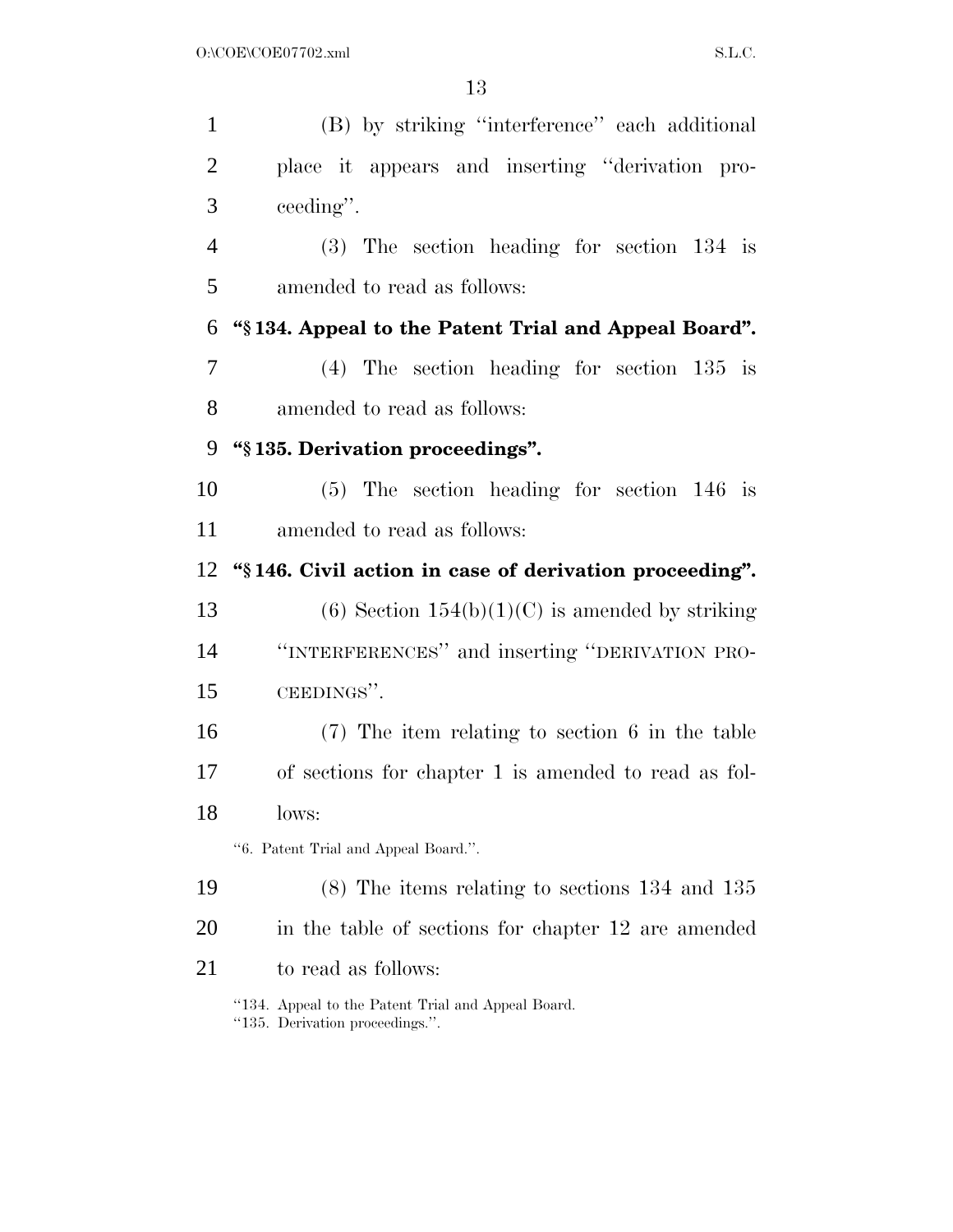| $\mathbf{1}$   | $(9)$ The item relating to section 146 in the table    |
|----------------|--------------------------------------------------------|
| $\overline{2}$ | of sections for chapter 13 is amended to read as fol-  |
| 3              | lows:                                                  |
|                | "146. Civil action in case of derivation proceeding.". |
| $\overline{4}$ | CERTAIN APPEALS.—Subsection<br>(10)                    |
| 5              | $1295(a)(4)(A)$ of title 28, United States Code, is    |
| 6              | amended to read as follows:                            |
| 7              | "(A) the Patent Trial and Appeal Board of              |
| 8              | the United States Patent and Trademark Office          |
| 9              | with respect to patent applications, derivation        |
| 10             | proceedings, and post-grant review proceedings,        |
| 11             | at the instance of an applicant for a patent or        |
| 12             | any party to a patent interference (commenced)         |
| 13             | before the effective date of the Patent Reform         |
| 14             | Act of 2007), derivation proceeding, or post-          |
| 15             | grant review proceeding, and any such appeal           |
| 16             | shall waive any right of such applicant or party       |
| 17             | to proceed under section 145 or 146 of title           |
| 18             | $35$ :".                                               |
| 19             | SEC. 4. INVENTOR'S OATH OR DECLARATION.                |
| 20             | (a) INVENTOR'S OATH OR DECLARATION.—                   |
| 21             | $(1)$ IN GENERAL.—Section 115 is amended to            |
| 22             | read as follows:                                       |
| 23             | "§115. Inventor's oath or declaration                  |
| 24             | "(a) NAMING THE INVENTOR; INVENTOR'S OATH OR           |
| 25             | DECLARATION.—An application for patent that is filed   |
|                |                                                        |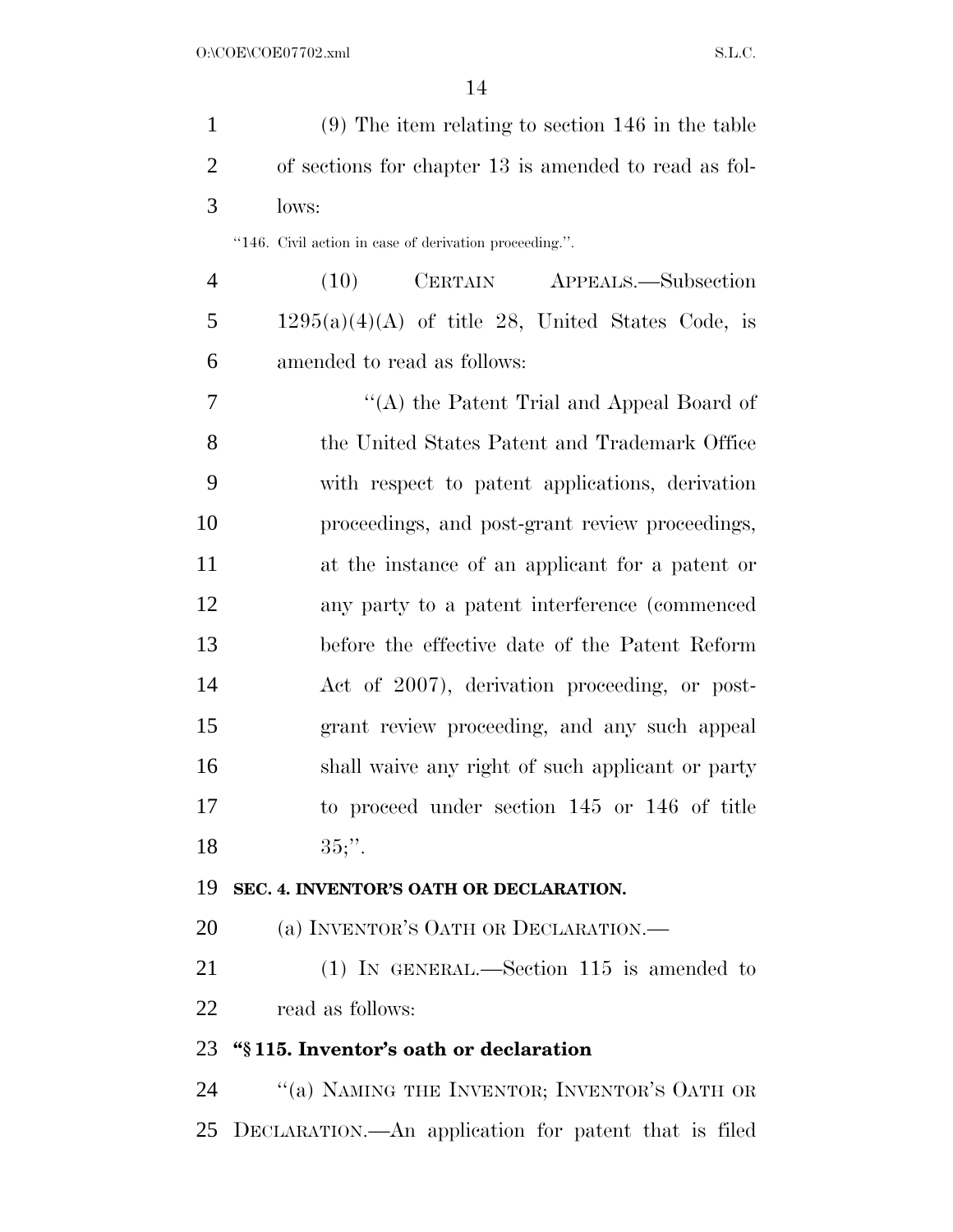$O:\text{COE} \setminus \text{COE07702}$ .xml  $SL.C.$ 

 under section 111(a), that commences the national stage under section 363, or that is filed by an inventor for an invention for which an application has previously been filed under this title by that inventor shall include, or be amended to include, the name of the inventor of any claimed invention in the application. Except as otherwise provided in this section, an individual who is the inventor or a joint inventor of a claimed invention in an application for patent shall execute an oath or declaration in connec-tion with the application.

 ''(b) REQUIRED STATEMENTS.—An oath or declara- tion under subsection (a) shall contain statements that—  $\frac{13}{12}$  the application was made or was author-ized to be made by the affiant or declarant; and

 ''(2) such individual believes himself or herself to be the original inventor or an original joint inven-tor of a claimed invention in the application.

 ''(c) ADDITIONAL REQUIREMENTS.—The Director may specify additional information relating to the inventor and the invention that is required to be included in an oath or declaration under subsection (a).

22 "(d) SUBSTITUTE STATEMENT.—

23 "(1) IN GENERAL.—In lieu of executing an oath or declaration under subsection (a), the applicant for patent may provide a substitute statement under the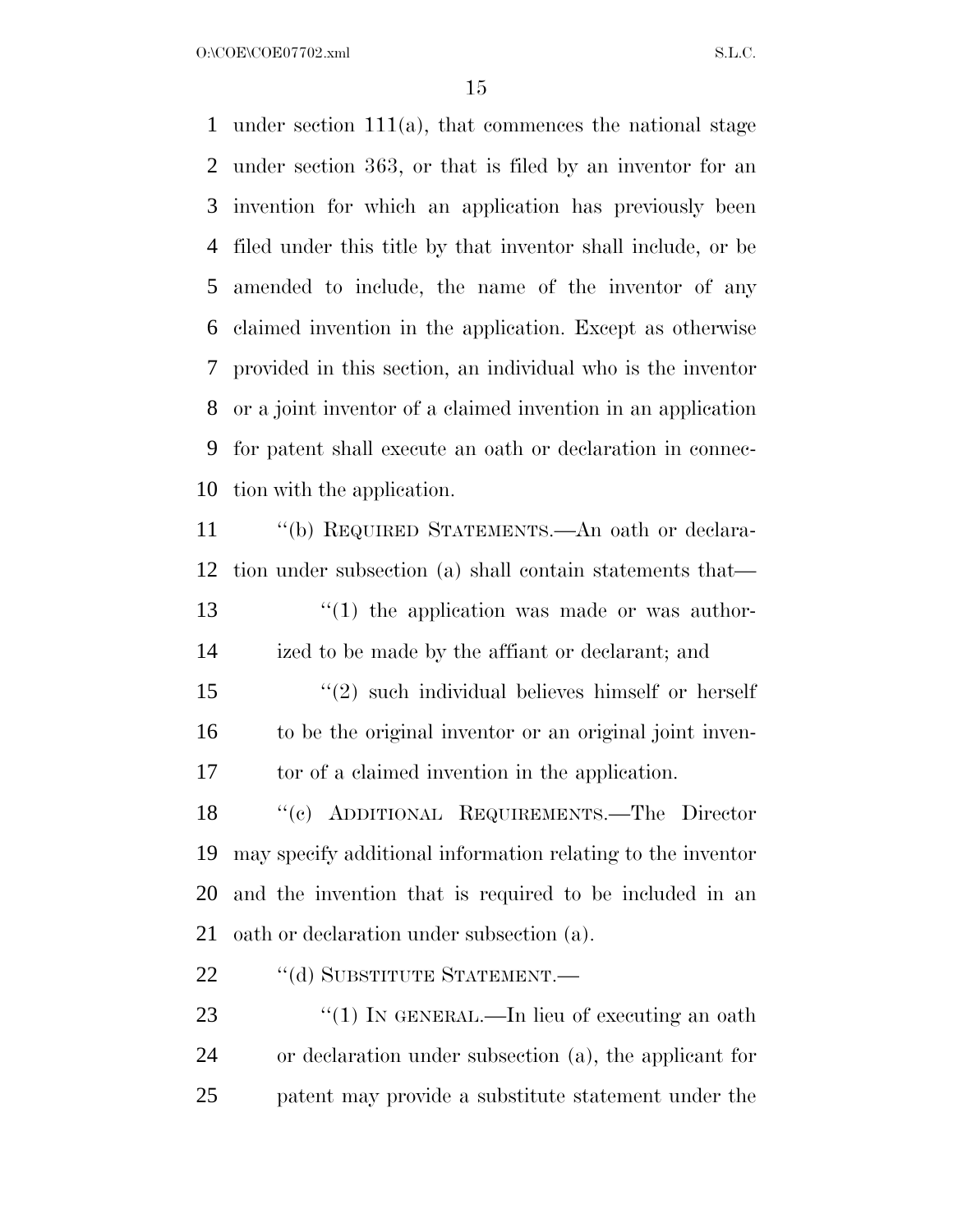| $\mathbf{1}$   | circumstances described in paragraph (2) and such  |
|----------------|----------------------------------------------------|
| $\overline{2}$ | additional circumstances that the Director<br>may  |
| 3              | specify by regulation.                             |
| $\overline{4}$ | "(2) PERMITTED CIRCUMSTANCES.—A sub-               |
| 5              | stitute statement under paragraph (1) is permitted |
| 6              | with respect to any individual who—                |
| 7              | $\lq\lq$ is unable to file the oath or declara-    |
| 8              | tion under subsection (a) because the indi-        |
| 9              | vidual—                                            |
| 10             | $``(i)$ is deceased;                               |
| 11             | "(ii) is under legal incapacity; or                |
| 12             | "(iii) cannot be found or reached after            |
| 13             | diligent effort; or                                |
| 14             | $\lq\lq (B)$ is under an obligation to assign the  |
| 15             | invention but has refused to make the oath or      |
| 16             | declaration required under subsection (a).         |
| 17             | "(3) CONTENTS.—A substitute statement under        |
| 18             | this subsection shall—                             |
| 19             | "(A) identify the individual with respect to       |
| 20             | whom the statement applies;                        |
| 21             | $\lq\lq$ Set forth the circumstances<br>rep-       |
| 22             | resenting the permitted basis for the filing of    |
| 23             | the substitute statement in lieu of the oath or    |
| 24             | declaration under subsection (a); and              |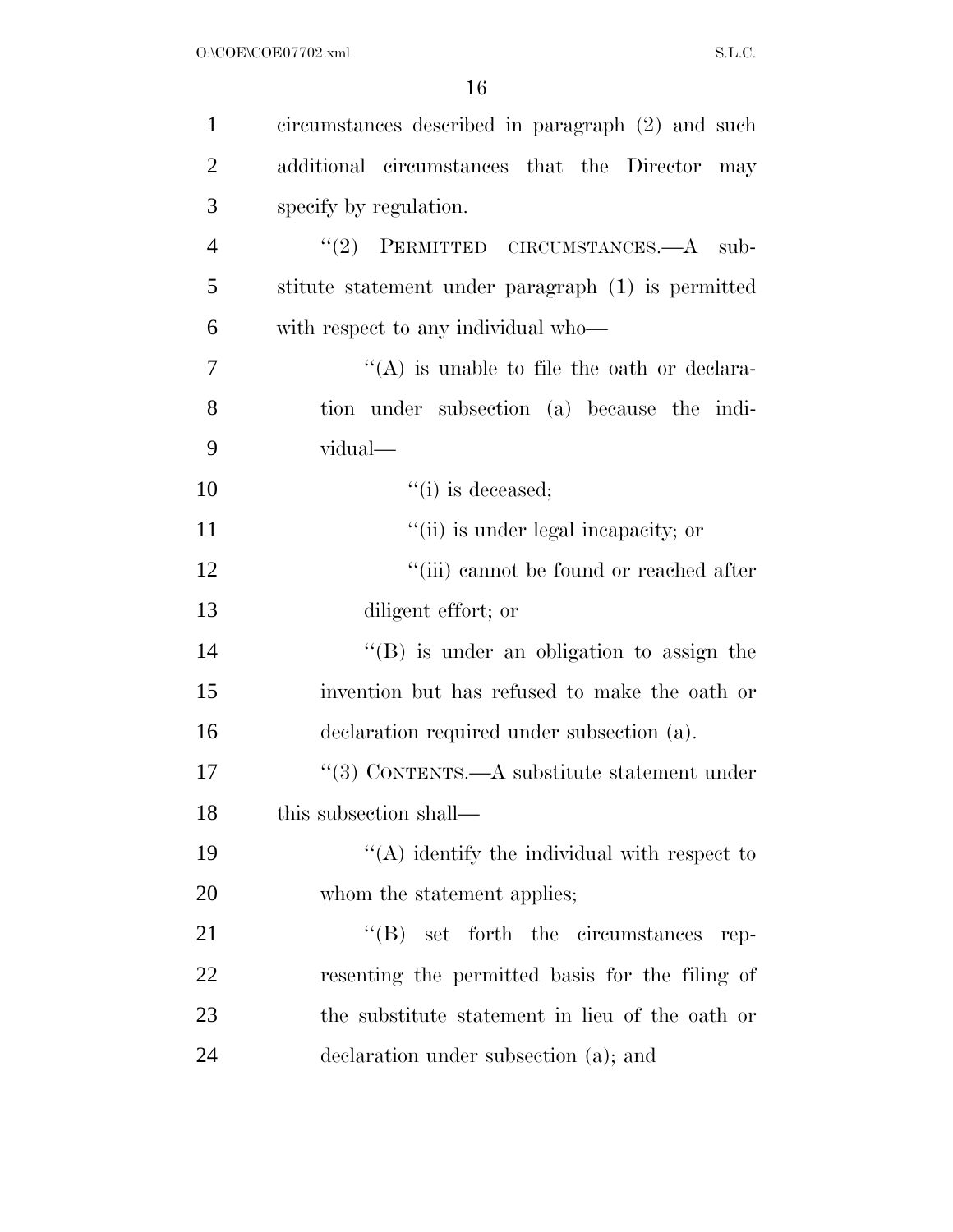1  $\langle ^{\prime}(C) \rangle$  contain any additional information, including any showing, required by the Direc-tor.

 ''(e) MAKING REQUIRED STATEMENTS IN ASSIGN- MENT OF RECORD.—An individual who is under an obliga- tion of assignment of an application for patent may in- clude the required statements under subsections (b) and (c) in the assignment executed by the individual, in lieu of filing such statements separately.

10 "'(f) TIME FOR FILING.—A notice of allowance under section 151 may be provided to an applicant for patent only if the applicant for patent has filed each required oath or declaration under subsection (a) or has filed a sub- stitute statement under subsection (d) or recorded an as-signment meeting the requirements of subsection (e).

 ''(g) EARLIER-FILED APPLICATION CONTAINING RE- QUIRED STATEMENTS OR SUBSTITUTE STATEMENT.— The requirements under this section shall not apply to an individual with respect to an application for patent in which the individual is named as the inventor or a joint inventor and that claims the benefit under section 120 or  $365(c)$  of the filing of an earlier-filed application, if—

23 ''(1) an oath or declaration meeting the require-ments of subsection (a) was executed by the indi-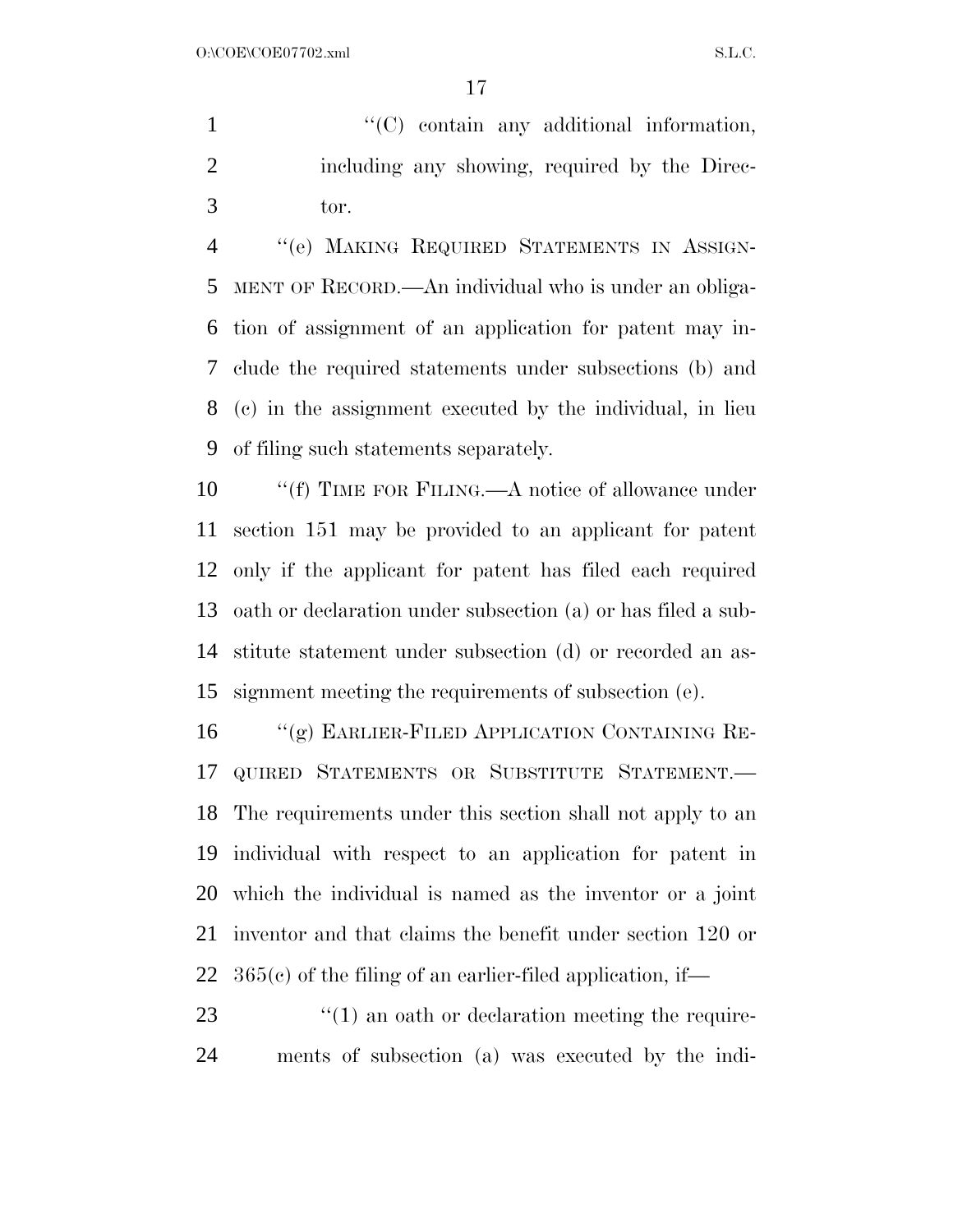vidual and was filed in connection with the earlier-filed application;

 ''(2) a substitute statement meeting the re- quirements of subsection (d) was filed in the earlier filed application with respect to the individual; or

 $(3)$  an assignment meeting the requirements of subsection (e) was executed with respect to the earlier-filed application by the individual and was re- corded in connection with the earlier-filed applica-tion.

 ''(h) SUPPLEMENTAL AND CORRECTED STATE-MENTS; FILING ADDITIONAL STATEMENTS.—

 $\frac{1}{2}$   $\frac{1}{2}$  IN GENERAL.—Any person making a state- ment required under this section may withdraw, re- place, or otherwise correct the statement at any time. If a change is made in the naming of the in- ventor requiring the filing of 1 or more additional statements under this section, the Director shall es- tablish regulations under which such additional statements may be filed.

21 "(2) SUPPLEMENTAL STATEMENTS NOT RE- QUIRED.—If an individual has executed an oath or declaration under subsection (a) or an assignment meeting the requirements of subsection (e) with re-spect to an application for patent, the Director may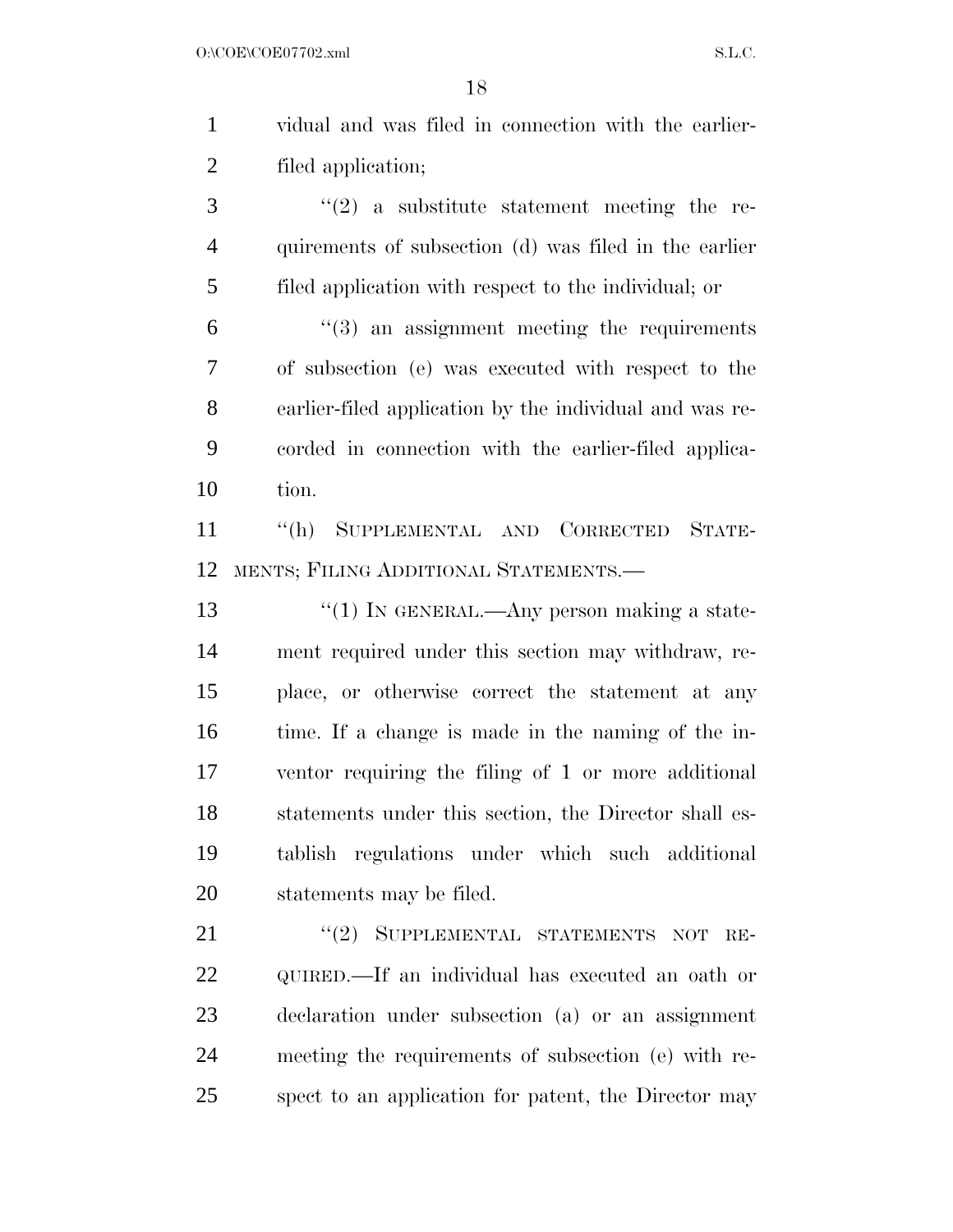not thereafter require that individual to make any additional oath, declaration, or other statement equivalent to those required by this section in con- nection with the application for patent or any patent issuing thereon. ''(3) SAVINGS CLAUSE.—No patent shall be in- valid or unenforceable based upon the failure to comply with a requirement under this section if the failure is remedied as provided under paragraph  $10 \t(1)."$ . (2) RELATIONSHIP TO DIVISIONAL APPLICA- TIONS.—Section 121 is amended by striking ''If a divisional application'' and all that follows through 14 "inventor.". (3) REQUIREMENTS FOR NONPROVISIONAL AP- PLICATIONS.—Section 111(a) is amended— 17 (A) in paragraph  $(2)(C)$ , by striking "by 18 the applicant" and inserting "or declaration"; (B) in the heading for paragraph (3), by 20 striking "AND OATH"; and (C) by striking ''and oath'' each place it appears. (4) CONFORMING AMENDMENT.—The item re- lating to section 115 in the table of sections for chapter 10 is amended to read as follows:

''115. Inventor's oath or declaration.''.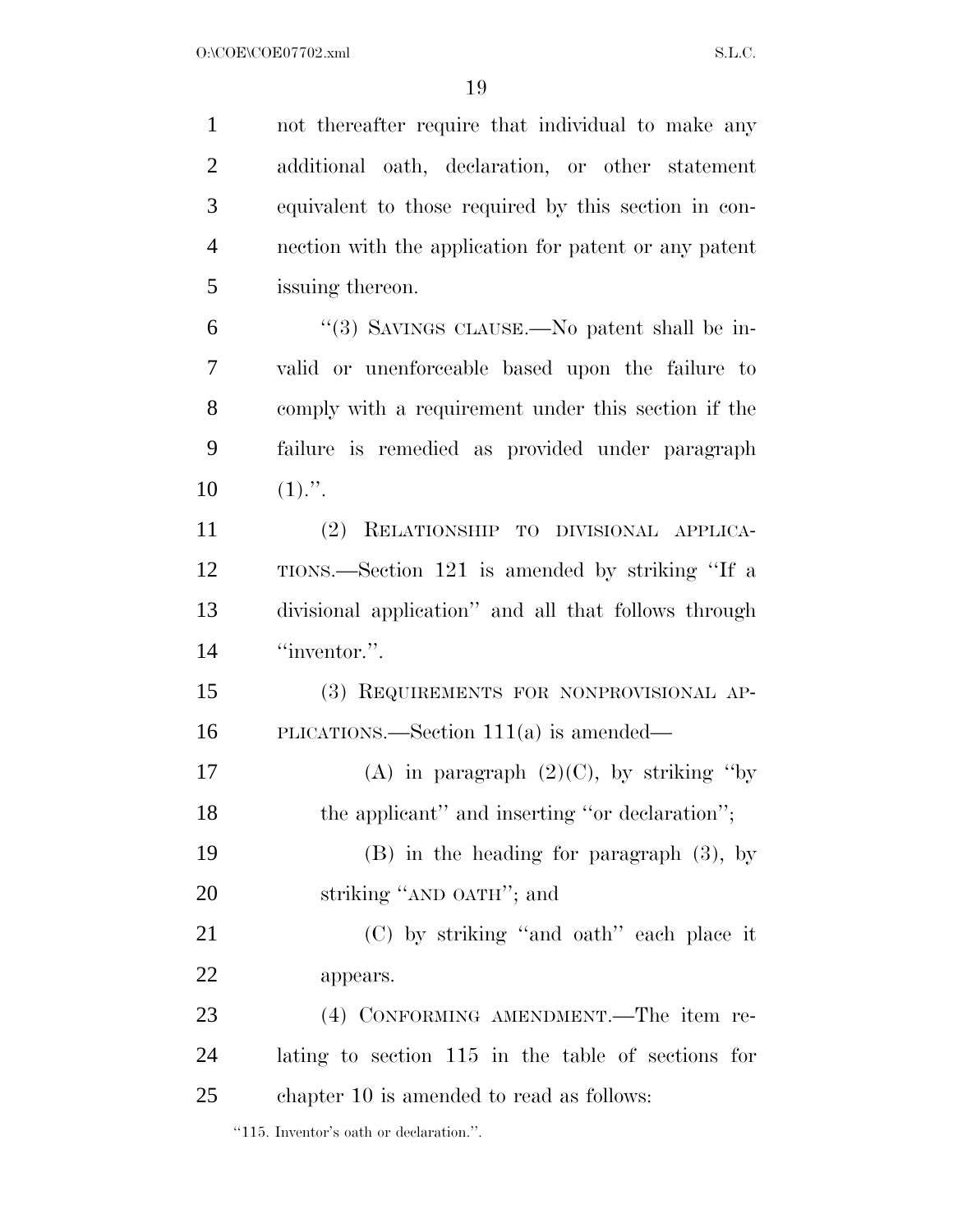(b) FILING BY OTHER THAN INVENTOR.—Section 118 is amended to read as follows:

#### **''§ 118. Filing by other than inventor**

 ''A person to whom the inventor has assigned or is under an obligation to assign the invention may make an application for patent. A person who otherwise shows suf- ficient proprietary interest in the matter may make an ap- plication for patent on behalf of and as agent for the in- ventor on proof of the pertinent facts and a showing that such action is appropriate to preserve the rights of the parties. If the Director grants a patent on an application filed under this section by a person other than the inven- tor, the patent shall be granted to the real party in inter- est and upon such notice to the inventor as the Director considers to be sufficient.''.

- (c) SPECIFICATION.—Section 112 is amended—
- 17 (1) in the first paragraph—
- (A) by striking ''The specification'' and in-19 serting "(a) IN GENERAL.—The specification"; (B) by striking ''of carrying out his inven- tion'' and inserting ''or joint inventor of car-22 rying out the invention"; and
- (2) in the second paragraph—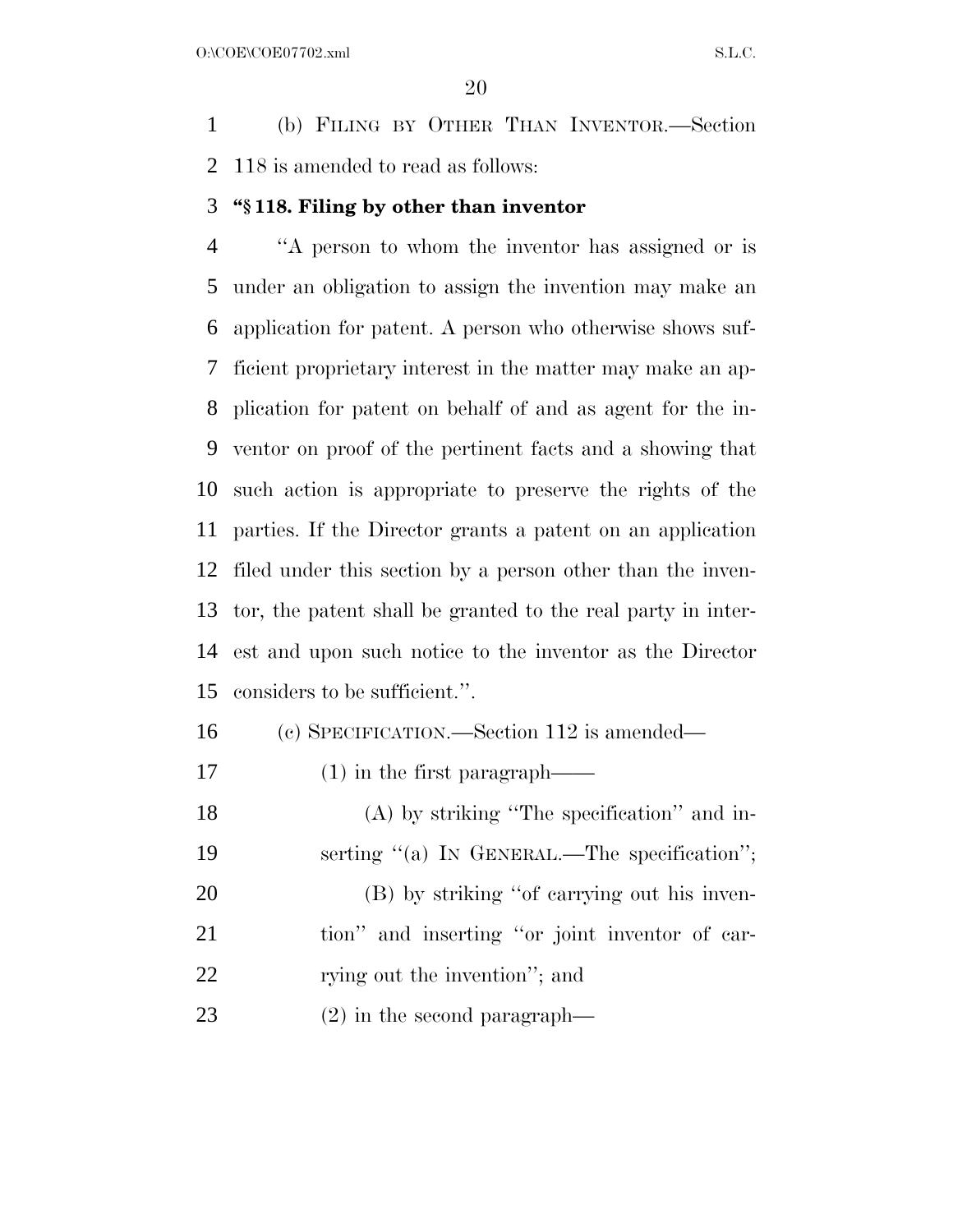| $\mathbf{1}$   | (A) by striking "The specifications" and                         |
|----------------|------------------------------------------------------------------|
| $\overline{2}$ | inserting "(b) CONCLUSION.—The specifica-                        |
| 3              | tions"; and                                                      |
| $\overline{4}$ | (B) by striking "applicant regards as his                        |
| 5              | invention" and inserting "inventor or a joint in-                |
| 6              | ventor regards as the invention";                                |
| $\overline{7}$ | $(3)$ in the third paragraph, by striking "A                     |
| 8              | claim" and inserting "(c) FORM.—A claim";                        |
| 9              | (4) in the fourth paragraph, by striking "Sub-                   |
| 10             | ject to the following paragraph," and inserting $\mathcal{L}(d)$ |
| 11             | REFERENCE IN DEPENDENT FORMS.-Subject to                         |
| 12             | subsection $(e)$ ,";                                             |
| 13             | $(5)$ in the fifth paragraph, by striking "A                     |
| 14             | claim" and inserting " $(e)$ REFERENCE IN MULTIPLE               |
| 15             | DEPENDENT FORM.—A claim"; and                                    |
| 16             | $(6)$ in the last paragraph, by striking "An ele-                |
| 17             | ment" and inserting "(f) ELEMENT IN CLAIM FOR                    |
| 18             | A COMBINATION.—An element".                                      |
| 19             | SEC. 5. RIGHT OF THE INVENTOR TO OBTAIN DAMAGES.                 |
| 20             | (a) DAMAGES.—Section 284 is amended—                             |
| 21             | $(1)$ in the first paragraph—                                    |
| 22             | (A) by striking "Upon" and inserting "(a)                        |
| 23             | AWARD OF DAMAGES.-                                               |
| 24             | "(1) IN GENERAL.—Upon";                                          |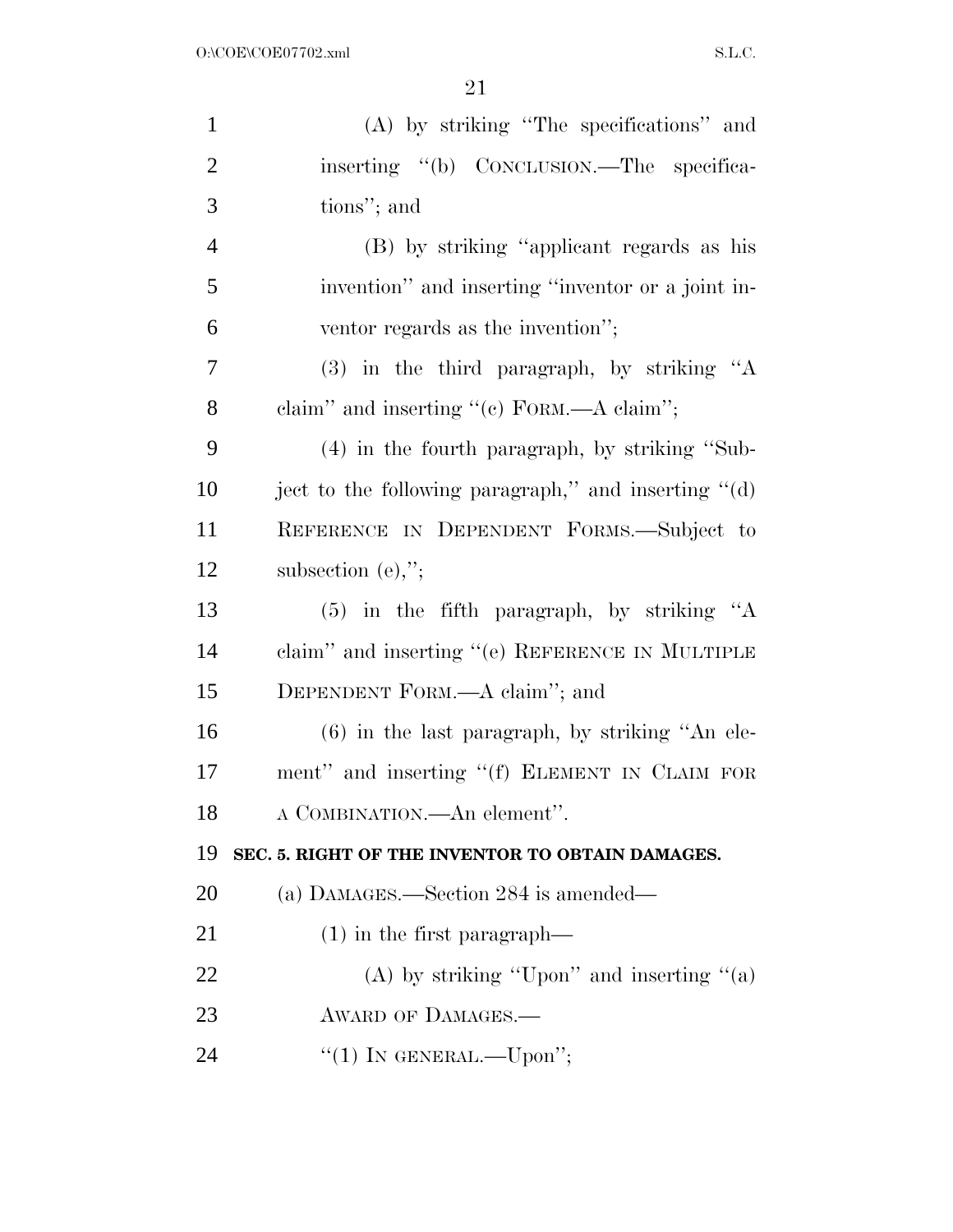| (B) by aligning the remaining text accord- |
|--------------------------------------------|
| ingly; and                                 |

 (C) by adding at the end the following: 4 "(2) RELATIONSHIP OF DAMAGES TO CON- TRIBUTIONS OVER PRIOR ART.—The court shall con- duct an analysis to ensure that a reasonable royalty under paragraph (1) is applied only to that economic value properly attributable to the patent's specific contribution over the prior art. In a reasonable roy- alty analysis, the court shall identify all factors rel- evant to the determination of a reasonable royalty under this subsection, and the court or the jury, as the case may be, shall consider only those factors in making the determination. The court shall exclude from the analysis the economic value properly attrib- utable to the prior art, and other features or im- provements, whether or not themselves patented, that contribute economic value to the infringing product or process.

20 "(3) ENTIRE MARKET VALUE.—Unless the claimant shows that the patent's specific contribu- tion over the prior art is the predominant basis for market demand for an infringing product or process, damages may not be based upon the entire market value of that infringing product or process.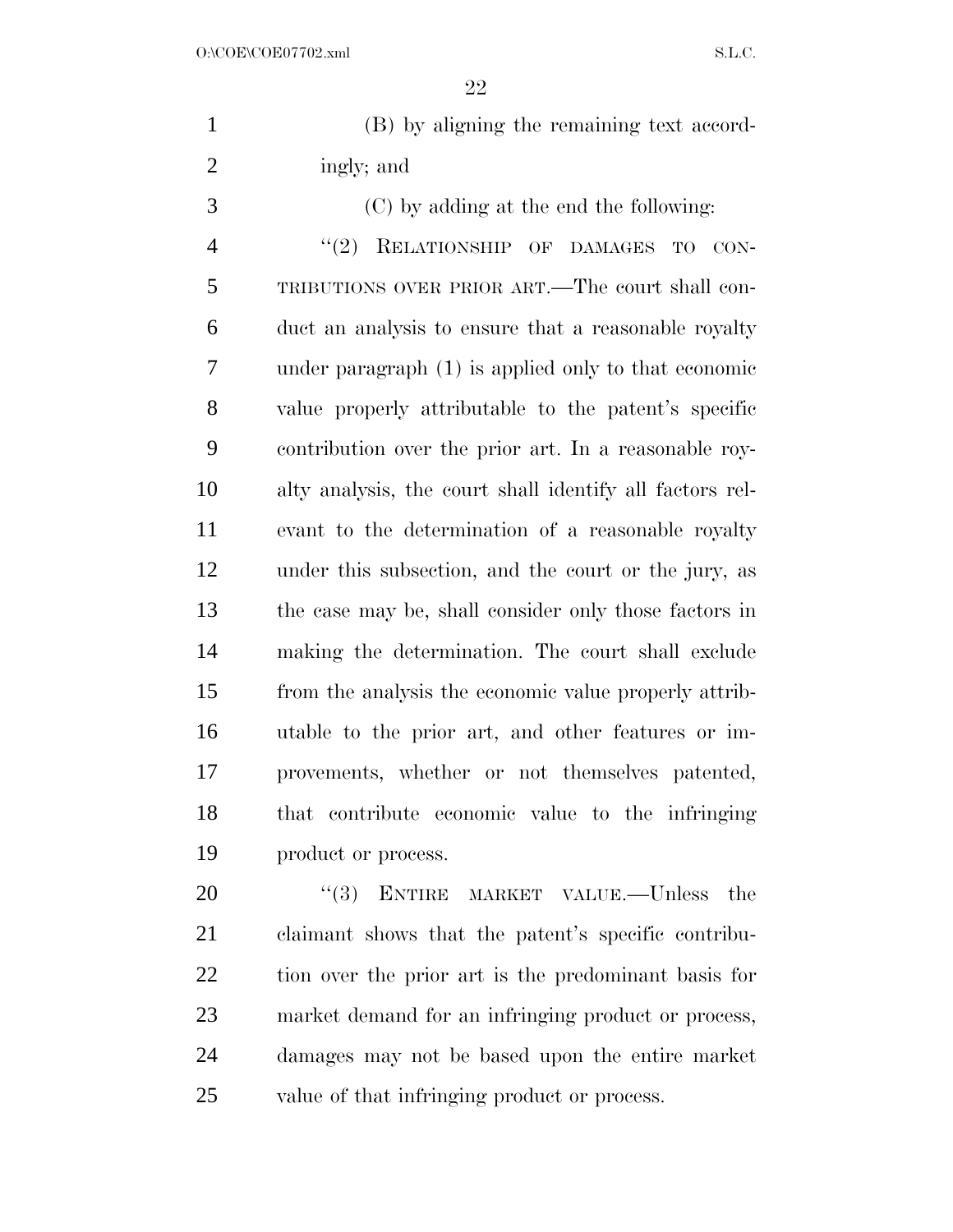| $\mathbf{1}$   | "(4) OTHER FACTORS.—In determining dam-                |
|----------------|--------------------------------------------------------|
| $\overline{2}$ | ages, the court may also consider, or direct the jury  |
| 3              | to consider, the terms of any nonexclusive market-     |
| $\overline{4}$ | place licensing of the invention, where appropriate,   |
| 5              | as well as any other relevant factors under applica-   |
| 6              | ble law.";                                             |
| 7              | (2) by amending the second undesignated para-          |
| 8              | graph to read as follows:                              |
| 9              | "(b) WILLFUL INFRINGEMENT .-                           |
| 10             | "(1) INCREASED DAMAGES.—A court that has               |
| 11             | determined that the infringer has willfully infringed  |
| 12             | a patent or patents may increase the damages up to     |
| 13             | three times the amount of damages found or as-         |
| 14             | sessed under subsection (a), except that increased     |
| 15             | damages under this paragraph shall not apply to        |
| 16             | provisional rights under section $154(d)$ .            |
| 17             | (2)<br>PERMITTED<br><b>GROUNDS</b><br>FOR<br>WILLFUL-  |
| 18             | NESS.—A court may find that an infringer has will-     |
| 19             | fully infringed a patent only if the patent owner pre- |
| 20             | sents clear and convincing evidence that—              |
| 21             | "(A) after receiving written notice from               |
| <u>22</u>      | the patentee—                                          |
| 23             | "(i) alleging acts of infringement in a                |
| 24             | manner sufficient to give the infringer an             |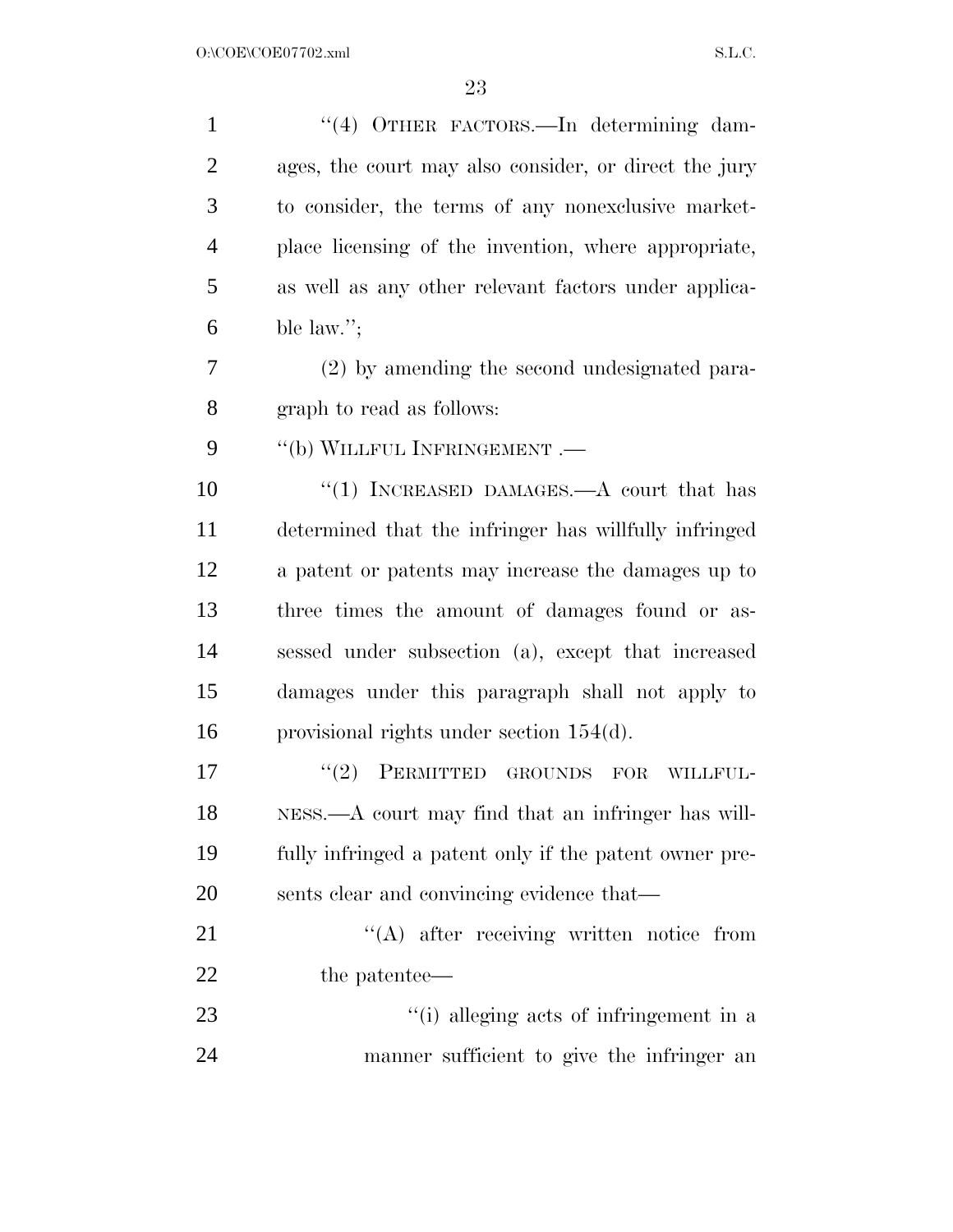| $\mathbf{1}$   | objectively reasonable apprehension of suit            |
|----------------|--------------------------------------------------------|
| $\overline{2}$ | on such patent, and                                    |
| 3              | "(ii) identifying with particularity                   |
| $\overline{4}$ | each claim of the patent, each product or              |
| 5              | process that the patent owner alleges in-              |
| 6              | fringes the patent, and the relationship of            |
| 7              | such product or process to such claim,                 |
| 8              | the infringer, after a reasonable opportunity to       |
| 9              | investigate, thereafter performed one or more of       |
| 10             | the alleged acts of infringement;                      |
| 11             | $\lq\lq$ the infringer intentionally copied the        |
| 12             | patented invention with knowledge that it was          |
| 13             | patented; or                                           |
| 14             | "(C) after having been found by a court to             |
| 15             | have infringed that patent, the infringer en-          |
| 16             | gaged in conduct that was not colorably dif-           |
| 17             | ferent from the conduct previously found to            |
| 18             | have infringed the patent, and which resulted in       |
| 19             | a separate finding of infringement of the same         |
| 20             | patent.                                                |
| 21             | LIMITATIONS ON WILLFULNESS. $-(A)$ A<br>(3)            |
| 22             | court may not find that an infringer has willfully in- |
| 23             | fringed a patent under paragraph (2) for any period    |
| 24             | of time during which the infringer had an informed     |
| 25             | good faith belief that the patent was invalid or unen- |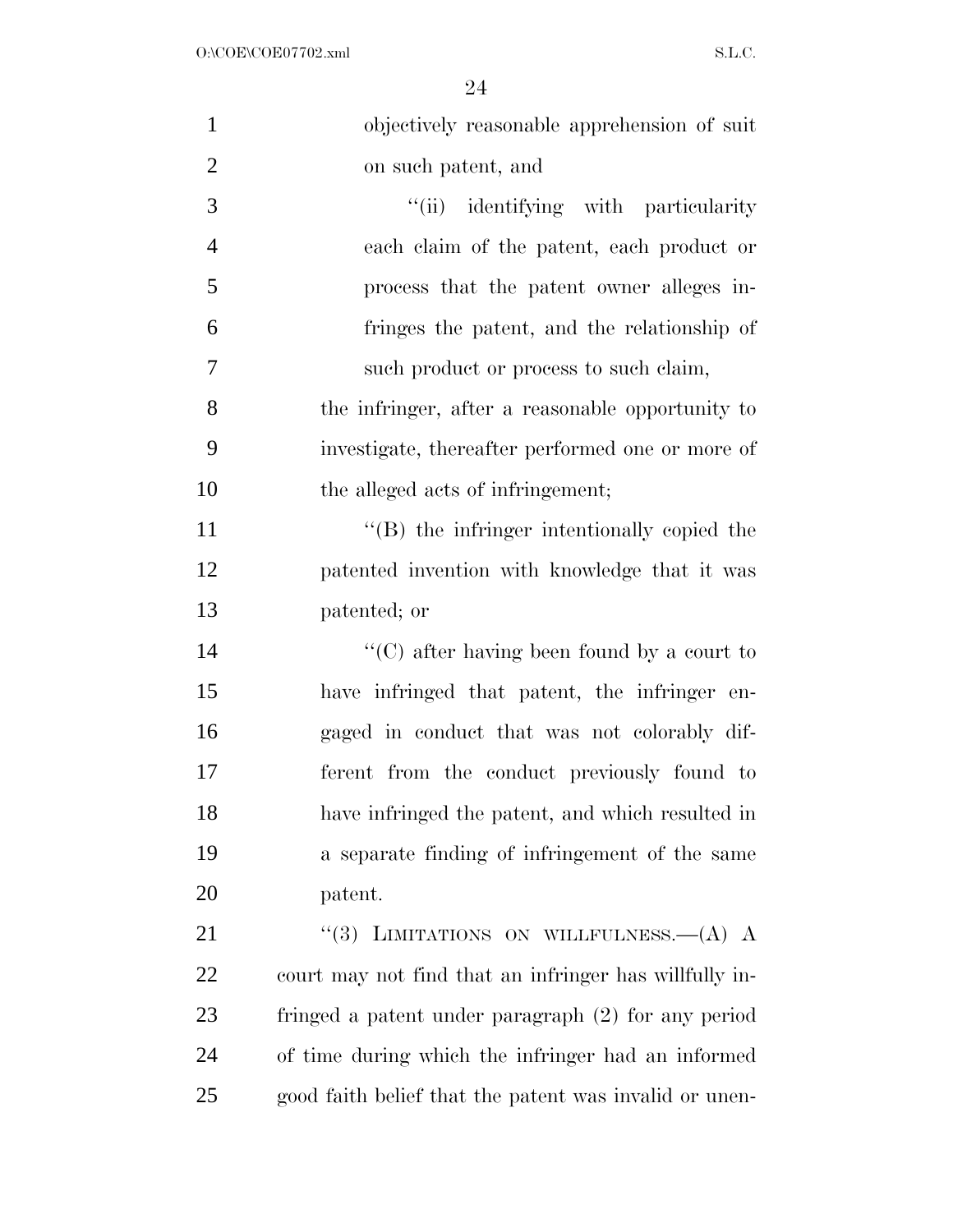| $\mathbf{1}$   | forceable, or would not be infringed by the conduct    |
|----------------|--------------------------------------------------------|
| $\overline{2}$ | later shown to constitute infringement of the patent.  |
| 3              | "(B) An informed good faith belief within the          |
| $\overline{4}$ | meaning of subparagraph (A) may be established         |
| 5              | $by-$                                                  |
| 6              | "(i) reasonable reliance on advice of coun-            |
| $\overline{7}$ | sel;                                                   |
| 8              | "(ii) evidence that the infringer sought to            |
| 9              | modify its conduct to avoid infringement once it       |
| 10             | had discovered the patent; or                          |
| 11             | "(iii) other evidence a court may find suffi-          |
| 12             | cient to establish such good faith belief.             |
| 13             | " $(C)$ The decision of the infringer not to           |
| 14             | present evidence of advice of counsel is not relevant  |
| 15             | to a determination of willful infringement under       |
| 16             | paragraph $(2)$ .                                      |
| 17             | "(4) LIMITATION ON PLEADING.—Before the                |
| 18             | date on which a court determines that the patent in    |
| 19             | suit is not invalid, is enforceable, and has been in-  |
| 20             | fringed by the infringer, a patentee may not plead     |
| 21             | and a court may not determine that an infringer has    |
| 22             | willfully infringed a patent. The court's determina-   |
| 23             | tion of an infringer's willfulness shall be made with- |
| 24             | out a jury."; and                                      |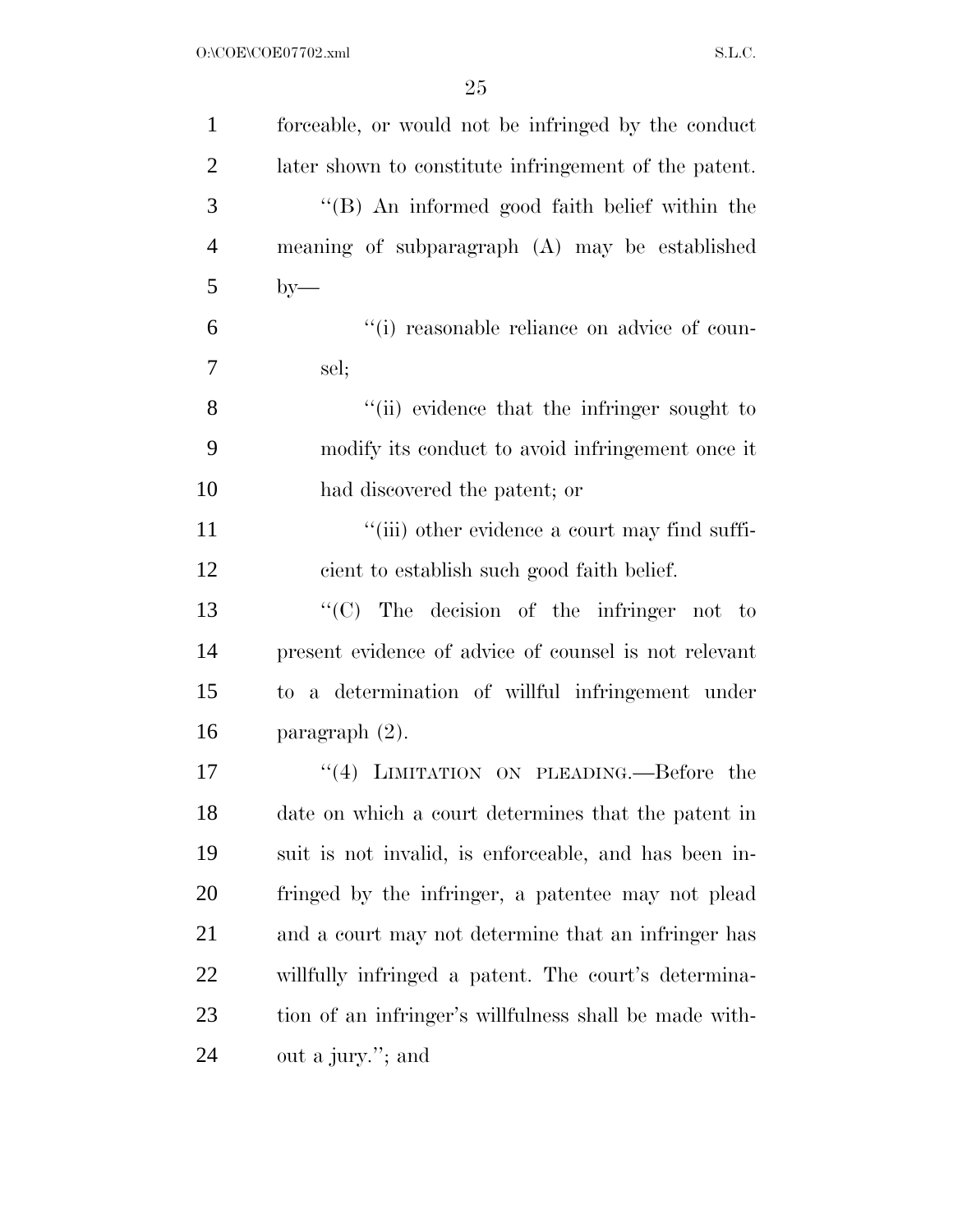| $\mathbf{1}$   | (3) in the third undesignated paragraph, by           |
|----------------|-------------------------------------------------------|
| $\overline{c}$ | striking "The court" and inserting "(c) EXPERT        |
| 3              | TESTIMONY.—The court".                                |
| $\overline{4}$ | (b) DEFENSE TO INFRINGEMENT BASED ON EAR-             |
| 5              | LIER INVENTOR.—Section 273 of title 35, United States |
| 6              | Code, is amended—                                     |
| 7              | $(1)$ in subsection $(a)$ —                           |
| 8              | $(A)$ in paragraph $(1)$ —                            |
| 9              | (i) by striking "of a method"; and                    |
| 10             | (ii) by striking "review period;" and                 |
| 11             | inserting "review period; and";                       |
| 12             | $(B)$ in paragraph $(2)(B)$ , by striking the         |
| 13             | semicolon at the end and inserting a period;          |
| 14             | and                                                   |
| 15             | $(C)$ by striking paragraphs $(3)$ and $(4)$ ;        |
| 16             | $(2)$ in subsection $(b)$ —                           |
| 17             | $(A)$ in paragraph $(1)$ —                            |
| 18             | (i) by striking "for a method"; and                   |
| 19             | (ii) by striking "at least 1 year before              |
| <b>20</b>      | the effective filing date of such patent,             |
| 21             | and" and all that follows through the pe-             |
| 22             | riod and inserting "and commercially used,            |
| 23             | or made substantial preparations for com-             |
| 24             | mercial use of, the subject matter before             |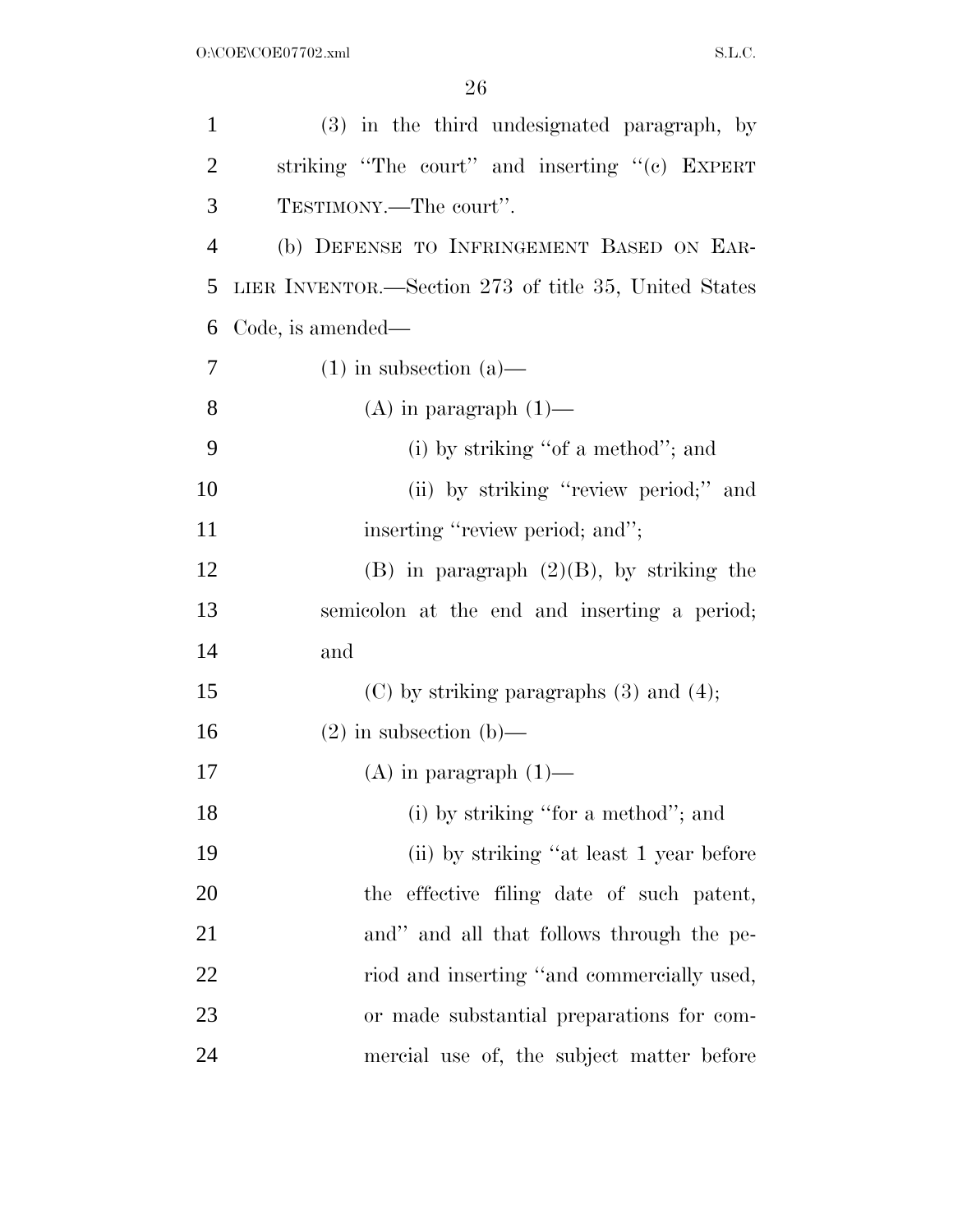| $\mathbf{1}$   | the effective filing date of the claimed in-                  |
|----------------|---------------------------------------------------------------|
| $\overline{2}$ | vention.";                                                    |
| 3              | $(B)$ in paragraph $(2)$ —                                    |
| $\overline{4}$ | (i) by striking "The sale or other dis-                       |
| 5              | position of a useful end result produced by                   |
| 6              | a patented method" and inserting "The                         |
| 7              | sale or other disposition of subject matter                   |
| 8              | that qualifies for the defense set forth in                   |
| 9              | this section"; and                                            |
| 10             | (ii) by striking "a defense under this                        |
| 11             | section with respect to that useful end re-                   |
| 12             | sult" and inserting "such defense"; and                       |
| 13             | $(C)$ in paragraph $(3)$ —                                    |
| 14             | (i) by striking subparagraph $(A)$ ; and                      |
| 15             | (ii) by redesignating subparagraphs                           |
| 16             | $(B)$ and $(C)$ as subparagraphs $(A)$ and                    |
| 17             | (B), respectively;                                            |
| 18             | $(3)$ in paragraph $(7)$ , by striking "of the pat-           |
| 19             | ent" and inserting "of the claimed invention"; and            |
| 20             | (4) by amending the heading to read as follows:               |
| 21             | "\\$273. Special defenses to and exemptions from in-          |
| 22             | fringement".                                                  |
| 23             | (c) TABLE OF SECTIONS.—The item relating to sec-              |
| 24             | tion 273 in the table of sections for chapter 28 is amended   |
| 25             | to read as follows:                                           |
|                | "273. Special defenses to and exemptions from infringement.". |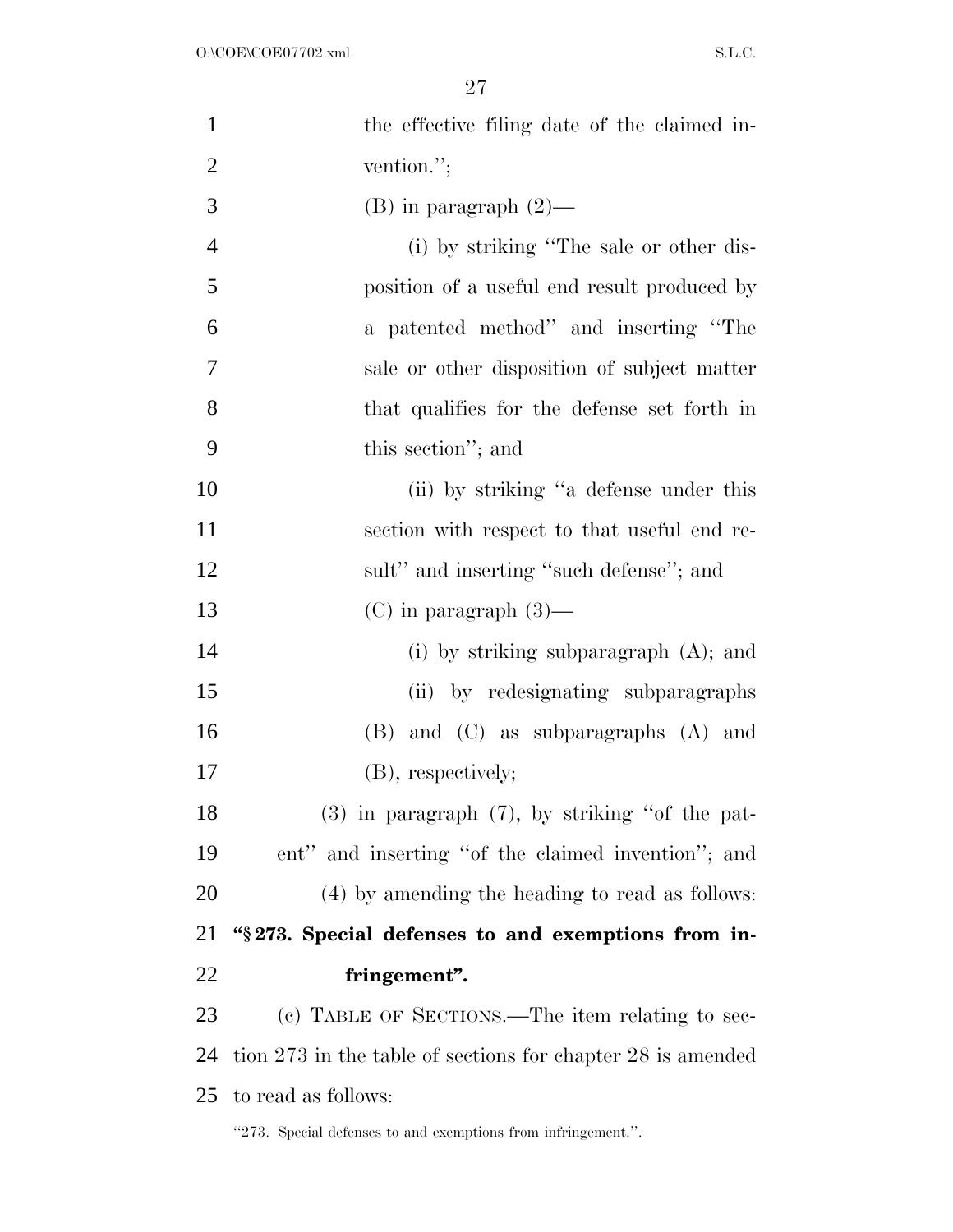(d) EFFECTIVE DATE.—The amendments made by this section shall apply to any civil action commenced on or after the date of enactment of this Act.

### **SEC. 6. POST-GRANT PROCEDURES AND OTHER QUALITY ENHANCEMENTS.**

 (a) REEXAMINATION.—Section 303(a) is amended to read as follows:

 ''(a) Within 3 months after the owner of a patent files a request for reexamination under section 302, the Director shall determine whether a substantial new ques- tion of patentability affecting any claim of the patent con- cerned is raised by the request, with or without consider- ation of other patents or printed publications. On the Di- rector's own initiative, and at any time, the Director may determine whether a substantial new question of patent- ability is raised by patents and publications discovered by the Director, is cited under section 301, or is cited by any person other than the owner of the patent under section 302 or section 311. The existence of a substantial new question of patentability is not precluded by the fact that a patent or printed publication was previously cited by or to the Office or considered by the Office.''.

23 (b) REEXAMINATION.—Section 315(c) is amended by striking ''or could have raised''.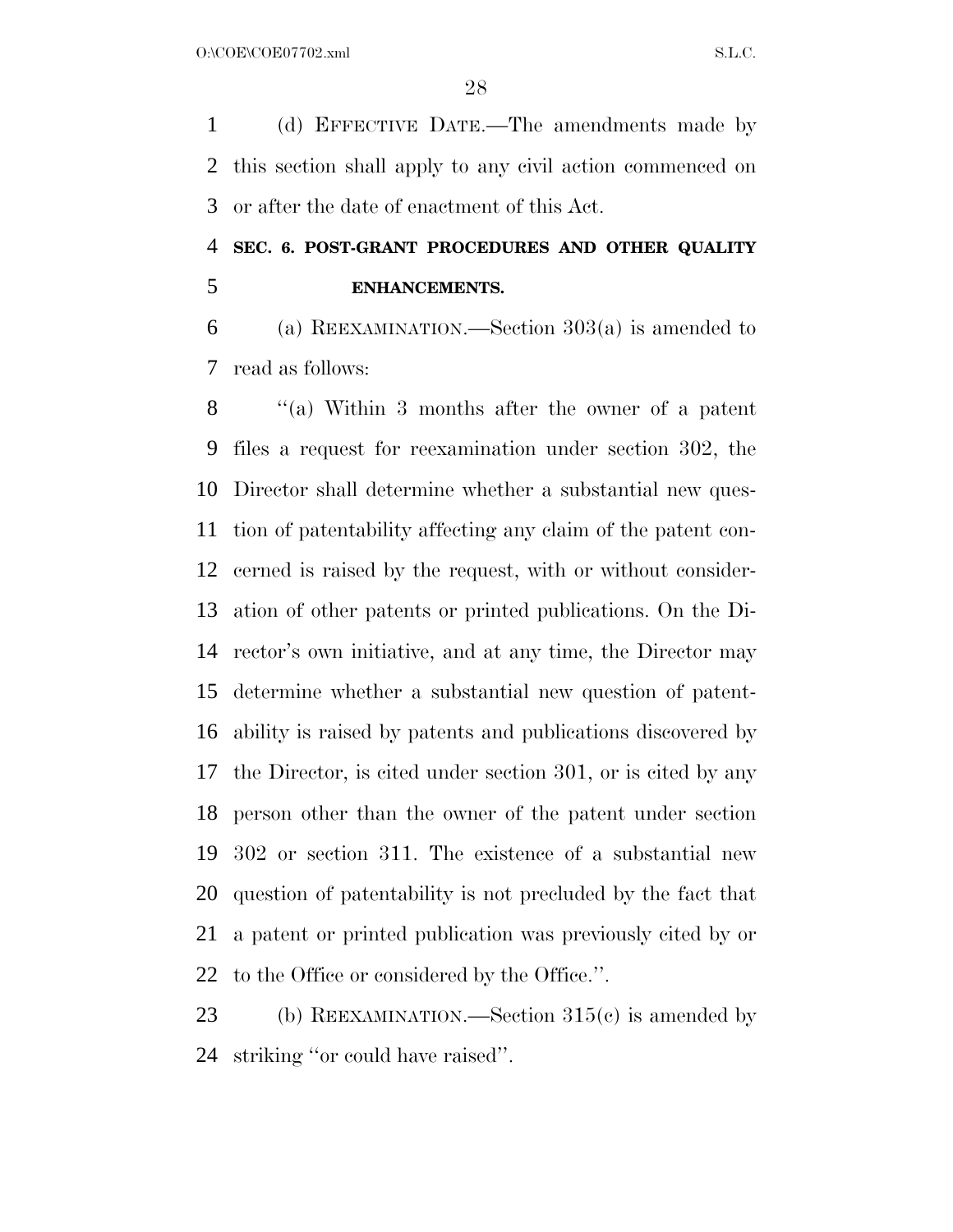(c) REEXAMINATION PROHIBITED AFTER DISTRICT COURT DECISION.—Section 317(b) is amended— (1) in the subsection heading, by striking ''FINAL DECISION'' and inserting ''DISTRICT COURT DECISION''; and (2) by striking ''Once a final decision has been entered'' and inserting ''Once the judgment of the district court has been entered''. (d) EFFECTIVE DATES.—Notwithstanding any other provision of law, sections 311 through 318 of title 35, United States Code, as amended by this Act, shall apply to any patent that issues before, on, or after the date of enactment of this Act from an original application filed on any date. (e) POST-GRANT OPPOSITION PROCEDURES.— 16 (1) IN GENERAL.—Part III is amended by add- ing at the end the following new chapter: **''CHAPTER 32—POST-GRANT REVIEW PROCEDURES**

''Sec.

- ''321. Petition for post-grant review.
- ''322. Timing and bases of petition.
- ''323. Requirements of petition.
- ''324. Prohibited filings.
- ''325. Submission of additional information; showing of sufficient grounds.
- ''326. Conduct of post-grant review proceedings.
- ''327. Patent owner response.
- ''328. Proof and evidentiary standards.
- ''329. Amendment of the patent.
- ''330. Decision of the Board.
- ''331. Effect of decision.
- ''332. Relationship to other pending proceedings.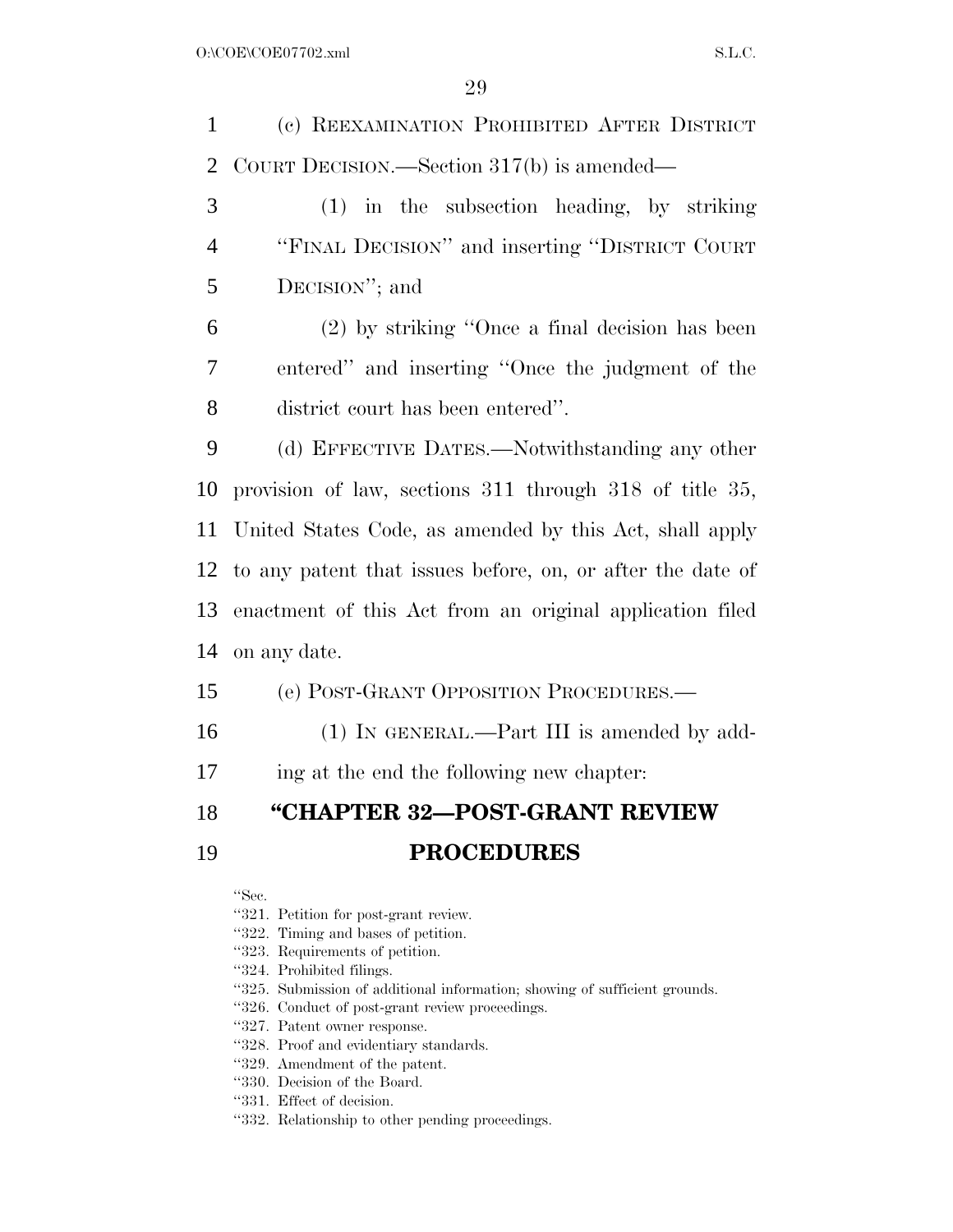''333. Effect of decisions rendered in civil action on future post-grant review proceedings.

''334. Effect of final decision on future proceedings. ''335. Appeal.

#### **''§ 321. Petition for post-grant review**

 ''Subject to sections 322, 324, 332, and 333, a per- son who is not the patent owner may file with the Office a petition for cancellation seeking to institute a post-grant review proceeding to cancel as unpatentable any claim of a patent on any ground that could be raised under para- graph (2) or (3) of section 282(b) (relating to invalidity of the patent or any claim). The Director shall establish, by regulation, fees to be paid by the person requesting the proceeding, in such amounts as the Director deter-mines to be reasonable.

#### **''§ 322. Timing and bases of petition**

 ''A post-grant proceeding may be instituted under this chapter pursuant to a cancellation petition filed under section 321 only if—

16  $\frac{1}{2}$  (1) the petition is filed not later than 12 months after the grant of the patent or issuance of a reissue patent, as the case may be;

 $\frac{1}{2}(2)$  (A) the petitioner establishes a substantial reason to believe that the continued existence of the challenged claim in the petition causes or is likely to cause the petitioner significant economic harm; or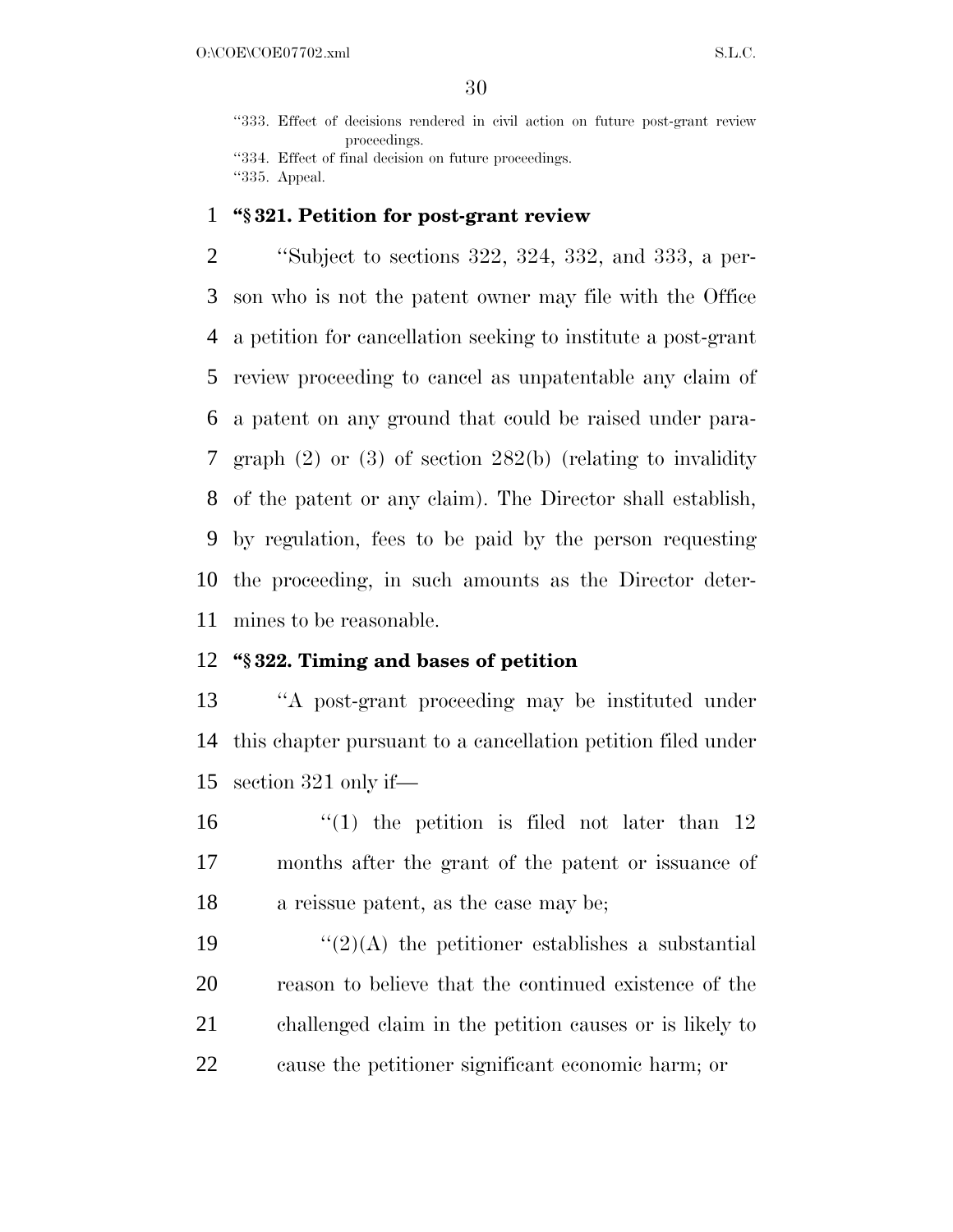| $\mathbf{1}$   | $\lq\lq$ the petitioner has received notice from the             |
|----------------|------------------------------------------------------------------|
| $\overline{2}$ | patent holder alleging infringement by the petitioner            |
| 3              | of the patent; or                                                |
| $\overline{4}$ | $\cdot\cdot\cdot(3)$ the patent owner consents in writing to the |
| 5              | proceeding.                                                      |
| 6              | "§323. Requirements of petition                                  |
| 7              | "A cancellation petition filed under section 321 may             |
| 8              | be considered only if-                                           |
| 9              | $\lq(1)$ the petition is accompanied by payment of               |
| 10             | the fee established by the Director under section                |
| 11             | 321;                                                             |
| 12             | $\lq(2)$ the petition identifies the cancellation peti-          |
| 13             | tioner; and                                                      |
| 14             | $\cdot\cdot$ (3) the petition sets forth in writing the basis    |
| 15             | for the cancellation, identifying each claim chal-               |
| 16             | lenged and providing such information as the Direc-              |
| 17             | tor may require by regulation, and includes copies of            |
| 18             | patents and printed publications that the cancella-              |
| 19             | tion petitioner relies upon in support of the petition;          |
| 20             | and                                                              |
| 21             | $(4)$ the petitioner provides copies of those doc-               |
| 22             | uments to the patent owner or, if applicable, the                |
| 23             | designated representative of the patent owner.                   |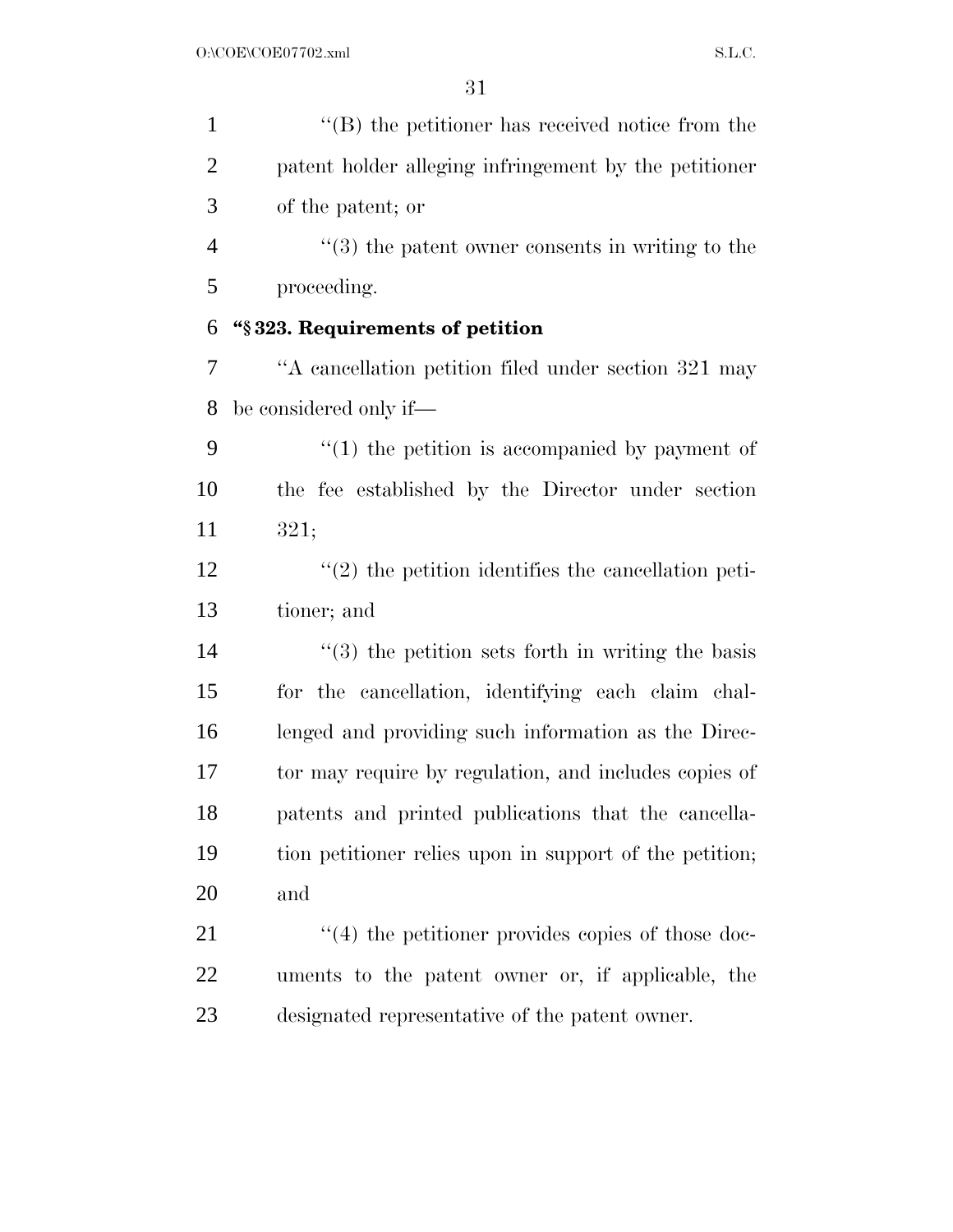#### **''§ 324. Prohibited filings**

 ''A post-grant review proceeding may not be insti- tuted under paragraph (1), (2), or (3) of section 322 if the petition for cancellation requesting the proceeding identifies the same cancellation petitioner and the same patent as a previous petition for cancellation filed under the same paragraph of section 322.

### **''§ 325. Submission of additional information; show-ing of sufficient grounds**

 ''The cancellation petitioner shall file such additional information with respect to the petition as the Director may require. The Director may not authorize a post-grant review proceeding to commence unless the Director deter- mines that the information presented provides sufficient grounds to proceed.

#### **''§ 326. Conduct of post-grant review proceedings**

17 ""(a) IN GENERAL.—The Director shall—

18 ''(1) prescribe regulations, in accordance with section 2(b)(2), establishing and governing post- grant review proceedings under this chapter and their relationship to other proceedings under this 22 title;

23 "(2) prescribe regulations setting forth the standards for showings of substantial reason to be- lieve and significant economic harm under section  $26 \qquad \qquad$  322(2) and sufficient grounds under section 325;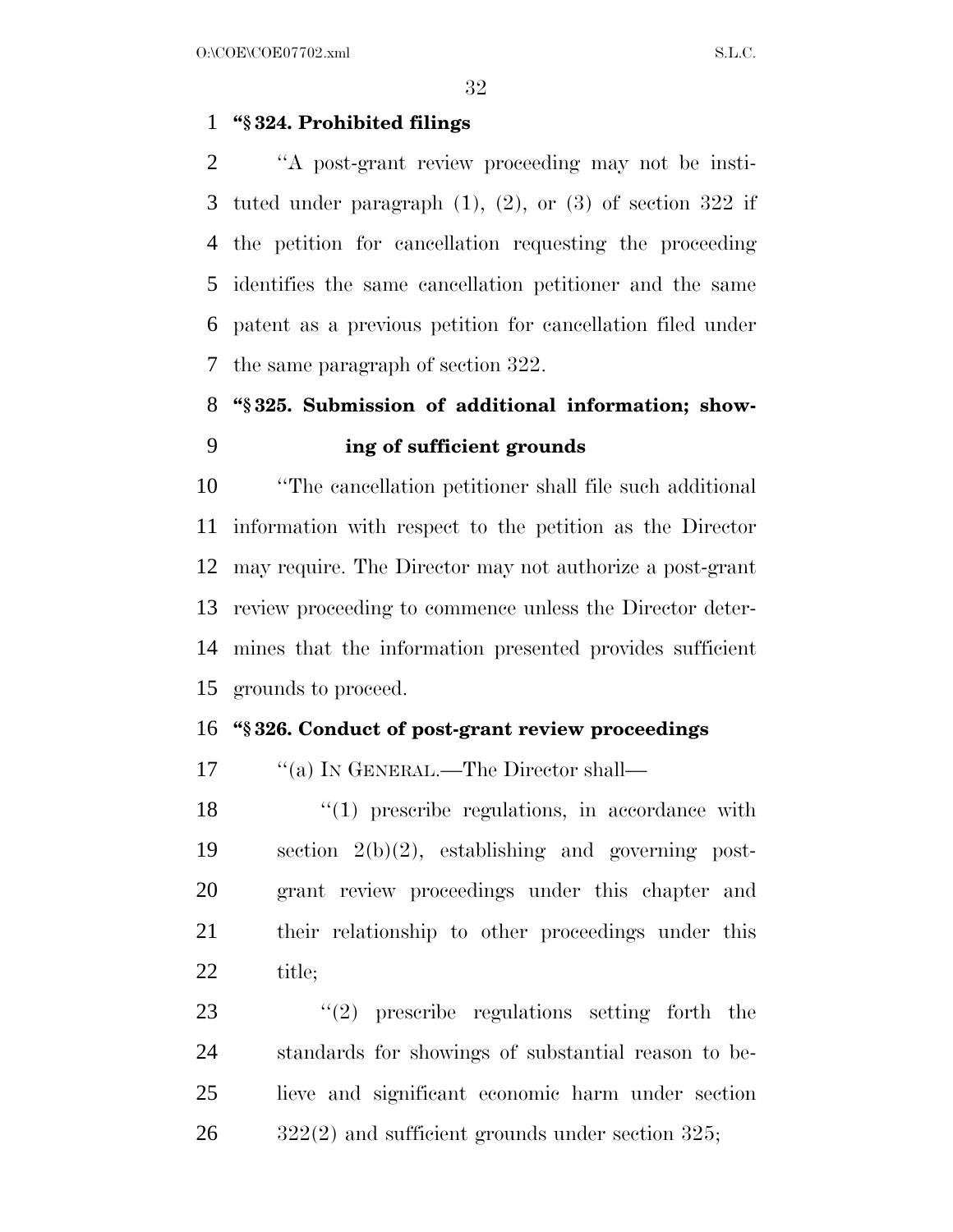| $\mathbf{1}$   | "(3) prescribe regulations establishing proce-         |
|----------------|--------------------------------------------------------|
| $\overline{2}$ | dures for the submission of supplemental informa-      |
| 3              | tion after the petition for cancellation is filed; and |
| $\overline{4}$ | $\lq(4)$ prescribe regulations setting forth proce-    |
| 5              | dures for discovery of relevant evidence, including    |
| 6              | that such discovery shall be limited to evidence di-   |
| 7              | rectly related to factual assertions advanced by ei-   |
| 8              | ther party in the proceeding, and the procedures for   |
| 9              | obtaining such evidence shall be consistent with the   |
| 10             | purpose and nature of the proceeding.                  |
| 11             | POST-GRANT REGULATIONS.—Regulations<br>$\lq\lq(b)$     |
| 12             | under subsection $(a)(1)$ —                            |
| 13             | $\lq(1)$ shall require that the final determination    |
| 14             | in a post-grant proceeding issue not later than one    |
| 15             | year after the date on which the post-grant review     |
| 16             | proceeding is instituted under this chapter, except    |
| 17             | that, for good cause shown, the Director may extend    |
| 18             | the 1-year period by not more than six months;         |
| 19             | $(2)$ shall provide for discovery upon order of        |
| 20             | the Director;                                          |
| 21             | $\lq(3)$ shall prescribe sanctions for abuse of dis-   |
| 22             | covery, abuse of process, or any other improper use    |
| 23             | of the proceeding, such as to harass or to cause un-   |
| 24             | necessary delay or unnecessary increase in the cost    |
| 25             | of the proceeding;                                     |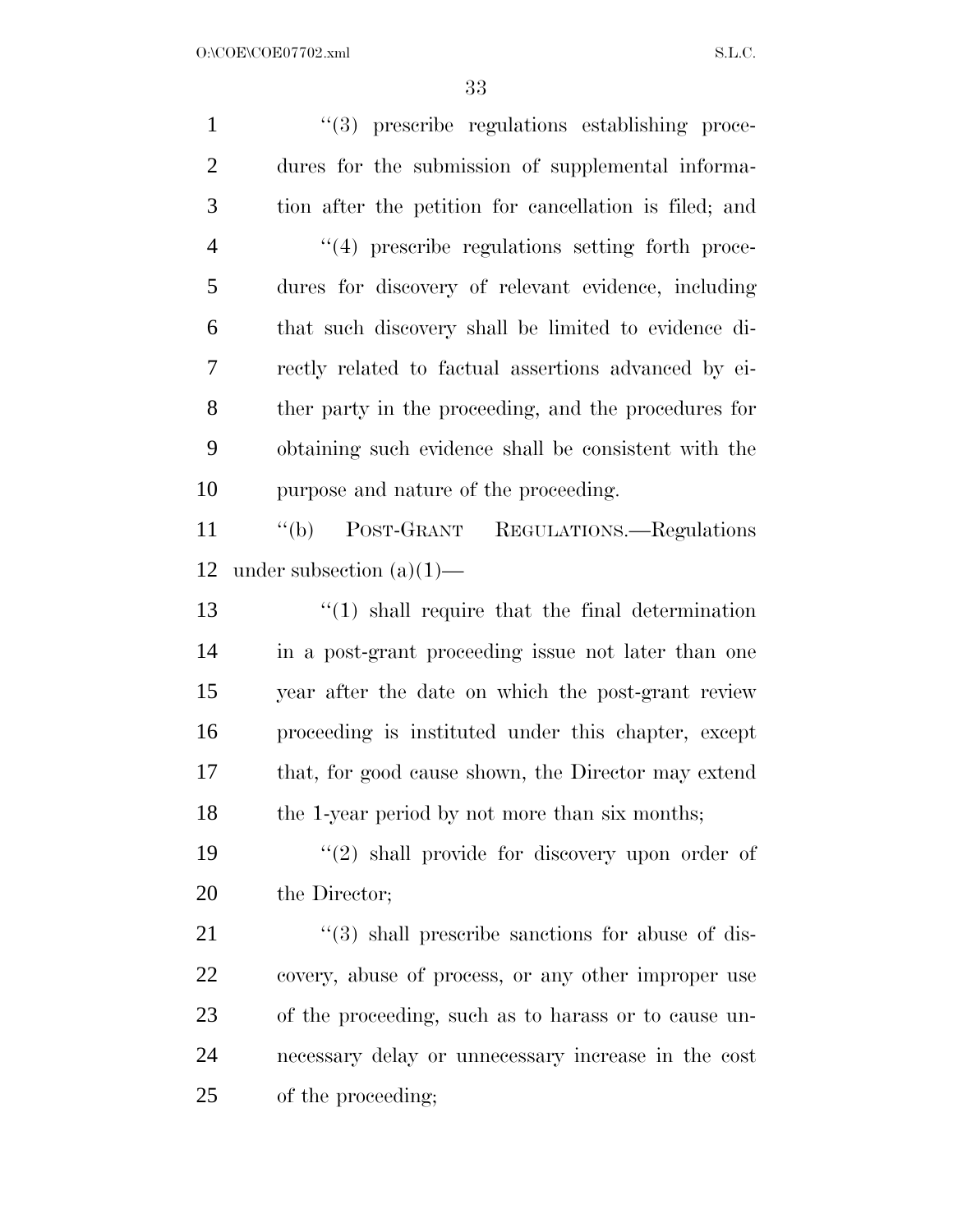1 ''(4) may provide for protective orders gov- erning the exchange and submission of confidential information; and

4 ''(5) shall ensure that any information sub- mitted by the patent owner in support of any amendment entered under section 328 is made avail- able to the public as part of the prosecution history of the patent.

 ''(c) CONSIDERATIONS.—In prescribing regulations under this section, the Director shall consider the effect on the economy, the integrity of the patent system, and the efficient administration of the Office.

 ''(d) CONDUCT OF PROCEEDING.—The Patent Trial and Appeal Board shall, in accordance with section 6(b), conduct each post-grant review proceeding authorized by the Director.

#### **''§ 327. Patent owner response**

 ''After a post-grant proceeding under this chapter has been instituted with respect to a patent, the patent owner shall have the right to file, within a time period set by the Director, a response to the cancellation petition. The patent owner shall file with the response, through af- fidavits or declarations, any additional factual evidence and expert opinions on which the patent owner relies in support of the response.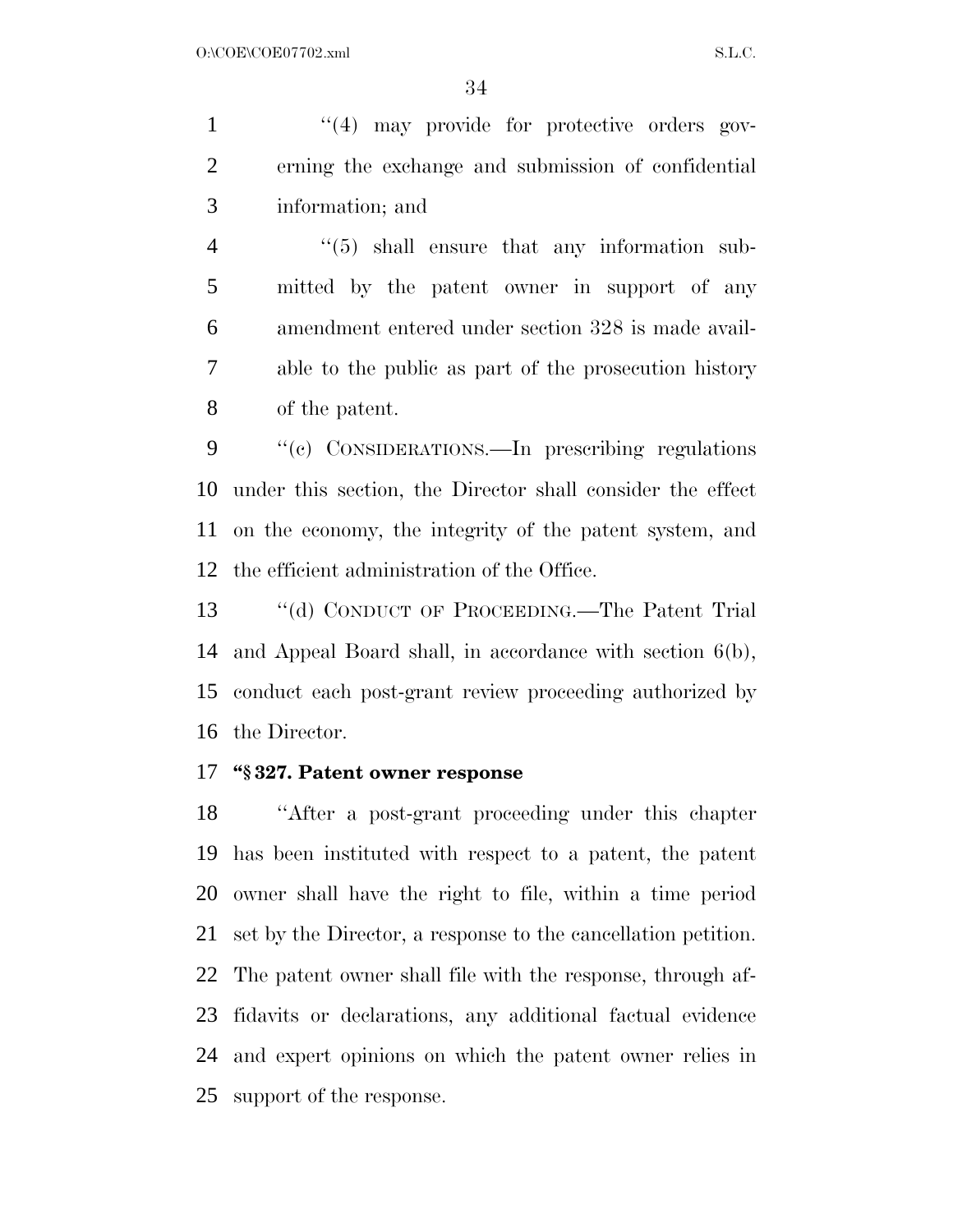#### **''§ 328. Proof and evidentiary standards**

2  $\gamma$  (a) In GENERAL.—The presumption of validity set forth in section 282 shall not apply in a challenge to any patent claim under this chapter.

 ''(b) BURDEN OF PROOF.—The party advancing a proposition under this chapter shall have the burden of proving that proposition by a preponderance of the evi-dence.

#### **''§ 329. Amendment of the patent**

 ''(a) IN GENERAL.—In response to a challenge in a petition for cancellation, the patent owner may file 1 mo- tion to amend the patent in 1 or more of the following ways:

14  $\frac{1}{2}$  (1) Cancel any challenged patent claim.

- ''(2) For each challenged claim, propose a sub-stitute claim.
- 17 ''(3) Amend the patent drawings or otherwise amend the patent other than the claims.
- ''(b) ADDITIONAL MOTIONS.—Additional motions to amend may be permitted only for good cause shown.
- 21 ''(c) SCOPE OF CLAIMS.—An amendment under this section may not enlarge the scope of the claims of the pat-ent or introduce new matter.

#### **''§ 330. Decision of the Board**

 ''If the post-grant review proceeding is instituted and not dismissed under this chapter, the Patent Trial and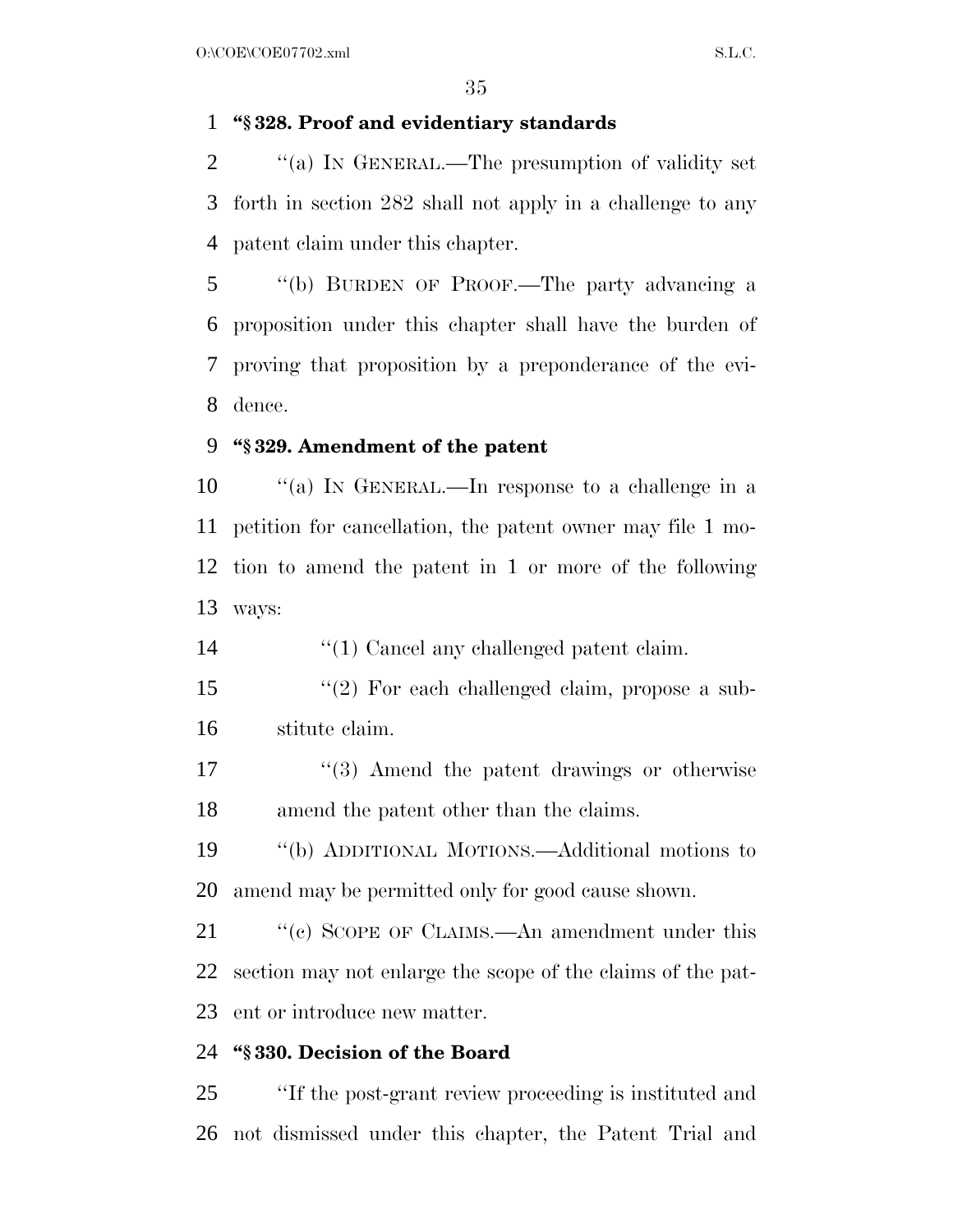$O:\text{COE} \setminus \text{COE}$  and  $\text{S.L.C.}$ 

 Appeal Board shall issue a final written decision with re- spect to the patentability of any patent claim challenged and any new claim added under section 329.

#### **''§ 331. Effect of decision**

 ''(a) IN GENERAL.—If the Patent Trial and Appeal Board issues a final decision under section 330 and the time for appeal has expired or any appeal proceeding has terminated, the Director shall issue and publish a certifi- cate canceling any claim of the patent finally determined to be unpatentable and incorporating in the patent by op- eration of the certificate any new claim determined to be patentable.

 ''(b) NEW CLAIMS.—Any new claim held to be pat- entable and incorporated into a patent in a post-grant re- view proceeding shall have the same effect as that speci- fied in section 252 for reissued patents on the right of any person who made, purchased, offered to sell, or used within the United States, or imported into the United States, anything patented by such new claim, or who made substantial preparations therefore, prior to issuance of a certificate under subsection (a) of this section.

#### **''§ 332. Relationship to other pending proceedings**

 ''Notwithstanding subsection 135(a), sections 251 and 252, and chapter 30, the Director may determine the manner in which any reexamination proceeding, reissue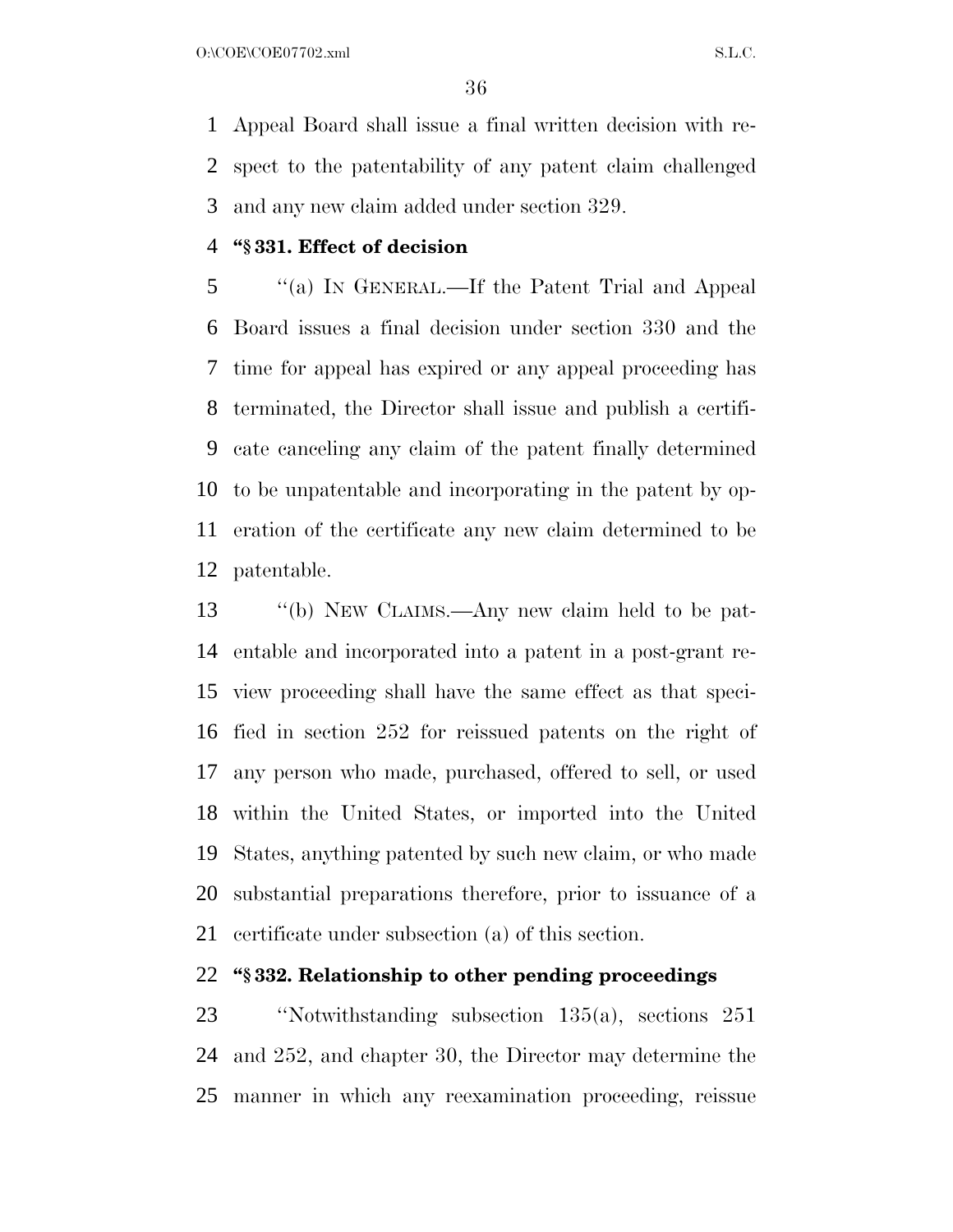O:\COE\COE07702.xml S.L.C.

 proceeding, interference proceeding (commenced before the effective date of the Patent Reform Act of 2007), deri- vation proceeding, or post-grant review proceeding, that is pending during a post-grant review proceeding, may proceed, including providing for stay, transfer, consolida-tion, or termination of any such proceeding.

## **''§ 333. Effect of decisions rendered in civil action on**

#### **future post-grant review proceedings**

 ''If a final decision has been entered against a party in a civil action arising in whole or in part under section 1338 of title 28 establishing that the party has not sus- tained its burden of proving the invalidity of any patent claim—

 ''(1) that party to the civil action and the privies of that party may not thereafter request a post-grant review proceeding on that patent claim on the basis of any grounds, under the provisions of section 311, which that party or the privies of that party raised or had actual knowledge of; and

 ''(2) the Director may not thereafter maintain a post-grant review proceeding previously requested by that party or the privies of that party on the basis of such grounds.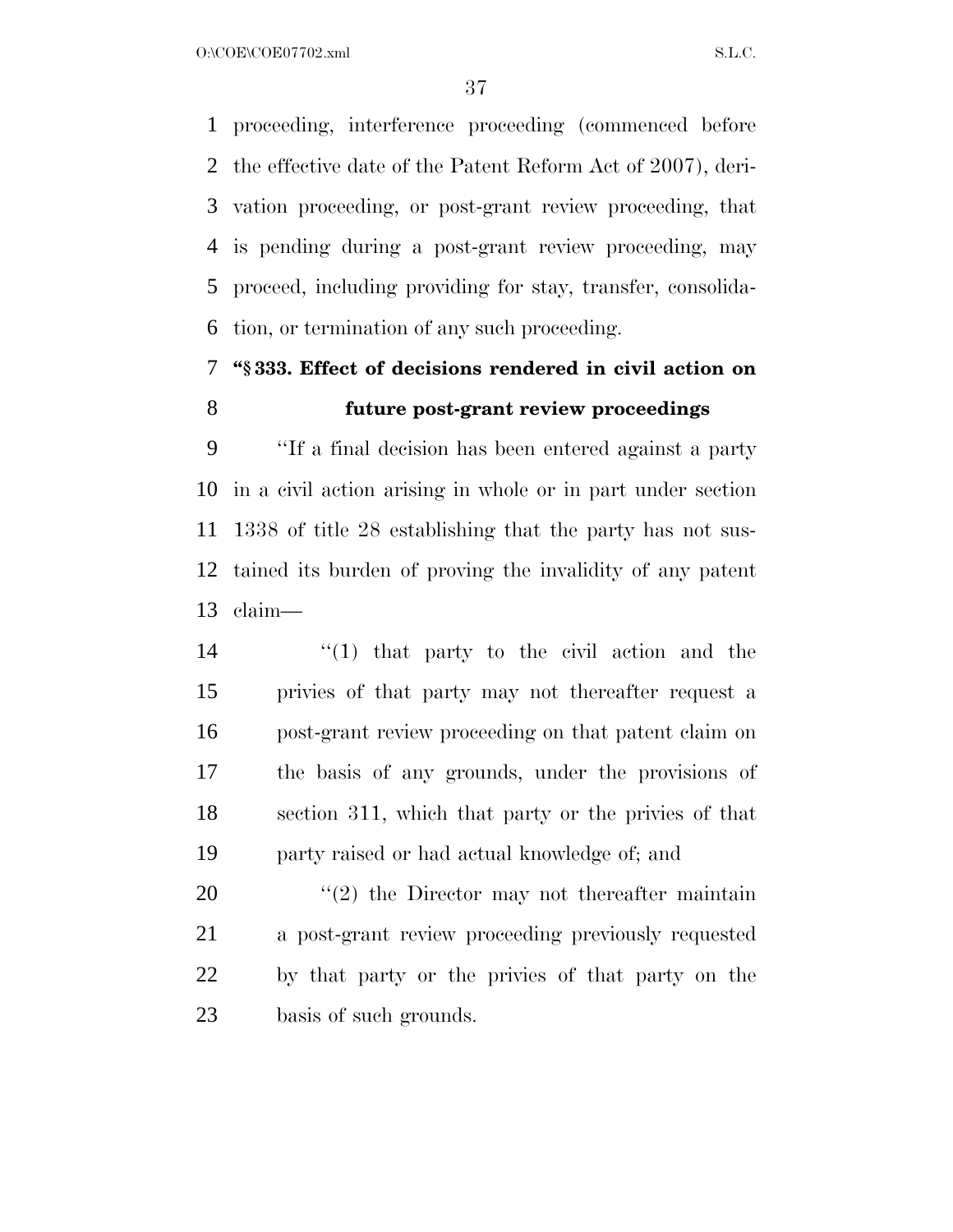$O:\text{COE}(\text{COE07702}.\text{xml}$  S.L.C.

| 1              | "§334. Effect of final decision on future proceedings          |
|----------------|----------------------------------------------------------------|
| $\overline{2}$ | "(a) IN GENERAL.—If a final decision under section             |
| 3              | 330 is favorable to the patentability of any original or new   |
| 4              | claim of the patent challenged by the cancellation peti-       |
| 5              | tioner, the cancellation petitioner may not thereafter,        |
| 6              | based on any ground which the cancellation petitioner          |
| 7              | raised during the post-grant review proceeding—                |
| 8              | $``(1)$ request or pursue a reexamination of such              |
| 9              | claim under chapter 31;                                        |
| 10             | $"(2)$ request or pursue a derivation proceeding               |
| 11             | with respect to such claim;                                    |
| 12             | $(3)$ request or pursue a post-grant review pro-               |
| 13             | ceeding under this chapter with respect to such                |
| 14             | claim; or                                                      |
| 15             | $(4)$ assert the invalidity of any such claim, in              |
| 16             | any civil action arising in whole or in part under sec-        |
| 17             | tion $1338$ of title 28.                                       |
| 18             | "(b) EXTENSION OF PROHIBITION.—If the final deci-              |
| 19             | sion is the result of a petition for cancellation filed on the |
| 20             | basis of paragraph $(2)$ of section 322, the prohibition       |
| 21             | under this section shall extend to any ground which the        |
| 22             | cancellation petitioner raised during the post-grant review    |
| 23             | proceeding.                                                    |
| 24             | "§ 335. Appeal                                                 |
| 25             | "A party dissatisfied with the final determination of          |

the Patent Trial and Appeal Board in a post-grant pro-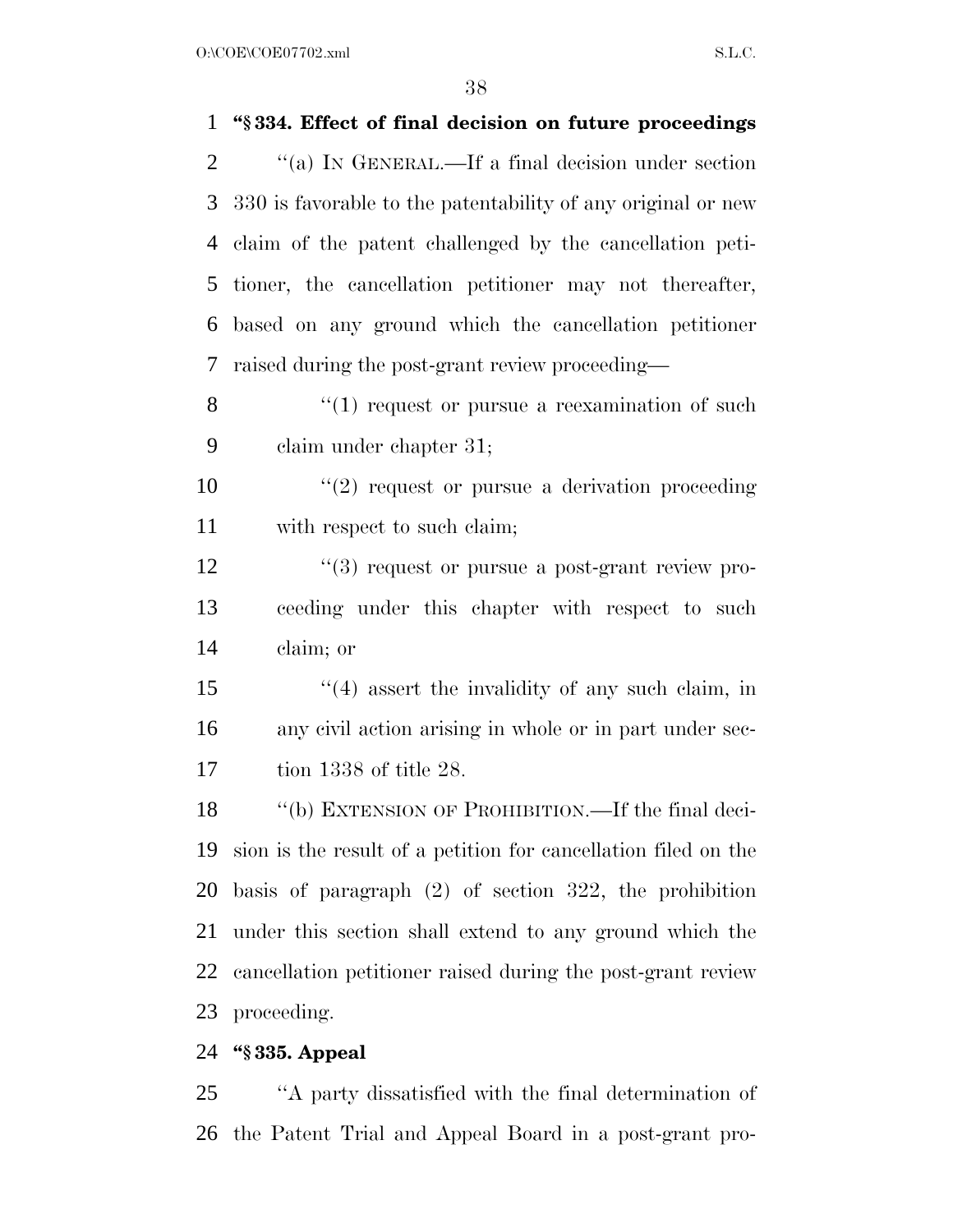ceeding under this chapter may appeal the determination under sections 141 through 144. Any party to the post- grant proceeding shall have the right to be a party to the appeal.''.

 (f) CONFORMING AMENDMENT.—The table of chap- ters for part III is amended by adding at the end the fol-lowing:

**''32. Post-Grant Review Proceedings** ......................................... **321''.**

8 (g) REGULATIONS AND EFFECTIVE DATE.

 (1) REGULATIONS.—The Under Secretary of Commerce for Intellectual Property and Director of the United States Patent and Trademark Office (in this subsection referred to as the ''Director'') shall, not later than the date that is 1 year after the date of the enactment of this Act, issue regulations to carry out chapter 32 of title 35, United States Code, as added by subsection (e) of this section

 (2) APPLICABILITY.—The amendments made by subsection (e) shall take effect on the date that is 1 year after the date of the enactment of this Act and shall apply to patents issued before, on, or after 21 that date, except that, in the case of a patent issued before that date, a petition for cancellation under section 321 of title 35, United States Code, may be filed only if a circumstance described in paragraph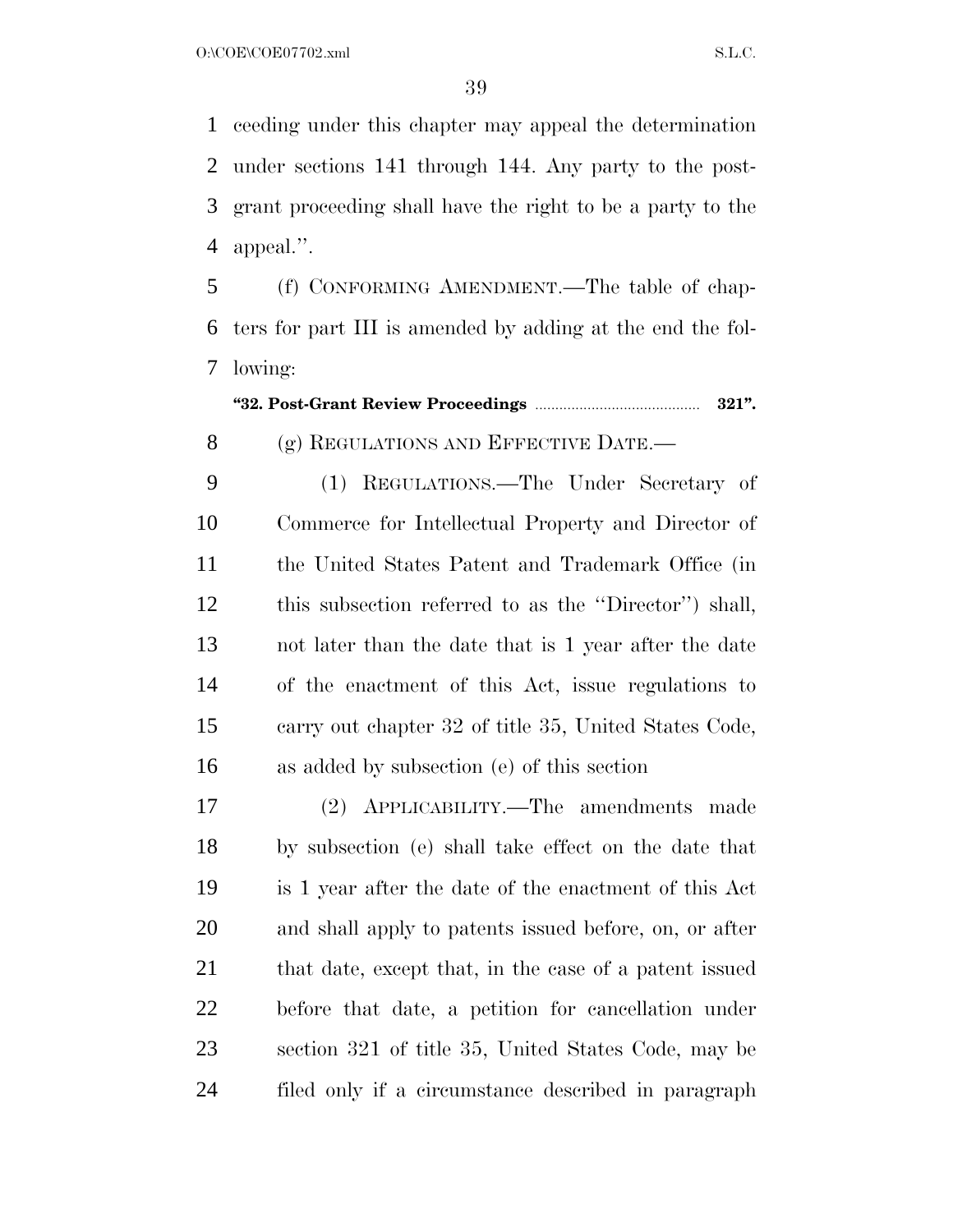(2), (3), or (4) of section 322 of title 35, United States Code, applies to the petition.

 (3) PENDING INTERFERENCES.—The Director shall determine the procedures under which inter- ferences commenced before the effective date under paragraph (2) are to proceed, including whether any such interference is to be dismissed without preju- dice to the filing of a cancellation petition for a post- grant opposition proceeding under chapter 32 of title 35, United States Code, or is to proceed as if this Act had not been enacted. The Director shall include such procedures in regulations issued under para-graph (1).

#### **SEC. 7. DEFINITIONS; PATENT TRIAL AND APPEAL BOARD.**

 (a) DEFINITIONS.—Section 100 (as amended by this Act) is further amended—

 (1) in subsection (e), by striking ''or inter partes reexamination under section 311'';

(2) by adding at the end the following:

 $\frac{1}{k}$  The term 'cancellation petitioner' means the real party in interest requesting cancellation of any claim of a patent under chapter 31 of this title and the privies of the real party in interest.''.

 (b) PATENT TRIAL AND APPEAL BOARD.—Section 6 is amended to read as follows: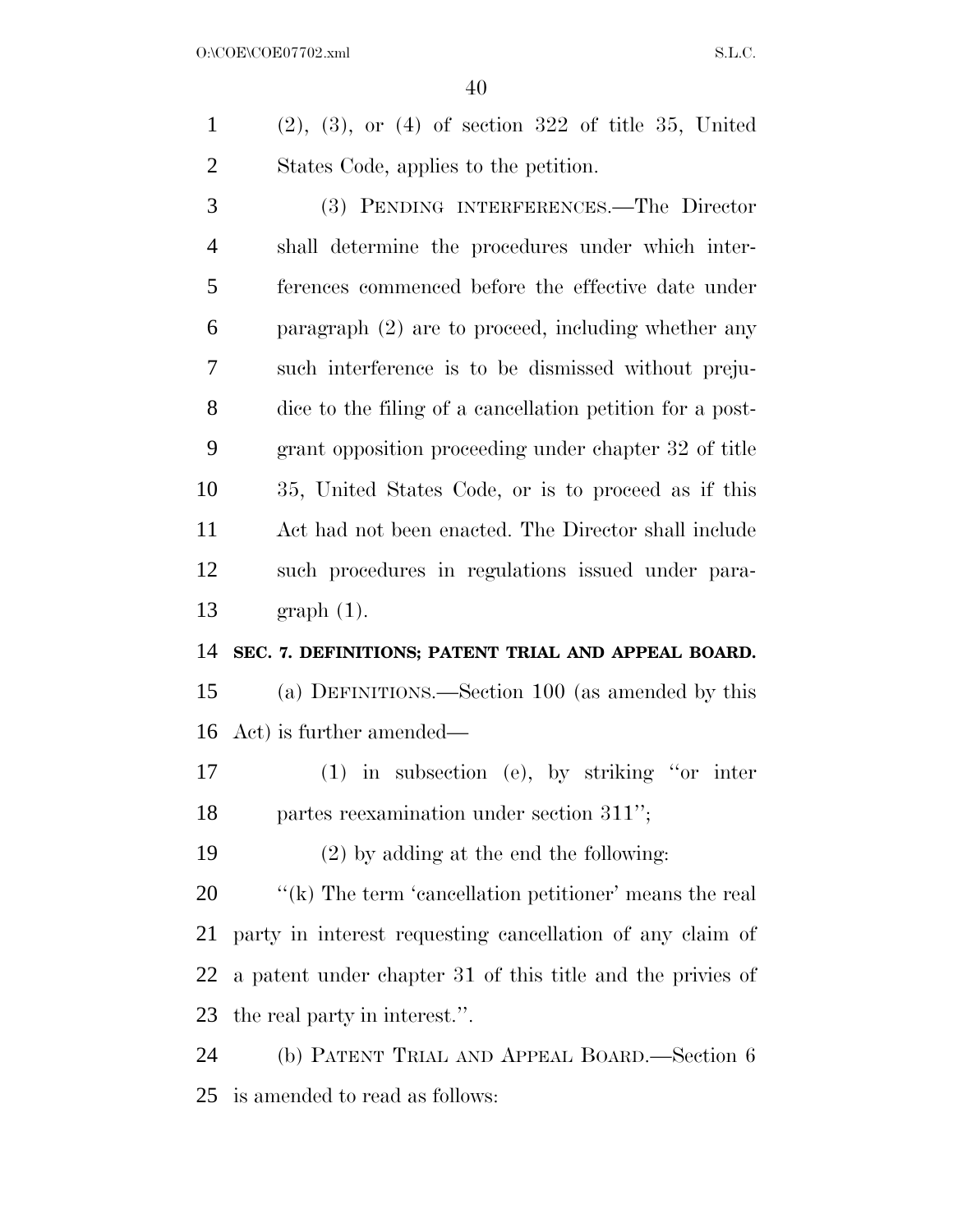#### **''§ 6. Patent Trial and Appeal Board**

2 "(a) ESTABLISHMENT AND COMPOSITION.—There shall be in the Office a Patent Trial and Appeal Board. The Director, the Deputy Director, the Commissioner for Patents, the Commissioner for Trademarks, and the ad- ministrative patent judges shall constitute the Patent Trial and Appeal Board. The administrative patent judges shall be persons of competent legal knowledge and sci- entific ability who are appointed by the Director. Any ref- erence in any Federal law, Executive order, rule, regula- tion, or delegation of authority, or any document of or pertaining to the Board of Patent Appeals and Inter- ferences is deemed to refer to the Patent Trial and Appeal Board.

 ''(b) DUTIES.—The Patent Trial and Appeal Board shall—

 ''(1) on written appeal of an applicant, review adverse decisions of examiners upon application for patents;

 ''(2) on written appeal of a patent owner, re- view adverse decisions of examiners upon patents in reexamination proceedings under chapter 30; and

23 ''(3) determine priority and patentability of in- vention in derivation proceedings under subsection  $25 \t 135(a);$  and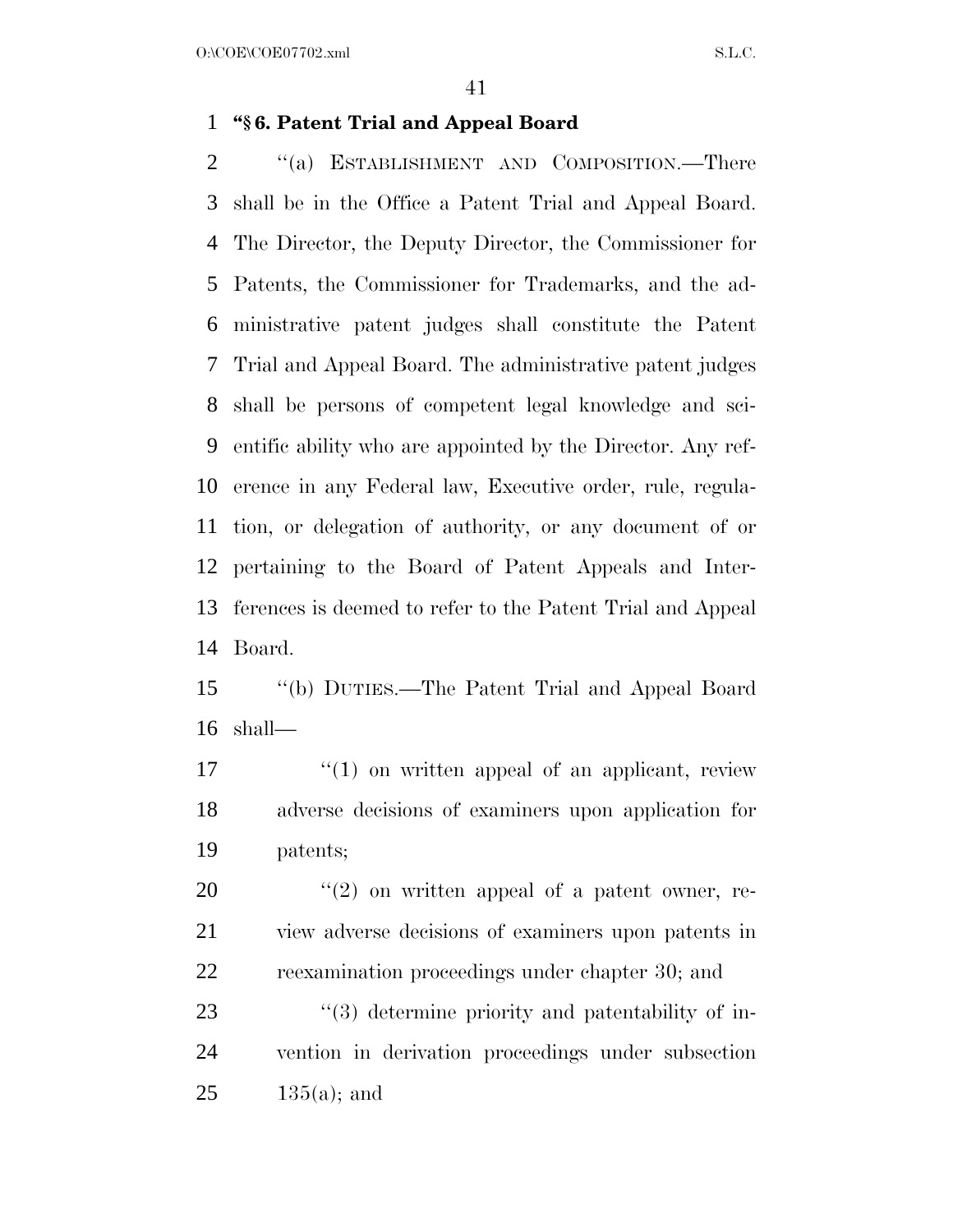$O:\text{COE} \setminus \text{COE}$  and  $\text{S.L.C.}$ 

1 ''(4) conduct post-grant opposition proceedings under chapter 32.

 Each appeal and derivation proceeding shall be heard by at least 3 members of the Patent Trial and Appeal Board, who shall be designated by the Director. Only the Patent Trial and Appeal Board may grant rehearings. The Direc- tor shall assign each post-grant review proceeding to a panel of 3 administrative patent judges. Once assigned, each such panel of administrative patent judges shall have the responsibilities under chapter 32 in connection with post-grant review proceedings.''.

### **SEC. 8. STUDY AND REPORT ON REEXAMINATION PRO-CEEDINGS.**

 The Under Secretary of Commerce for Intellectual Property and Director of the Patent and Trademark Of- fice shall, not later than 3 years after the date of the en-actment of this Act—

 (1) conduct a study of the effectiveness and ef- ficiency of the different forms of proceedings avail- able under title 35, United States Code, for the re-examination of patents; and

 (2) submit to the Committees on the Judiciary of the House of Representatives and the Senate a report on the results of the study, including any of the Director's suggestions for amending the law, and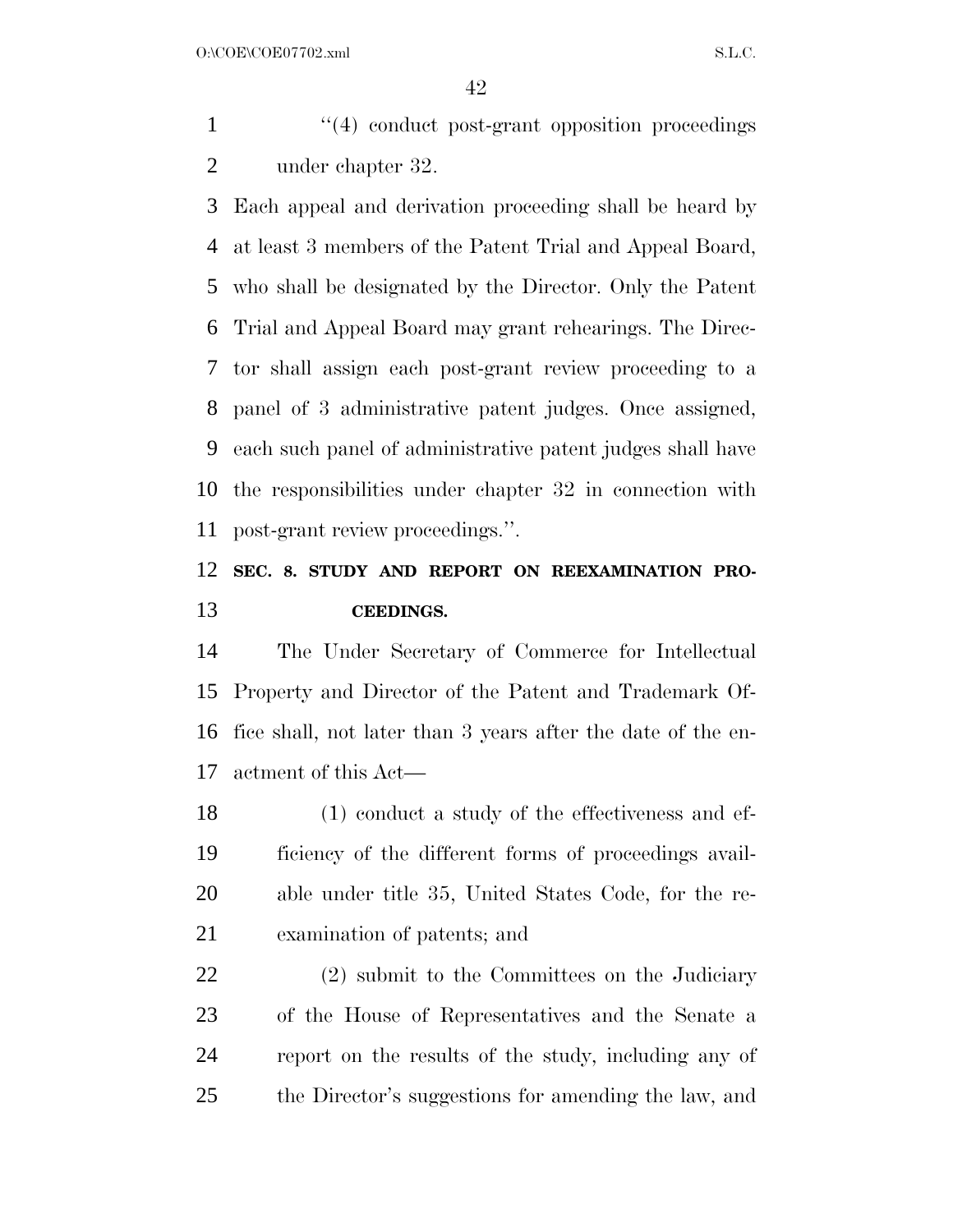| $\mathbf{1}$   | any other recommendations the Director has with        |
|----------------|--------------------------------------------------------|
| $\overline{2}$ |                                                        |
|                | respect to patent reexamination proceedings.           |
| 3              | SEC. 9. SUBMISSIONS BY THIRD PARTIES AND OTHER         |
| $\overline{4}$ | <b>QUALITY ENHANCEMENTS.</b>                           |
| 5              | (a) PUBLICATION.—Section $122(b)(2)$ is amended—       |
| 6              | $(1)$ by striking subparagraph $(B)$ ; and             |
| 7              | $(2)$ in subparagraph $(A)$ —                          |
| 8              | (A) by striking " $(A)$ An application" and            |
| 9              | inserting "An application"; and                        |
| 10             | (B) by redesignating clauses (i) through               |
| 11             | $(iv)$ as subparagraphs $(A)$ through $(D)$ , respec-  |
| 12             | tively.                                                |
| 13             | PREISSUANCE SUBMISSIONS BY THIRD PAR-<br>(b)           |
| 14             | TIES.—Section 122 is amended by adding at the end the  |
| 15             | following:                                             |
| 16             | "(e) PREISSUANCE SUBMISSIONS BY THIRD PAR-             |
| 17             | TIES.                                                  |
| 18             | $``(1)$ IN GENERAL.—Any person may submit for          |
| 19             | consideration and inclusion in the record of a patent  |
| 20             | application, any patent, published patent application  |
| 21             | or other publication of potential relevance to the ex- |
| 22             | amination of the application, if such submission is    |
| 23             | made in writing before the earlier of—                 |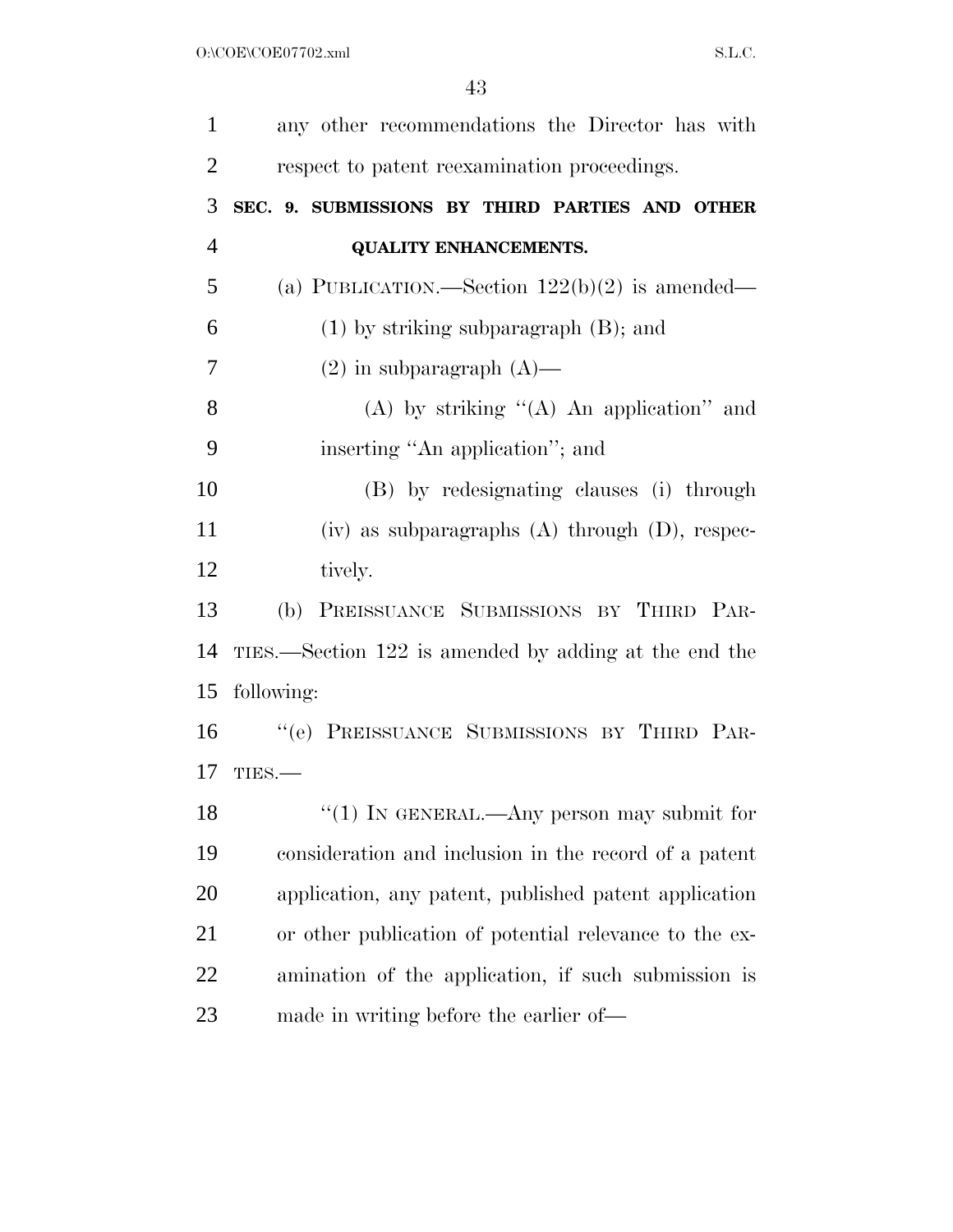| $\mathbf{1}$   | $\lq\lq$ the date a notice of allowance under             |
|----------------|-----------------------------------------------------------|
| $\overline{2}$ | section 151 is mailed in the application for pat-         |
| 3              | ent; or                                                   |
| $\overline{4}$ | $\lq\lq (B)$ either—                                      |
| 5              | $f(i)$ 6 months after the date on which                   |
| 6              | the application for patent is published                   |
| $\tau$         | under section $122$ , or                                  |
| 8              | "(ii) the date of the first rejection                     |
| 9              | under section 132 of any claim by the ex-                 |
| 10             | aminer during the examination of the ap-                  |
| 11             | plication for patent,                                     |
| 12             | whichever occurs later.                                   |
| 13             | $``(2)$ OTHER REQUIREMENTS.—Any submission                |
| 14             | under paragraph $(1)$ shall—                              |
| 15             | $\lq\lq$ set forth a concise description of the           |
| 16             | asserted relevance of each submitted document;            |
| 17             | $\lq\lq$ (B) be accompanied by such fee as the            |
| 18             | Director may prescribe; and                               |
| 19             | $\cdot$ (C) include a statement by the submitter          |
| 20             | affirming that the submission was made in                 |
| 21             | compliance with this section.".                           |
| 22             | SEC. 10. VENUE AND JURISDICTION.                          |
| 23             | (a) VENUE FOR PATENT CASES.—Section 1400 of               |
| 24             | title 28, United States Code, is amended by striking sub- |
| 25             | section (b) and inserting the following:                  |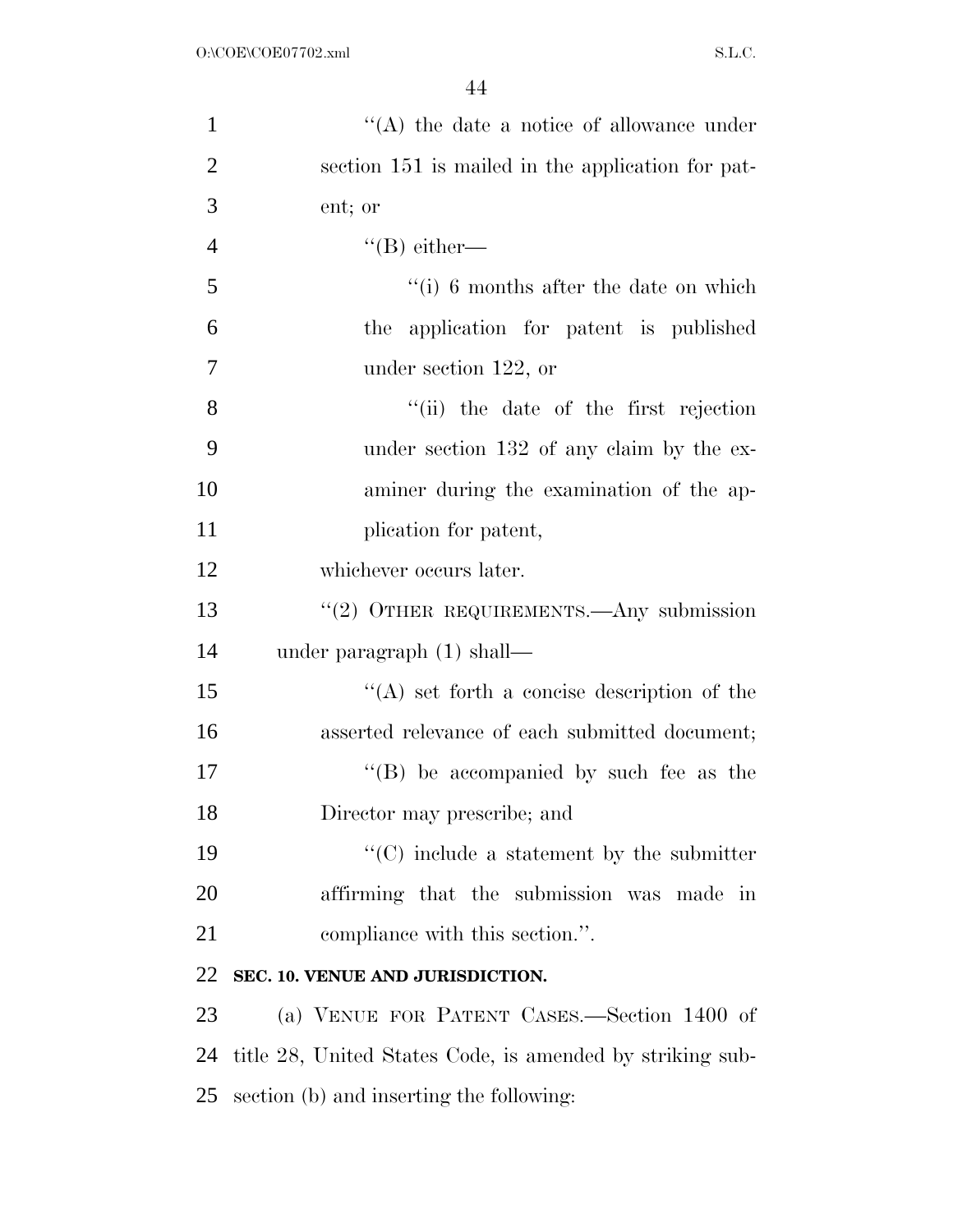''(b) Any civil action arising under any Act of Con- gress relating to patents, other than an action for declara- tory judgment or an action seeking review of a decision of the Patent Trial and Appeal Board under chapter 13 of title 35, may be brought only—

 ''(1) in the judicial district where either party resides; or

 $\mathbf{8}$  (2) in the judicial district where the defendant has committed acts of infringement and has a reg-ular and established place of business.

 ''(c) Notwithstanding section 1391(c) of this title, for purposes of venue under subsection (b), a corporation shall be deemed to reside in the judicial district in which the corporation has its principal place of business or in the State in which the corporation is incorporated.''.

 (b) INTERLOCUTORY APPEALS.—Subsection (c)(2) of section 1292 of title 28, United States Code, is amended by adding at the end the following:

19 ''(3) of an appeal from an interlocutory order or decree determining construction of claims in a civil action for patent infringement under section 271 of title 35.

 Application for an appeal under paragraph (3) shall be made to the court within 10 days after entry of the order or decree, and proceedings in the district court under such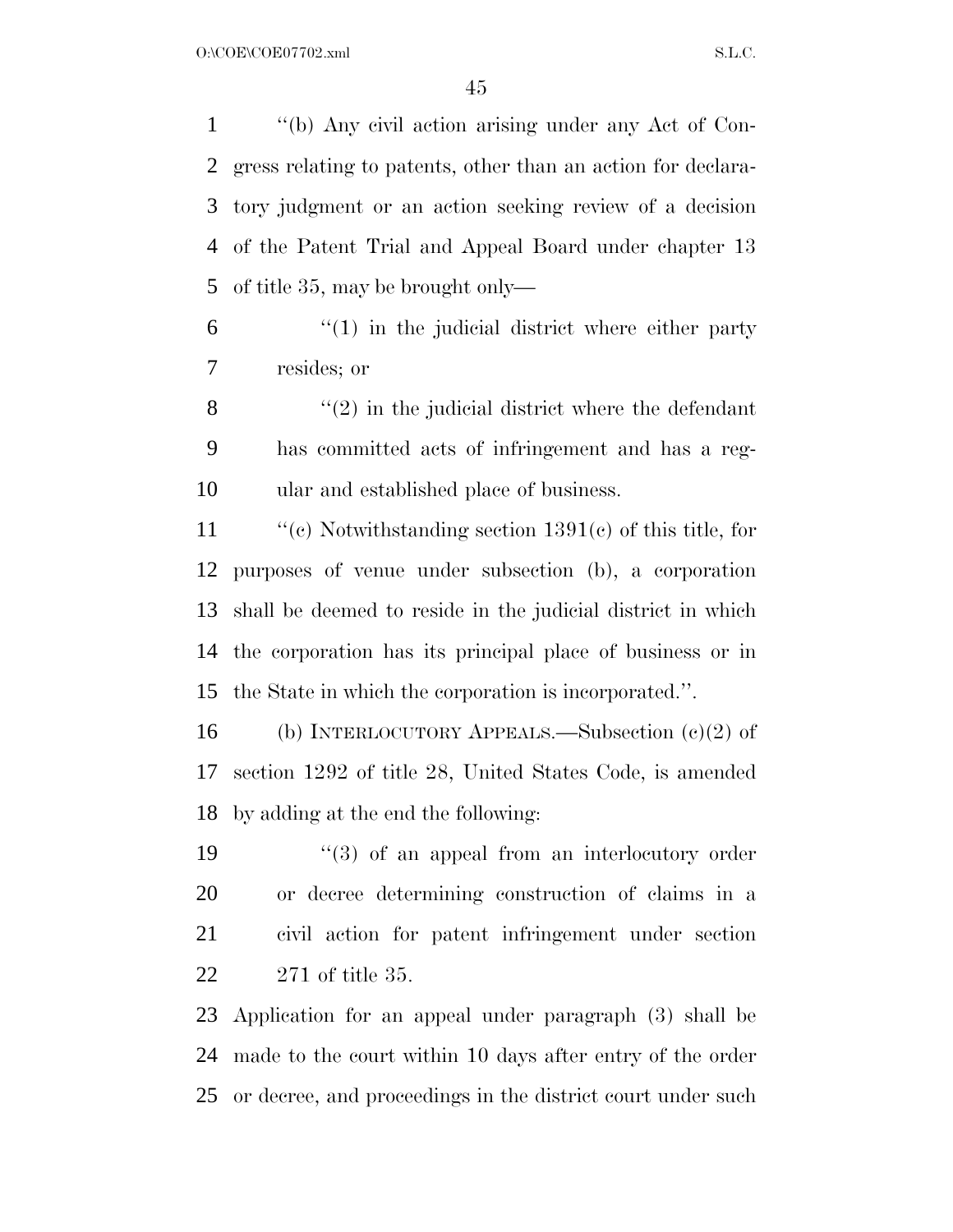paragraph shall be stayed during pendency of the ap-peal.''.

#### **SEC. 11. REGULATORY AUTHORITY.**

 Section 3(a) is amended by adding at the end the following:

 ''(5) REGULATORY AUTHORITY.—In addition to the authority conferred by other provisions of this title, the Director may promulgate such rules, regu- lations, and orders that the Director determines ap- propriate to carry out the provisions of this title or any other law applicable to the United States Patent and Trademark Office or that the Director deter- mines necessary to govern the operation and organi-zation of the Office.''.

#### **SEC. 12. TECHNICAL AMENDMENTS.**

 (a) JOINT INVENTIONS.—Section 116 is amended— (1) in the first paragraph, by striking 18 'When'' and inserting "(a) JOINT INVEN-TIONS.—When'';

 (2) in the second paragraph, by striking 21 "If a joint inventor" and inserting "(b) OMIT-TED INVENTOR.—If a joint inventor''; and

 (3) in the third paragraph, by striking 24 'Whenever'' and inserting "(c) CORRECTION OF ERRORS IN APPLICATION.—Whenever''.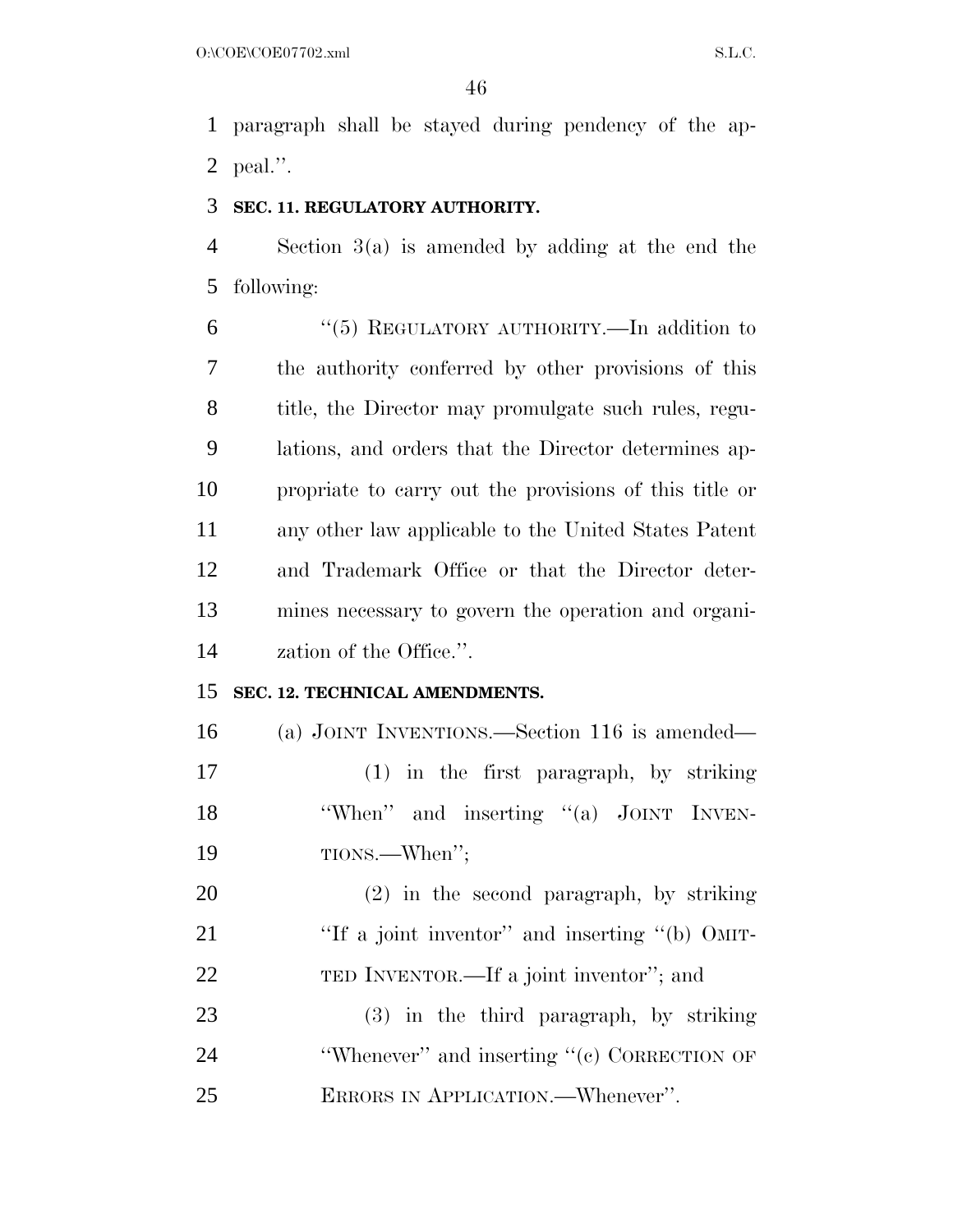(b) FILING OF APPLICATION IN FOREIGN COUN- TRY.—Section 184 is amended— (1) in the first paragraph, by striking ''Except 4 when" and inserting "(a) FILING IN FOREIGN COUNTRY.—Except when''; (2) in the second paragraph, by striking ''The term'' and inserting ''(b) APPLICATION.—The term''; and (3) in the third paragraph, by striking ''The scope'' and inserting ''(c) SUBSEQUENT MODIFICA- TIONS, AMENDMENTS, AND SUPPLEMENTS.—The scope''. (c) REISSUE OF DEFECTIVE PATENTS.—Section 251 is amended— (1) in the first paragraph, by striking ''When-16 ever" and inserting "(a) In GENERAL.—Whenever"; (2) in the second paragraph, by striking ''The Director'' and inserting ''(b) MULTIPLE REISSUED PATENTS.—The Director''; (3) in the third paragraph, by striking ''The 21 provision" and inserting "(c) APPLICABILITY OF THIS TITLE.—The provisions''; and (4) in the last paragraph, by striking ''No re-issued patent'' and inserting ''(d) REISSUE PATENT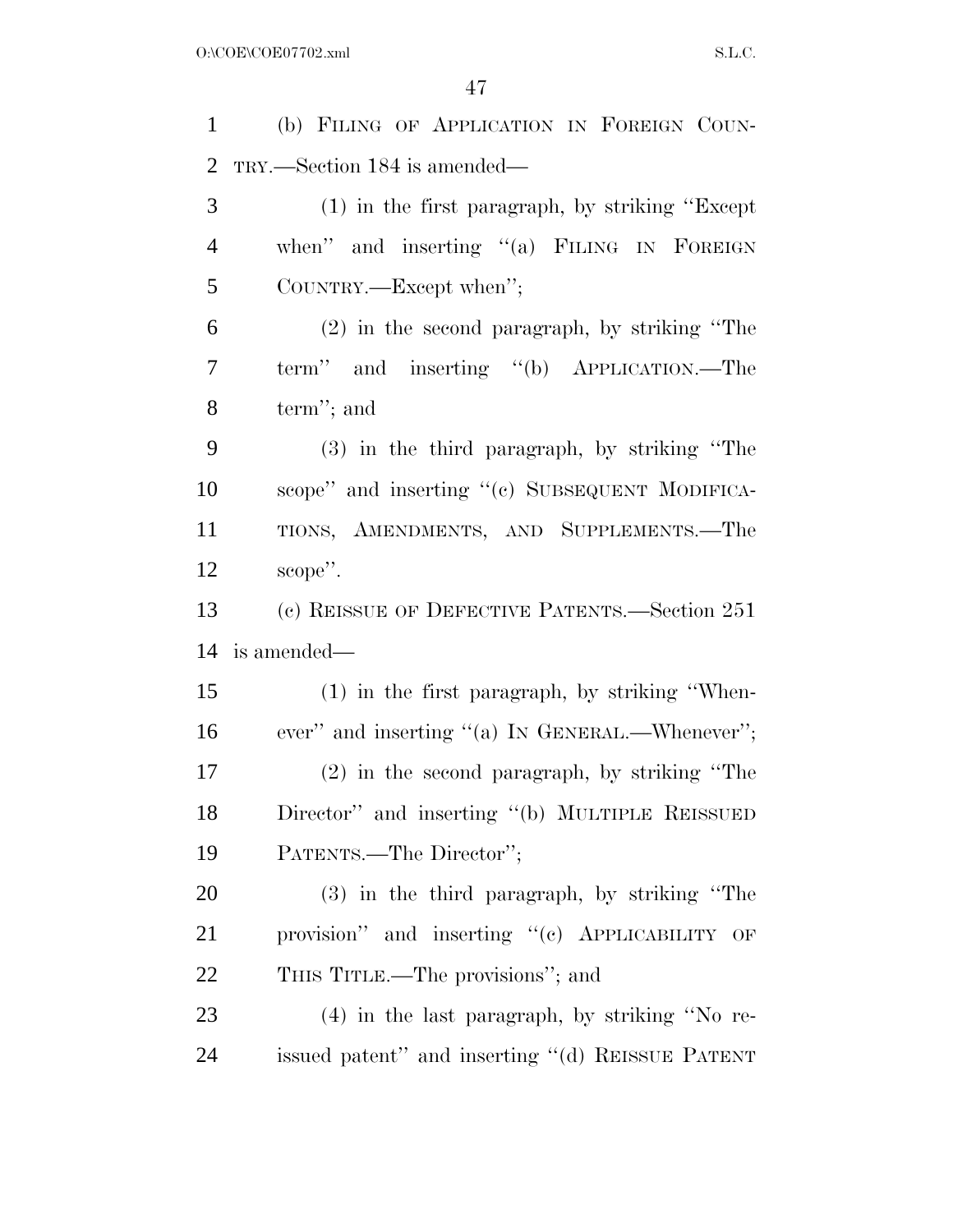ENLARGING SCOPE OF CLAIMS.—No reissued pat- ent''. (d) EFFECT OF REISSUE.—Section 253 is amend- ed— (1) in the first paragraph, by striking ''When- ever'' and inserting ''(a) IN GENERAL.—Whenever''; and (2) in the second paragraph, by striking ''in like manner'' and inserting ''(b) ADDITIONAL DIS- CLAIMER OR DEDICATION.—In the manner set forth 11 in subsection (a),". (e) CORRECTION OF NAMED INVENTOR.—Section 256 is amended— (1) in the first paragraph, by striking ''When- ever'' and inserting ''(a) CORRECTION.—Whenever''; and (2) in the second paragraph, by striking ''The error'' and inserting ''(b) PATENT VALID IF ERROR CORRECTED.—The error''. (f) PRESUMPTION OF VALIDITY.—Section 282 is amended— (1) in the first undesignated paragraph, by striking ''A patent'' and inserting ''(a) IN GEN-ERAL.—A patent'';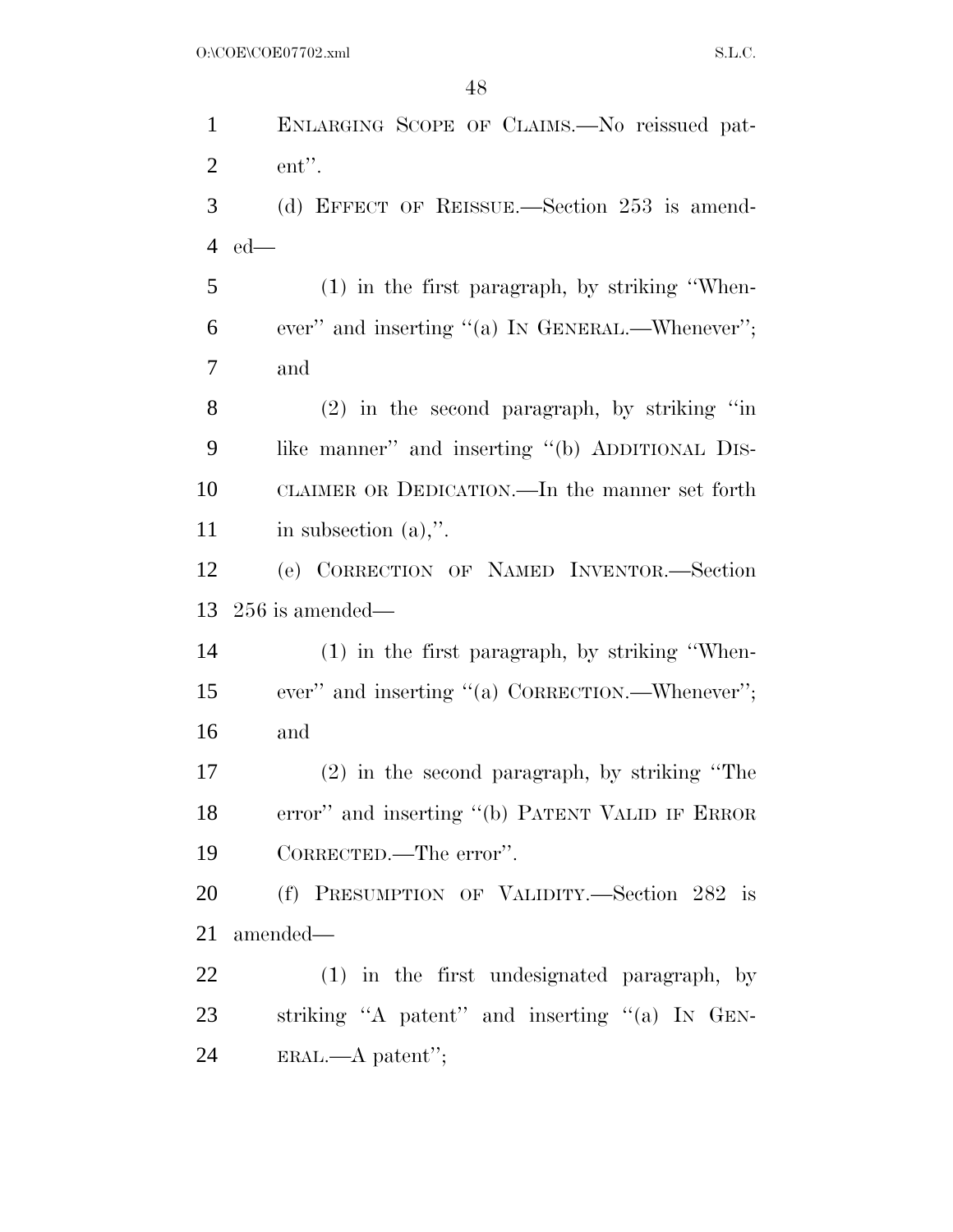(2) in the second undesignated paragraph, by striking ''The following'' and inserting ''(b) DE-FENSES.—The following''; and

 (3) in the third undesignated paragraph, by striking ''In actions'' and inserting ''(c) NOTICE OF ACTIONS; ACTIONS DURING EXTENSION OF PATENT TERM.—In actions''.

#### **SEC. 13. EFFECTIVE DATE; RULE OF CONSTRUCTION.**

 (a) EFFECTIVE DATE.—Except as otherwise provided in this Act, the provisions of this Act shall take effect 12 months after the date of the enactment of this Act and shall apply to any patent issued on or after that effective date.

 (b) CONTINUITY OF INTENT UNDER THE CREATE ACT.—The enactment of section 102(b)(3) of title 35, United States Code, under section (3)(b) of this Act is done with the same intent to promote joint research activi- ties that was expressed, including in the legislative history, through the enactment of the Cooperative Research and Technology Enhancement Act of 2004 (Public Law 108– 453; the ''CREATE Act''), the amendments of which are stricken by section 3(c) of this Act. The United States Patent and Trademark Office shall administer section 102(b)(3) of title 35, United States Code, in a manner consistent with the legislative history of the CREATE Act